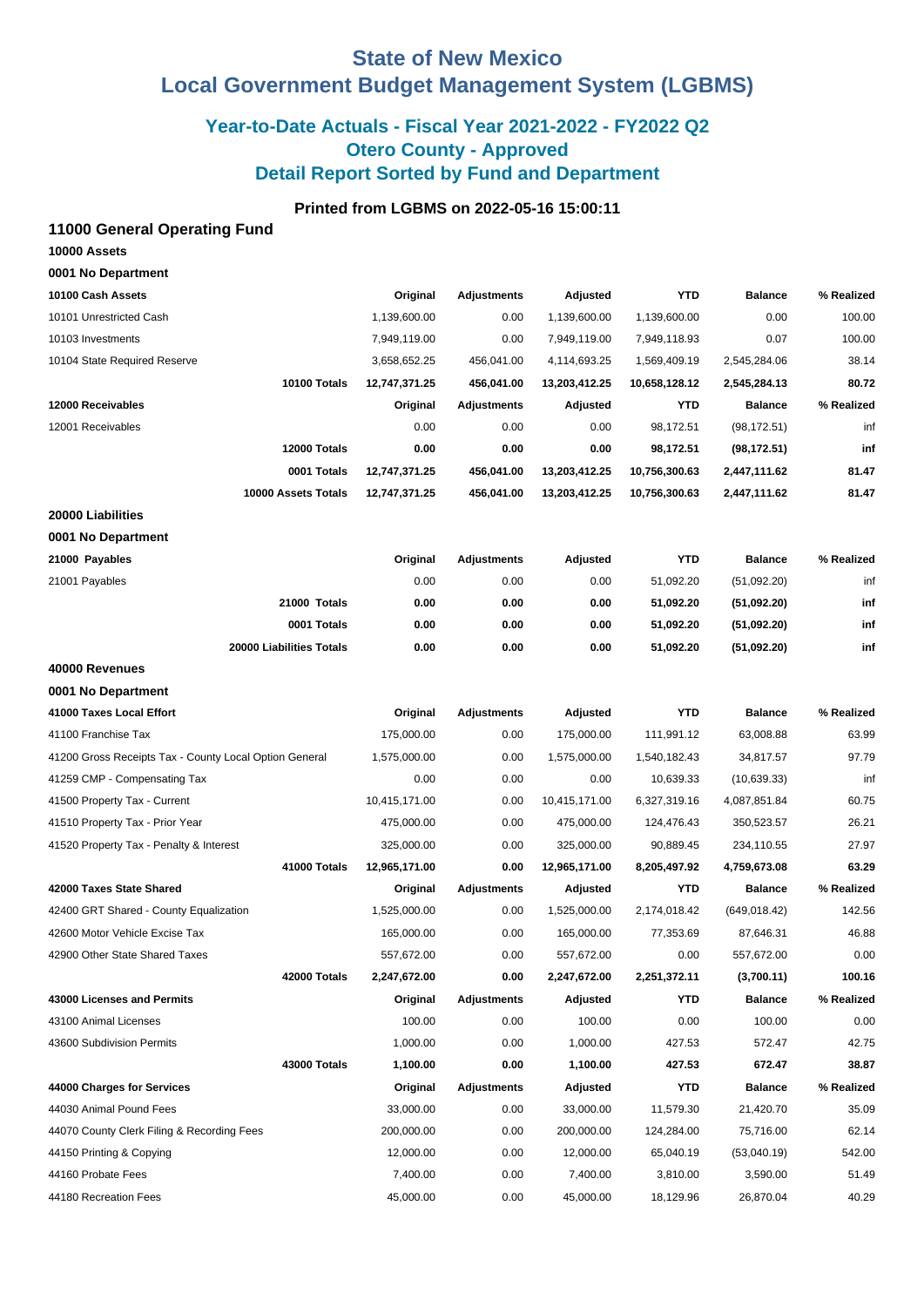| 44190 Rental Fees                                    | 1,250.00      | 0.00               | 1,250.00      | 605.00        | 645.00         | 48.40      |
|------------------------------------------------------|---------------|--------------------|---------------|---------------|----------------|------------|
| 44200 Sheriff Fees                                   | 7,000.00      | 0.00               | 7,000.00      | 4,676.96      | 2,323.04       | 66.81      |
| 44260 Treasurer Fees                                 | 500.00        | 0.00               | 500.00        | 0.00          | 500.00         | 0.00       |
| 44280 Enterprise Fund Revenue                        | 875,000.00    | 0.00               | 875,000.00    | 440,374.31    | 434,625.69     | 50.33      |
| 44990 Other Charges for Services                     | 800.00        | 0.00               | 800.00        | 240.00        | 560.00         | 30.00      |
| 44000 Totals                                         | 1,181,950.00  | 0.00               | 1,181,950.00  | 668,739.72    | 513,210.28     | 56.58      |
| 45000 Fines & Forfeits                               | Original      | <b>Adjustments</b> | Adjusted      | YTD           | <b>Balance</b> | % Realized |
| 45990 Other Fines and Forfeits                       | 1,000.00      | 0.00               | 1,000.00      | 0.00          | 1,000.00       | 0.00       |
| 45000 Totals                                         | 1,000.00      | 0.00               | 1,000.00      | 0.00          | 1,000.00       | 0.00       |
| 46000 Miscellaneous Revenues                         | Original      | <b>Adjustments</b> | Adjusted      | <b>YTD</b>    | <b>Balance</b> | % Realized |
| 46010 Contributions/Donations                        | 10,000.00     | 0.00               | 10,000.00     | 19,235.51     | (9,235.51)     | 192.36     |
| 46020 Insurance Recoveries                           | 0.00          | 15,391.00          | 15,391.00     | 15,390.50     | 0.50           | 100.00     |
| 46040 Investment Income                              | 230,000.00    | 0.00               | 230,000.00    | 123,352.34    | 106,647.66     | 53.63      |
| 46060 Reimbursements/Refunds                         | 15,000.00     | 0.00               | 15,000.00     | 112,756.14    | (97, 756.14)   | 751.71     |
| 46091 Sale of Fixed Assets                           | 0.00          | 13,752.00          | 13,752.00     | 13,751.56     | 0.44           | 100.00     |
| 46099 Sales - Other                                  | 6,800.00      | 0.00               | 6,800.00      | 3,853.35      | 2,946.65       | 56.67      |
| 46900 Miscellaneous - Other                          | 55,000.00     | 0.00               | 55,000.00     | 1,747.34      | 53,252.66      | 3.18       |
| 46000 Totals                                         | 316,800.00    | 29,143.00          | 345,943.00    | 290,086.74    | 55,856.26      | 83.85      |
| 47000 Intergovernmental Grants (Distributions)       | Original      | <b>Adjustments</b> | Adjusted      | <b>YTD</b>    | <b>Balance</b> | % Realized |
| 47398 Other State Distributions (operational)        | 12,320.00     | 27,170.00          | 39,490.00     | 7,551.54      | 31,938.46      | 19.12      |
| 47600 Federal - Payment in Lieu of Taxes (PILT)      | 3,500,000.00  | 0.00               | 3,500,000.00  | 0.00          | 3,500,000.00   | 0.00       |
| 47000 Totals                                         | 3,512,320.00  | 27,170.00          | 3,539,490.00  | 7,551.54      | 3,531,938.46   | 0.21       |
| 0001 Totals                                          | 20,226,013.00 | 56,313.00          | 20,282,326.00 | 11,423,675.56 | 8,858,650.44   | 56.32      |
| 40000 Revenues Totals                                | 20,226,013.00 | 56,313.00          | 20,282,326.00 | 11,423,675.56 | 8,858,650.44   | 56.32      |
| 50000 Expenditures                                   |               |                    |               |               |                |            |
| 1001 Governing Body                                  |               |                    |               |               |                |            |
| 51000 Salary & Wages (FTE required)                  | Original      | <b>Adjustments</b> | Adjusted      | <b>YTD</b>    | <b>Balance</b> | % Realized |
| 51010 Salaries - Elected Officials                   | 71,921.00     | 0.00               | 71,921.00     | 36,688.96     | 35,232.04      | 51.01      |
| 51000 Totals                                         | 71,921.00     | 0.00               | 71,921.00     | 36,688.96     | 35,232.04      | 51.01      |
| 52000 Employee Benefits                              | Original      | <b>Adjustments</b> | Adjusted      | YTD           | <b>Balance</b> | % Realized |
| 52010 FICA - Regular                                 | 5,505.00      | 0.00               | 5,505.00      | 2,538.02      | 2,966.98       | 46.10      |
| 52020 Retirement                                     | 4,812.00      | 0.00               | 4,812.00      | 2,454.06      | 2,357.94       | 51.00      |
| 52030 Health and Medical Premiums                    | 24,818.00     | 0.00               | 24,818.00     | 12,406.80     | 12,411.20      | 49.99      |
| 52050 Dental Insurance Premiums                      | 350.00        | 0.00               | 350.00        | 174.48        | 175.52         | 49.85      |
| 52060 Vision Insurance Medical Premiums              | 89.00         | 0.00               | 89.00         | 44.16         | 44.84          | 49.62      |
| 52100 Workers' Compensation Premium                  | 250.00        | 0.00               | 250.00        | 214.09        | 35.91          | 85.64      |
| 52110 Workers' Compensation Employer's Fee           | 30.00         | 0.00               | 30.00         | 13.80         | 16.20          | 46.00      |
| 52999 Other Employee Benefits                        | 16.00         | 0.00               | 16.00         | 8.40          | 7.60           | 52.50      |
| 52000 Totals                                         | 35,870.00     | 0.00               | 35,870.00     | 17,853.81     | 18,016.19      | 49.77      |
| 53000 Travel Costs                                   | Original      | <b>Adjustments</b> | Adjusted      | YTD           | <b>Balance</b> | % Realized |
| 53020 Travel - Appointed Board or Commission Members | 7,500.00      | 0.00               | 7,500.00      | 0.00          | 7,500.00       | 0.00       |
| <b>53000 Totals</b>                                  | 7,500.00      | 0.00               | 7,500.00      | 0.00          | 7,500.00       | 0.00       |
| 54000 Purchased Property Services                    | Original      | <b>Adjustments</b> | Adjusted      | YTD           | <b>Balance</b> | % Realized |
| 54020 Maintenance & Repairs - Contracts              | 738.00        | 0.00               | 738.00        | 0.00          | 738.00         | 0.00       |
| 54040 Maintenance & Repairs - Vehicles               | 600.00        | 0.00               | 600.00        | 39.56         | 560.44         | 6.59       |
| 54000 Totals                                         | 1,338.00      | 0.00               | 1,338.00      | 39.56         | 1,298.44       | 2.96       |
| 56000 Supplies                                       | Original      | <b>Adjustments</b> | Adjusted      | <b>YTD</b>    | <b>Balance</b> | % Realized |
| 56020 Supplies - General Office                      | 500.00        | 0.00               | 500.00        | 380.16        | 119.84         | 76.03      |
| 56120 Supplies - Vehicle Fuel                        | 600.00        | 0.00               | 600.00        | 0.00          | 600.00         | 0.00       |
| 56000 Totals                                         | 1,100.00      | 0.00               | 1,100.00      | 380.16        | 719.84         | 34.56      |
| 57000 Operating Costs                                | Original      | Adjustments        | Adjusted      | YTD           | <b>Balance</b> | % Realized |
| 57050 Employee Training                              | 1,000.00      | 0.00               | 1,000.00      | 0.00          | 1,000.00       | 0.00       |
| 57090 Printing/Publishing/Advertising                | 150.00        | 0.00               | 150.00        | 0.00          | 150.00         | 0.00       |
|                                                      |               |                    |               |               |                |            |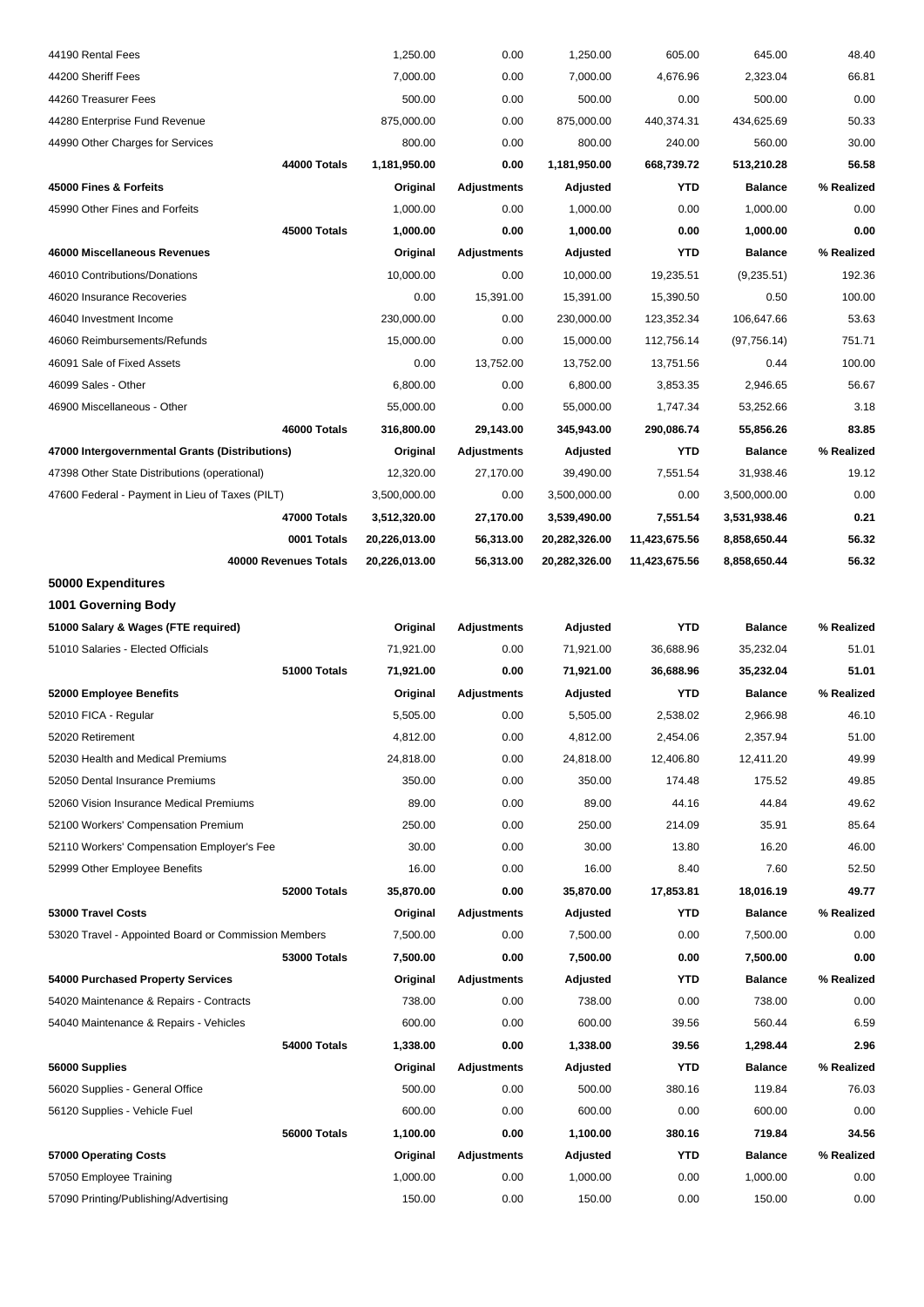| 57160 Telecommunications                                  | 5,500.00   | 0.00               | 5,500.00   | 2,466.86   | 3,033.14       | 44.85      |
|-----------------------------------------------------------|------------|--------------------|------------|------------|----------------|------------|
| 57170 Utilities - Electricity                             | 3,100.00   | 0.00               | 3,100.00   | 1,665.32   | 1,434.68       | 53.72      |
| 57171 Utilities - Natural Gas                             | 250.00     | 0.00               | 250.00     | 80.78      | 169.22         | 32.31      |
| 57173 Utilities - Water                                   | 250.00     | 0.00               | 250.00     | 111.43     | 138.57         | 44.57      |
| 57999 Other Operating Costs                               | 7,500.00   | 0.00               | 7,500.00   | 344.99     | 7,155.01       | 4.60       |
| 57000 Totals                                              | 17,750.00  | 0.00               | 17,750.00  | 4,669.38   | 13,080.62      | 26.31      |
| 1001 Totals                                               | 135,479.00 | 0.00               | 135,479.00 | 59,631.87  | 75,847.13      | 44.02      |
| <b>1002 County Probate</b>                                |            |                    |            |            |                |            |
| 51000 Salary & Wages (FTE required)                       | Original   | <b>Adjustments</b> | Adjusted   | <b>YTD</b> | <b>Balance</b> | % Realized |
| 51010 Salaries - Elected Officials                        | 20,024.00  | 0.00               | 20,024.00  | 10,214.68  | 9,809.32       | 51.01      |
| 51000 Totals                                              | 20,024.00  | 0.00               | 20,024.00  | 10,214.68  | 9,809.32       | 51.01      |
| 52000 Employee Benefits                                   | Original   | <b>Adjustments</b> | Adjusted   | <b>YTD</b> | <b>Balance</b> | % Realized |
| 52010 FICA - Regular                                      | 1,533.00   | 0.00               | 1,533.00   | 628.72     | 904.28         | 41.01      |
| 52030 Health and Medical Premiums                         | 6,053.00   | 0.00               | 6,053.00   | 3,025.80   | 3,027.20       | 49.99      |
| 52050 Dental Insurance Premiums                           | 117.00     | 0.00               | 117.00     | 58.20      | 58.80          | 49.74      |
| 52060 Vision Insurance Medical Premiums                   | 47.00      | 0.00               | 47.00      | 23.40      | 23.60          | 49.79      |
| 52100 Workers' Compensation Premium                       | 75.00      | 0.00               | 75.00      | 53.49      | 21.51          | 71.32      |
| 52110 Workers' Compensation Employer's Fee                | 10.00      | 0.00               | 10.00      | 4.60       | 5.40           | 46.00      |
| 52999 Other Employee Benefits                             | 8.00       | 0.00               | 8.00       | 4.20       | 3.80           | 52.50      |
| 52000 Totals                                              | 7,843.00   | 0.00               | 7,843.00   | 3,798.41   | 4,044.59       | 48.43      |
| 53000 Travel Costs                                        | Original   | <b>Adjustments</b> | Adjusted   | <b>YTD</b> | <b>Balance</b> | % Realized |
| 53030 Travel - Employees                                  | 1,100.00   | 0.00               | 1,100.00   | 0.00       | 1,100.00       | 0.00       |
| <b>53000 Totals</b>                                       | 1,100.00   | 0.00               | 1,100.00   | 0.00       | 1,100.00       | 0.00       |
| 54000 Purchased Property Services                         | Original   | <b>Adjustments</b> | Adjusted   | <b>YTD</b> | <b>Balance</b> | % Realized |
| 54020 Maintenance & Repairs - Contracts                   | 254.00     | 0.00               | 254.00     | 0.00       | 254.00         | 0.00       |
| 54050 Maintenance & Repair - Furniture/Fixtures/Equipment | 100.00     | 0.00               | 100.00     | 0.00       | 100.00         | 0.00       |
| 54000 Totals                                              | 354.00     | 0.00               | 354.00     | 0.00       | 354.00         | 0.00       |
| 56000 Supplies                                            | Original   | <b>Adjustments</b> | Adjusted   | <b>YTD</b> | <b>Balance</b> | % Realized |
| 56020 Supplies - General Office                           | 1,000.00   | 768.00             | 1,768.00   | 1,620.09   | 147.91         | 91.63      |
| 56000 Totals                                              | 1,000.00   | 768.00             | 1,768.00   | 1,620.09   | 147.91         | 91.63      |
| 57000 Operating Costs                                     | Original   | <b>Adjustments</b> | Adjusted   | <b>YTD</b> | <b>Balance</b> | % Realized |
| 57050 Employee Training                                   | 800.00     | (400.00)           | 400.00     | 0.00       | 400.00         | 0.00       |
| 57090 Printing/Publishing/Advertising                     | 200.00     | 0.00               | 200.00     | 0.00       | 200.00         | 0.00       |
| 57160 Telecommunications                                  | 715.00     | 0.00               | 715.00     | 376.23     | 338.77         | 52.62      |
| 57170 Utilities - Electricity                             | 300.00     | 0.00               | 300.00     | 147.80     | 152.20         | 49.27      |
| 57171 Utilities - Natural Gas                             | 25.00      | 0.00               | 25.00      | 6.82       | 18.18          | 27.28      |
| 57173 Utilities - Water                                   | 30.00      | 0.00               | 30.00      | 11.74      | 18.26          | 39.13      |
| 57000 Totals                                              | 2,070.00   | (400.00)           | 1,670.00   | 542.59     | 1,127.41       | 32.49      |
| 58000 Capital Purchases                                   | Original   | <b>Adjustments</b> | Adjusted   | <b>YTD</b> | <b>Balance</b> | % Realized |
| 58020 Equipment & Machinery                               | 0.00       | 0.00               | 1,439.00   | 1,438.80   | 0.20           | 99.99      |
| 58000 Totals                                              | 0.00       | 0.00               | 1,439.00   | 1,438.80   | 0.20           | 99.99      |
| 1002 Totals                                               | 32,391.00  | 368.00             | 34,198.00  | 17,614.57  | 16,583.43      | 51.51      |
| <b>1003 County Assessor</b>                               |            |                    |            |            |                |            |
| 51000 Salary & Wages (FTE required)                       | Original   | <b>Adjustments</b> | Adjusted   | <b>YTD</b> | <b>Balance</b> | % Realized |
| 51010 Salaries - Elected Officials                        | 64,750.00  | 0.00               | 64,750.00  | 33,030.34  | 31,719.66      | 51.01      |
| 51020 Salaries - Full-Time Positions                      | 348,241.00 | 0.00               | 348,241.00 | 187,187.69 | 161,053.31     | 53.75      |
| 51000 Totals                                              | 412,991.00 | 0.00               | 412,991.00 | 220,218.03 | 192,772.97     | 53.32      |
| 52000 Employee Benefits                                   | Original   | <b>Adjustments</b> | Adjusted   | <b>YTD</b> | <b>Balance</b> | % Realized |
| 52010 FICA - Regular                                      | 31,596.00  | 0.00               | 31,596.00  | 15,920.53  | 15,675.47      | 50.39      |
| 52020 Retirement                                          | 40,475.00  | 0.00               | 40,475.00  | 21,581.28  | 18,893.72      | 53.32      |
| 52030 Health and Medical Premiums                         | 54,748.00  | 0.00               | 54,748.00  | 27,368.76  | 27,379.24      | 49.99      |
| 52050 Dental Insurance Premiums                           | 1,434.00   | 0.00               | 1,434.00   | 715.44     | 718.56         | 49.89      |
| 52060 Vision Insurance Medical Premiums                   | 553.00     | 0.00               | 553.00     | 274.92     | 278.08         | 49.71      |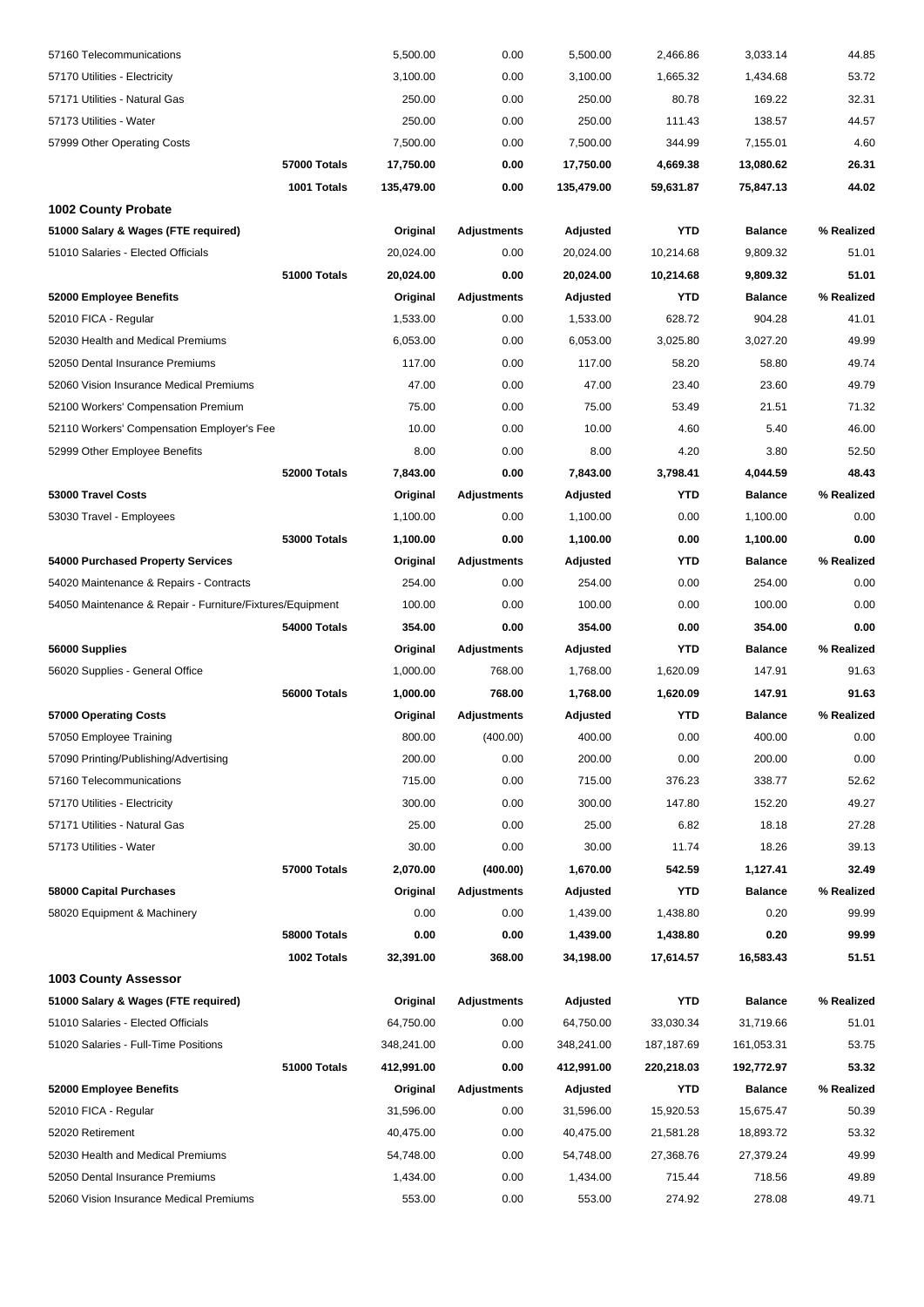| 52090 Unemployment Compensation                             | 1,150.00   | 0.00               | 1,150.00   | 104.35     | 1,045.65       | 9.07       |
|-------------------------------------------------------------|------------|--------------------|------------|------------|----------------|------------|
| 52100 Workers' Compensation Premium                         | 12,700.00  | 0.00               | 12,700.00  | 10,906.48  | 1,793.52       | 85.88      |
| 52110 Workers' Compensation Employer's Fee                  | 80.00      | 0.00               | 80.00      | 36.80      | 43.20          | 46.00      |
| 52999 Other Employee Benefits                               | 71.00      | 0.00               | 71.00      | 36.60      | 34.40          | 51.55      |
| 52000 Totals                                                | 142,807.00 | 0.00               | 142,807.00 | 76,945.16  | 65,861.84      | 53.88      |
| 53000 Travel Costs                                          | Original   | <b>Adjustments</b> | Adjusted   | YTD        | <b>Balance</b> | % Realized |
| 53030 Travel - Employees                                    | 340.00     | 0.00               | 340.00     | 0.00       | 340.00         | 0.00       |
| 53000 Totals                                                | 340.00     | 0.00               | 340.00     | 0.00       | 340.00         | 0.00       |
| 54000 Purchased Property Services                           | Original   | <b>Adjustments</b> | Adjusted   | <b>YTD</b> | <b>Balance</b> | % Realized |
| 54020 Maintenance & Repairs - Contracts                     | 16,869.00  | 0.00               | 16,869.00  | 3,526.37   | 13,342.63      | 20.90      |
| 54040 Maintenance & Repairs - Vehicles                      | 310.00     | 0.00               | 310.00     | 199.50     | 110.50         | 64.35      |
| 54000 Totals                                                | 17,179.00  | 0.00               | 17,179.00  | 3,725.87   | 13,453.13      | 21.69      |
| 56000 Supplies                                              | Original   | <b>Adjustments</b> | Adjusted   | <b>YTD</b> | <b>Balance</b> | % Realized |
| 56020 Supplies - General Office                             | 5,000.00   | 643.00             | 5,643.00   | 2,563.08   | 3,079.92       | 45.42      |
| 56040 Supplies - Furniture/Fixtures/Equipment (Non-Capital) | 1,000.00   | 0.00               | 1,000.00   | 277.99     | 722.01         | 27.80      |
| 56120 Supplies - Vehicle Fuel                               | 661.00     | 0.00               | 661.00     | 275.36     | 385.64         | 41.66      |
| 56000 Totals                                                | 6,661.00   | 643.00             | 7,304.00   | 3,116.43   | 4,187.57       | 42.67      |
| 57000 Operating Costs                                       | Original   | <b>Adjustments</b> | Adjusted   | <b>YTD</b> | <b>Balance</b> | % Realized |
| 57050 Employee Training                                     | 425.00     | 0.00               | 425.00     | 245.00     | 180.00         | 57.65      |
| 57090 Printing/Publishing/Advertising                       | 9.613.00   | 0.00               | 9,613.00   | 742.60     | 8.870.40       | 7.72       |
| 57130 Rent of Equipment/Machinery                           | 5,129.00   | 0.00               | 5,129.00   | 1,097.84   | 4,031.16       | 21.40      |
| 57160 Telecommunications                                    | 4,650.00   | 0.00               | 4,650.00   | 2,357.90   | 2,292.10       | 50.71      |
| 57170 Utilities - Electricity                               | 8,500.00   | 0.00               | 8,500.00   | 4,473.59   | 4,026.41       | 52.63      |
| 57171 Utilities - Natural Gas                               | 575.00     | 0.00               | 575.00     | 206.57     | 368.43         | 35.93      |
| 57173 Utilities - Water                                     | 775.00     | 0.00               | 775.00     | 355.79     | 419.21         | 45.91      |
| <b>57000 Totals</b>                                         | 29,667.00  | 0.00               | 29,667.00  | 9,479.29   | 20,187.71      | 31.95      |
| 58000 Capital Purchases                                     | Original   | <b>Adjustments</b> | Adjusted   | YTD        | <b>Balance</b> | % Realized |
| 58020 Equipment & Machinery                                 | 3,000.00   | 0.00               | 3,000.00   | 0.00       | 3,000.00       | 0.00       |
| 58000 Totals                                                | 3,000.00   | 0.00               | 3,000.00   | 0.00       | 3,000.00       | 0.00       |
| 1003 Totals                                                 | 612,645.00 | 643.00             | 613,288.00 | 313,484.78 | 299,803.22     | 51.12      |
| <b>1004 County Clerk</b>                                    |            |                    |            |            |                |            |
| 51000 Salary & Wages (FTE required)                         | Original   | <b>Adjustments</b> | Adjusted   | YTD        | <b>Balance</b> | % Realized |
| 51010 Salaries - Elected Officials                          | 65,855.00  | 0.00               | 65,855.00  | 33,594.12  | 32,260.88      | 51.01      |
| 51020 Salaries - Full-Time Positions                        | 216,603.00 | 0.00               | 216,603.00 | 116,486.05 | 100,116.95     | 53.78      |
| 51060 Salaries - Overtime                                   | 12,000.00  | 0.00               | 12,000.00  | 6,987.02   | 5,012.98       | 58.23      |
| 51000 Totals                                                | 294,458.00 | 0.00               | 294,458.00 | 157,067.19 | 137,390.81     | 53.34      |
| 52000 Employee Benefits                                     | Original   | <b>Adjustments</b> | Adjusted   | YTD        | <b>Balance</b> | % Realized |
| 52010 FICA - Regular                                        | 22,532.00  | 0.00               | 22,532.00  | 11,397.14  | 11,134.86      | 50.58      |
| 52020 Retirement                                            | 22,406.00  | 0.00               | 22,406.00  | 11,415.58  | 10,990.42      | 50.95      |
| 52030 Health and Medical Premiums                           | 36,586.00  | 0.00               | 36,586.00  | 18,289.20  | 18,296.80      | 49.99      |
| 52050 Dental Insurance Premiums                             | 1,050.00   | 0.00               | 1,050.00   | 523.44     | 526.56         | 49.85      |
| 52060 Vision Insurance Medical Premiums                     | 319.00     | 0.00               | 319.00     | 158.52     | 160.48         | 49.69      |
| 52090 Unemployment Compensation                             | 755.00     | 0.00               | 755.00     | 133.21     | 621.79         | 17.64      |
| 52100 Workers' Compensation Premium                         | 850.00     | 0.00               | 850.00     | 837.16     | 12.84          | 98.49      |
| 52110 Workers' Compensation Employer's Fee                  | 60.00      | 0.00               | 60.00      | 27.60      | 32.40          | 46.00      |
| 52999 Other Employee Benefits                               | 63.00      | 0.00               | 63.00      | 32.40      | 30.60          | 51.43      |
| 52000 Totals                                                | 84,621.00  | 0.00               | 84,621.00  | 42,814.25  | 41,806.75      | 50.60      |
| 54000 Purchased Property Services                           | Original   | <b>Adjustments</b> | Adjusted   | YTD        | <b>Balance</b> | % Realized |
| 54020 Maintenance & Repairs - Contracts                     | 2,675.00   | 0.00               | 2,675.00   | 0.00       | 2,675.00       | 0.00       |
| 54040 Maintenance & Repairs - Vehicles                      | 200.00     | 0.00               | 200.00     | 0.00       | 200.00         | 0.00       |
| 54050 Maintenance & Repair - Furniture/Fixtures/Equipment   | 300.00     | 0.00               | 300.00     | 54.00      | 246.00         | 18.00      |
| 54000 Totals                                                | 3,175.00   | 0.00               | 3,175.00   | 54.00      | 3,121.00       | 1.70       |
| 56000 Supplies                                              | Original   | <b>Adjustments</b> | Adjusted   | YTD        | <b>Balance</b> | % Realized |
|                                                             |            |                    |            |            |                |            |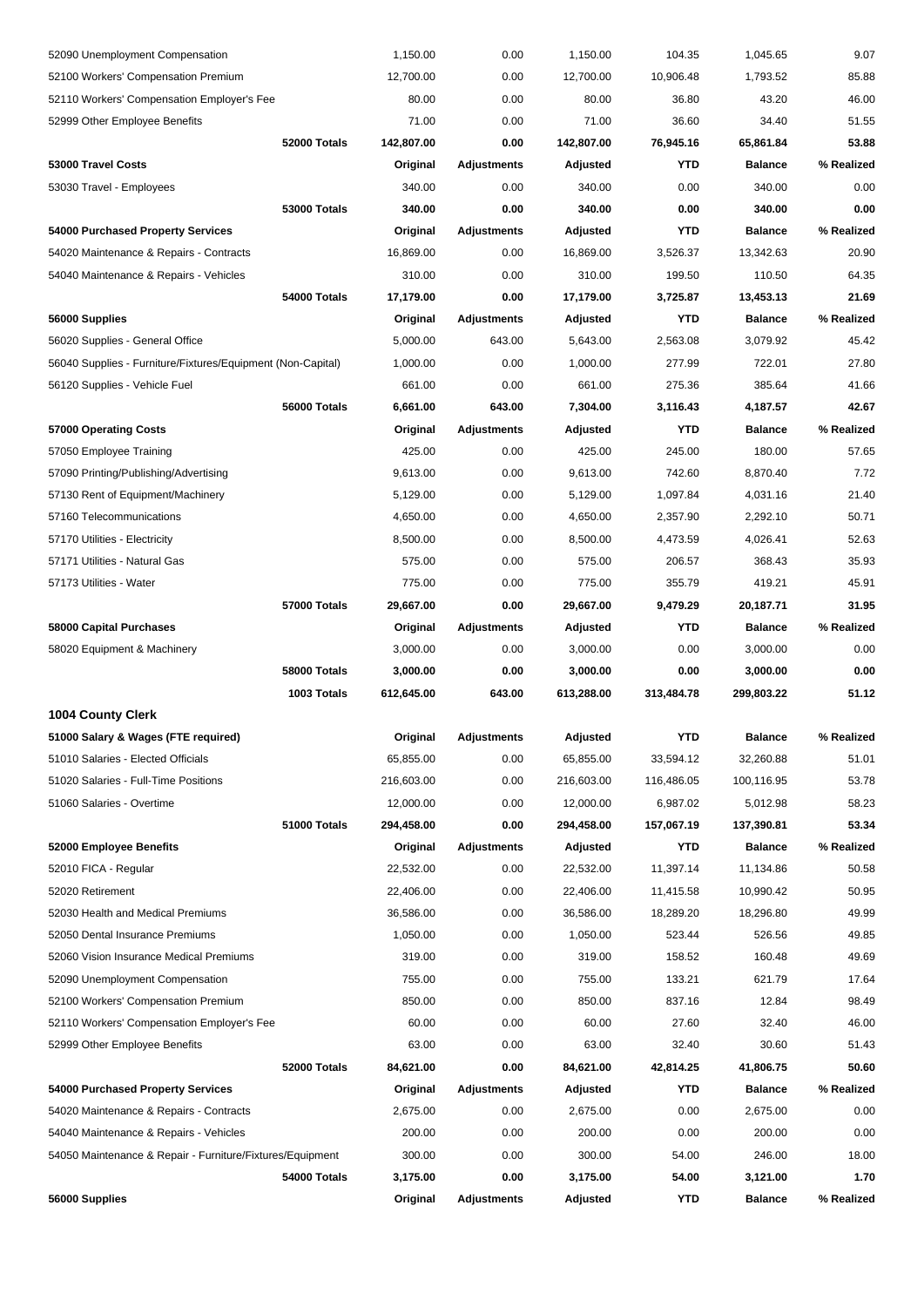| 56020 Supplies - General Office                             |                     | 6,500.00   | 0.00               | 6,500.00   | 1,752.28   | 4,747.72       | 26.96      |
|-------------------------------------------------------------|---------------------|------------|--------------------|------------|------------|----------------|------------|
| 56040 Supplies - Furniture/Fixtures/Equipment (Non-Capital) |                     | 600.00     | 0.00               | 600.00     | 42.98      | 557.02         | 7.16       |
|                                                             | 56000 Totals        | 7,100.00   | 0.00               | 7,100.00   | 1,795.26   | 5,304.74       | 25.29      |
| 57000 Operating Costs                                       |                     | Original   | <b>Adjustments</b> | Adjusted   | YTD        | <b>Balance</b> | % Realized |
| 57090 Printing/Publishing/Advertising                       |                     | 2,300.00   | 0.00               | 2,300.00   | 1,139.07   | 1,160.93       | 49.52      |
| 57160 Telecommunications                                    |                     | 3,300.00   | 0.00               | 3,300.00   | 1,706.24   | 1,593.76       | 51.70      |
| 57170 Utilities - Electricity                               |                     | 5,500.00   | 0.00               | 5,500.00   | 2,895.64   | 2,604.36       | 52.65      |
| 57171 Utilities - Natural Gas                               |                     | 375.00     | 0.00               | 375.00     | 133.71     | 241.29         | 35.66      |
| 57173 Utilities - Water                                     |                     | 500.00     | 0.00               | 500.00     | 230.29     | 269.71         | 46.06      |
|                                                             | 57000 Totals        | 11,975.00  | 0.00               | 11,975.00  | 6,104.95   | 5,870.05       | 50.98      |
|                                                             | 1004 Totals         | 401,329.00 | 0.00               | 401,329.00 | 207,835.65 | 193,493.35     | 51.79      |
| <b>1005 County Sheriff</b>                                  |                     |            |                    |            |            |                |            |
| 51000 Salary & Wages (FTE required)                         |                     | Original   | Adjustments        | Adjusted   | YTD        | <b>Balance</b> | % Realized |
| 51010 Salaries - Elected Officials                          |                     | 59,699.00  | 0.00               | 59,699.00  | 30,453.78  | 29,245.22      | 51.01      |
|                                                             | 51000 Totals        | 59,699.00  | 0.00               | 59,699.00  | 30,453.78  | 29,245.22      | 51.01      |
| 54000 Purchased Property Services                           |                     | Original   | Adjustments        | Adjusted   | YTD        | <b>Balance</b> | % Realized |
| 54040 Maintenance & Repairs - Vehicles                      |                     | 0.00       | 0.00               | 8,000.00   | 0.00       | 8,000.00       | 0.00       |
|                                                             | 54000 Totals        | 0.00       | 0.00               | 8,000.00   | 0.00       | 8,000.00       | 0.00       |
| 56000 Supplies                                              |                     | Original   | <b>Adjustments</b> | Adjusted   | YTD        | <b>Balance</b> | % Realized |
| 56999 Supplies - Other                                      |                     | 0.00       | 0.00               | 16.00      | 0.00       | 16.00          | 0.00       |
|                                                             | 56000 Totals        | 0.00       | 0.00               | 16.00      | 0.00       | 16.00          | 0.00       |
| 57000 Operating Costs                                       |                     | Original   | <b>Adjustments</b> | Adjusted   | YTD        | <b>Balance</b> | % Realized |
| 57999 Other Operating Costs                                 |                     | 0.00       | 0.00               | (9,664.00) | 0.00       | (9,664.00)     | 0.00       |
|                                                             | 57000 Totals        | 0.00       | 0.00               | (9,664.00) | 0.00       | (9,664.00)     | 0.00       |
| 58000 Capital Purchases                                     |                     | Original   | Adjustments        | Adjusted   | <b>YTD</b> | <b>Balance</b> | % Realized |
| 58020 Equipment & Machinery                                 |                     | 0.00       | 0.00               | 1,648.00   | 0.00       | 1,648.00       | 0.00       |
|                                                             | 58000 Totals        | 0.00       | 0.00               | 1,648.00   | 0.00       | 1,648.00       | 0.00       |
|                                                             | 1005 Totals         | 59,699.00  | 0.00               | 59,699.00  | 30,453.78  | 29,245.22      | 51.01      |
| <b>1006 County Treasurer</b>                                |                     |            |                    |            |            |                |            |
| 51000 Salary & Wages (FTE required)                         |                     | Original   | Adjustments        | Adjusted   | <b>YTD</b> | <b>Balance</b> | % Realized |
| 51010 Salaries - Elected Officials                          |                     | 65,855.00  | 0.00               | 65,855.00  | 33,594.12  | 32,260.88      | 51.01      |
| 51020 Salaries - Full-Time Positions                        |                     | 137,301.00 | 0.00               | 137,301.00 | 73,769.85  | 63,531.15      | 53.73      |
| 51060 Salaries - Overtime                                   |                     | 500.00     | 72.00              | 572.00     | 571.72     | 0.28           | 99.95      |
|                                                             | 51000 Totals        | 203,656.00 | 72.00              | 203,728.00 | 107,935.69 | 95,792.31      | 52.98      |
| 52000 Employee Benefits                                     |                     | Original   | Adjustments        | Adjusted   | YTD        | <b>Balance</b> | % Realized |
| 52010 FICA - Regular                                        |                     | 15,584.00  | (72.00)            | 15.512.00  | 7,756.31   | 7,755.69       | 50.00      |
| 52020 Retirement                                            |                     | 19,961.00  | 0.00               | 19,961.00  | 10,521.70  | 9,439.30       | 52.71      |
| 52030 Health and Medical Premiums                           |                     | 38,196.00  | 0.00               | 38,196.00  | 19,095.24  | 19,100.76      | 49.99      |
| 52050 Dental Insurance Premiums                             |                     | 967.00     | 0.00               | 967.00     | 482.76     | 484.24         | 49.92      |
| 52060 Vision Insurance Medical Premiums                     |                     | 412.00     | 0.00               | 412.00     | 204.84     | 207.16         | 49.72      |
| 52090 Unemployment Compensation                             |                     | 455.00     | 0.00               | 455.00     | 67.45      | 387.55         | 14.82      |
| 52100 Workers' Compensation Premium                         |                     | 600.00     | 0.00               | 600.00     | 589.10     | 10.90          | 98.18      |
| 52110 Workers' Compensation Employer's Fee                  |                     | 40.00      | 0.00               | 40.00      | 18.40      | 21.60          | 46.00      |
| 52999 Other Employee Benefits                               |                     | 39.00      | 0.00               | 39.00      | 20.40      | 18.60          | 52.31      |
|                                                             | 52000 Totals        | 76,254.00  | (72.00)            | 76,182.00  | 38,756.20  | 37,425.80      | 50.87      |
| 53000 Travel Costs                                          |                     | Original   | <b>Adjustments</b> | Adjusted   | YTD        | <b>Balance</b> | % Realized |
| 53030 Travel - Employees                                    |                     | 5,450.00   | 0.00               | 5,450.00   | 0.00       | 5,450.00       | 0.00       |
|                                                             | <b>53000 Totals</b> | 5,450.00   | 0.00               | 5,450.00   | 0.00       | 5,450.00       | 0.00       |
| 54000 Purchased Property Services                           |                     | Original   | <b>Adjustments</b> | Adjusted   | YTD        | <b>Balance</b> | % Realized |
| 54020 Maintenance & Repairs - Contracts                     |                     | 25,229.00  | 0.00               | 25,229.00  | 0.00       | 25,229.00      | 0.00       |
| 54050 Maintenance & Repair - Furniture/Fixtures/Equipment   |                     | 400.00     | 0.00               | 400.00     | 0.00       | 400.00         | 0.00       |
|                                                             | 54000 Totals        | 25,629.00  | 0.00               | 25,629.00  | 0.00       | 25,629.00      | 0.00       |
| 55000 Contractual Services                                  |                     |            | Adjustments        | Adjusted   | YTD        | <b>Balance</b> | % Realized |
|                                                             |                     | Original   |                    |            |            |                |            |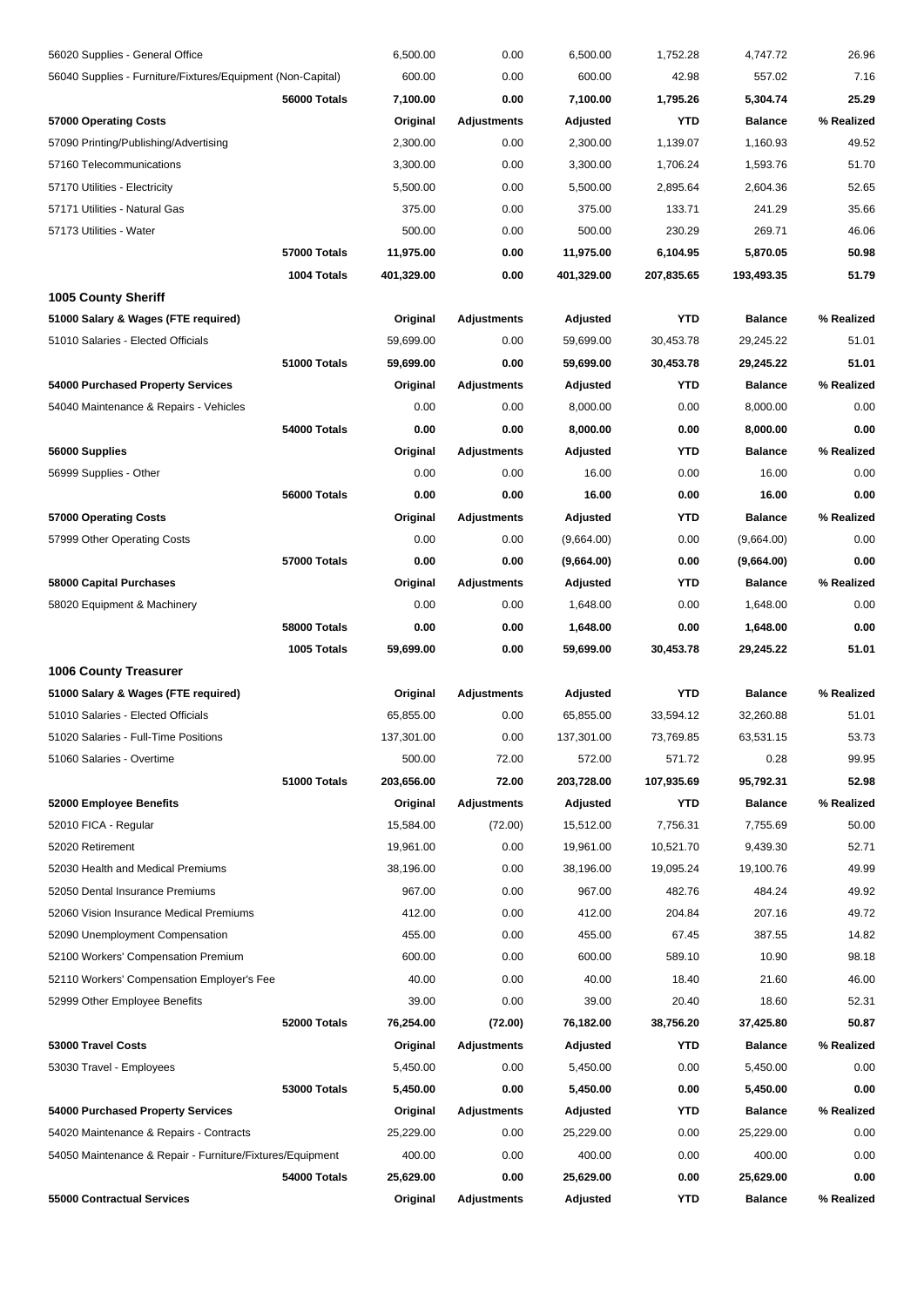| 55030 Contract - Professional Services                      |              | 240.00     | 0.00               | 240.00     | 0.00       | 240.00         | 0.00       |
|-------------------------------------------------------------|--------------|------------|--------------------|------------|------------|----------------|------------|
|                                                             | 55000 Totals | 240.00     | 0.00               | 240.00     | 0.00       | 240.00         | 0.00       |
| 56000 Supplies                                              |              | Original   | <b>Adjustments</b> | Adjusted   | <b>YTD</b> | <b>Balance</b> | % Realized |
| 56020 Supplies - General Office                             |              | 3,000.00   | 0.00               | 3,000.00   | 224.02     | 2,775.98       | 7.47       |
|                                                             | 56000 Totals | 3,000.00   | 0.00               | 3,000.00   | 224.02     | 2,775.98       | 7.47       |
| 57000 Operating Costs                                       |              | Original   | Adjustments        | Adjusted   | <b>YTD</b> | <b>Balance</b> | % Realized |
| 57050 Employee Training                                     |              | 1,700.00   | 0.00               | 1,700.00   | 225.00     | 1,475.00       | 13.24      |
| 57090 Printing/Publishing/Advertising                       |              | 10,000.00  | 0.00               | 10,000.00  | 8,452.89   | 1,547.11       | 84.53      |
| 57160 Telecommunications                                    |              | 2,000.00   | 0.00               | 2,000.00   | 1,028.56   | 971.44         | 51.43      |
| 57170 Utilities - Electricity                               |              | 3,000.00   | 0.00               | 3,000.00   | 1,551.66   | 1,448.34       | 51.72      |
| 57171 Utilities - Natural Gas                               |              | 200.00     | 0.00               | 200.00     | 71.65      | 128.35         | 35.83      |
| 57173 Utilities - Water                                     |              | 275.00     | 0.00               | 275.00     | 123.41     | 151.59         | 44.88      |
|                                                             | 57000 Totals | 17,175.00  | 0.00               | 17,175.00  | 11,453.17  | 5,721.83       | 66.69      |
| 58000 Capital Purchases                                     |              | Original   | Adjustments        | Adjusted   | <b>YTD</b> | <b>Balance</b> | % Realized |
| 58020 Equipment & Machinery                                 |              | 2,665.00   | 0.00               | 2,665.00   | 0.00       | 2,665.00       | 0.00       |
|                                                             | 58000 Totals | 2,665.00   | 0.00               | 2,665.00   | 0.00       | 2,665.00       | 0.00       |
|                                                             | 1006 Totals  | 334,069.00 | 0.00               | 334,069.00 | 158,369.08 | 175,699.92     | 47.41      |
| 2002 General Administration                                 |              |            |                    |            |            |                |            |
| 51000 Salary & Wages (FTE required)                         |              | Original   | <b>Adjustments</b> | Adjusted   | <b>YTD</b> | <b>Balance</b> | % Realized |
| 51020 Salaries - Full-Time Positions                        |              | 742,275.00 | (5,000.00)         | 737,275.00 | 365,656.31 | 371,618.69     | 49.60      |
| 51060 Salaries - Overtime                                   |              | 1,000.00   | 0.00               | 1,000.00   | 32.30      | 967.70         | 3.23       |
| 51900 Salaries - Other Wages                                |              | 180.00     | 0.00               | 180.00     | 0.00       | 180.00         | 0.00       |
|                                                             | 51000 Totals | 743,455.00 | (5,000.00)         | 738,455.00 | 365,688.61 | 372,766.39     | 49.52      |
|                                                             |              |            |                    |            | <b>YTD</b> | <b>Balance</b> | % Realized |
| 52000 Employee Benefits                                     |              | Original   | <b>Adjustments</b> | Adjusted   |            |                |            |
| 52010 FICA - Regular                                        |              | 56,878.00  | 0.00               | 56,878.00  | 26,934.11  | 29,943.89      | 47.35      |
| 52020 Retirement                                            |              | 72,861.00  | 0.00               | 72,861.00  | 35,015.02  | 37,845.98      | 48.06      |
| 52030 Health and Medical Premiums                           |              | 141,940.00 | 0.00               | 141,940.00 | 56,760.10  | 85,179.90      | 39.99      |
| 52050 Dental Insurance Premiums                             |              | 3,726.00   | 0.00               | 3,726.00   | 1,500.48   | 2,225.52       | 40.27      |
| 52060 Vision Insurance Medical Premiums                     |              | 1,176.00   | 0.00               | 1,176.00   | 439.84     | 736.16         | 37.40      |
| 52090 Unemployment Compensation                             |              | 2,454.00   | 0.00               | 2,454.00   | 375.67     | 2,078.33       | 15.31      |
| 52100 Workers' Compensation Premium                         |              | 2,625.00   | 137.00             | 2,762.00   | 2,741.77   | 20.23          | 99.27      |
| 52110 Workers' Compensation Employer's Fee                  |              | 150.00     | 0.00               | 150.00     | 64.40      | 85.60          | 42.93      |
| 52999 Other Employee Benefits                               |              | 149.00     | 0.00               | 149.00     | 68.70      | 80.30          | 46.11      |
|                                                             | 52000 Totals | 281,959.00 | 137.00             | 282,096.00 | 123,900.09 | 158,195.91     | 43.92      |
| 53000 Travel Costs                                          |              | Original   | <b>Adjustments</b> | Adjusted   | YTD        | <b>Balance</b> | % Realized |
| 53030 Travel - Employees                                    |              | 7,938.00   | 0.00               | 7,938.00   | 0.00       | 7,938.00       | 0.00       |
|                                                             | 53000 Totals | 7,938.00   | 0.00               | 7,938.00   | 0.00       | 7,938.00       | 0.00       |
| 54000 Purchased Property Services                           |              | Original   | <b>Adjustments</b> | Adjusted   | <b>YTD</b> | <b>Balance</b> | % Realized |
| 54020 Maintenance & Repairs - Contracts                     |              | 3,440.00   | 0.00               | 3,440.00   | 0.00       | 3,440.00       | 0.00       |
| 54040 Maintenance & Repairs - Vehicles                      |              | 1,500.00   | 0.00               | 1,500.00   | 950.79     | 549.21         | 63.39      |
| 54050 Maintenance & Repair - Furniture/Fixtures/Equipment   |              | 300.00     | 0.00               | 300.00     | 165.00     | 135.00         | 55.00      |
|                                                             | 54000 Totals | 5,240.00   | 0.00               | 5,240.00   | 1,115.79   | 4,124.21       | 21.29      |
| 56000 Supplies                                              |              | Original   | <b>Adjustments</b> | Adjusted   | <b>YTD</b> | <b>Balance</b> | % Realized |
| 56010 Software                                              |              | 1,000.00   | 0.00               | 1,000.00   | 0.00       | 1,000.00       | 0.00       |
| 56020 Supplies - General Office                             |              | 17,000.00  | 809.00             | 17,809.00  | 8,267.22   | 9,541.78       | 46.42      |
| 56040 Supplies - Furniture/Fixtures/Equipment (Non-Capital) |              | 0.00       | 0.00               | 0.00       | 0.00       | 0.00           | nan        |
| 56120 Supplies - Vehicle Fuel                               |              | 1,500.00   | 0.00               | 1,500.00   | 1,167.62   | 332.38         | 77.84      |
|                                                             | 56000 Totals | 19,500.00  | 809.00             | 20,309.00  | 9,434.84   | 10,874.16      | 46.46      |
| 57000 Operating Costs                                       |              | Original   | Adjustments        | Adjusted   | <b>YTD</b> | <b>Balance</b> | % Realized |
| 57050 Employee Training                                     |              | 7,700.00   | 800.00             | 8,500.00   | 2,020.00   | 6,480.00       | 23.76      |
| 57090 Printing/Publishing/Advertising                       |              | 8,000.00   | 0.00               | 8,000.00   | 983.92     | 7,016.08       | 12.30      |
| 57130 Rent of Equipment/Machinery                           |              | 2,000.00   | 0.00               | 2,000.00   | 504.99     | 1,495.01       | 25.25      |
| 57160 Telecommunications                                    |              | 15,700.00  | 0.00               | 15,700.00  | 8,030.13   | 7,669.87       | 51.15      |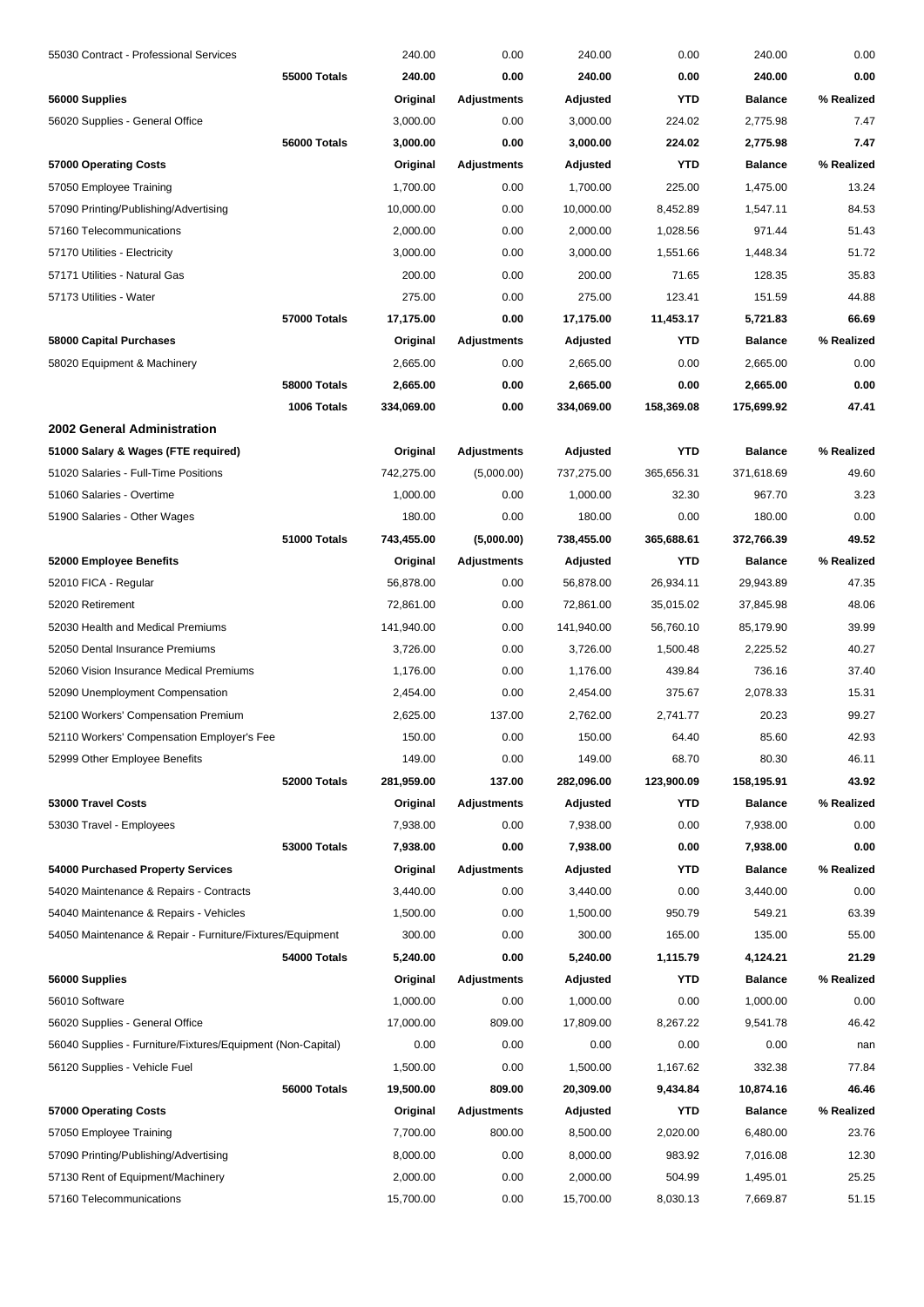| 57170 Utilities - Electricity              |                     | 14,700.00    | 0.00               | 14,700.00    | 7,964.04   | 6,735.96       | 54.18      |
|--------------------------------------------|---------------------|--------------|--------------------|--------------|------------|----------------|------------|
| 57171 Utilities - Natural Gas              |                     | 1,000.00     | 0.00               | 1,000.00     | 380.07     | 619.93         | 38.01      |
| 57173 Utilities - Water                    |                     | 1,325.00     | 0.00               | 1,325.00     | 636.38     | 688.62         | 48.03      |
| 57800 GRT Administrative Fee               |                     | 0.00         | 0.00               | 0.00         | 42,238.97  | (42, 238.97)   | inf        |
| 57999 Other Operating Costs                |                     | 0.00         | 5,000.00           | 5,000.00     | 5,000.00   | 0.00           | 100.00     |
|                                            | 57000 Totals        | 50,425.00    | 5,800.00           | 56,225.00    | 67,758.50  | (11, 533.50)   | 120.51     |
| 58000 Capital Purchases                    |                     | Original     | <b>Adjustments</b> | Adjusted     | <b>YTD</b> | <b>Balance</b> | % Realized |
| 58020 Equipment & Machinery                |                     | 900.00       | 368.00             | 1.268.00     | 608.67     | 659.33         | 48.00      |
| 58999 Other Capital Purchases              |                     | 76,356.00    | 0.00               | 76,356.00    | 12,675.90  | 63,680.10      | 16.60      |
|                                            | 58000 Totals        | 77,256.00    | 368.00             | 77,624.00    | 13,284.57  | 64,339.43      | 17.11      |
|                                            | 2002 Totals         | 1,185,773.00 | 2,114.00           | 1,187,887.00 | 581,182.40 | 606,704.60     | 48.93      |
| 2003 Attorney                              |                     |              |                    |              |            |                |            |
| 51000 Salary & Wages (FTE required)        |                     | Original     | <b>Adjustments</b> | Adjusted     | <b>YTD</b> | <b>Balance</b> | % Realized |
| 51020 Salaries - Full-Time Positions       |                     | 95,000.00    | (18,585.00)        | 76,415.00    | 30,054.11  | 46,360.89      | 39.33      |
| 51900 Salaries - Other Wages               |                     | 0.00         | 0.00               | 93,312.00    | 0.00       | 0.00           | 0.00       |
|                                            | 51000 Totals        | 95,000.00    | (18, 585.00)       | 169,727.00   | 30,054.11  | 46,360.89      | 17.71      |
| 52000 Employee Benefits                    |                     | Original     | <b>Adjustments</b> | Adjusted     | <b>YTD</b> | <b>Balance</b> | % Realized |
| 52010 FICA - Regular                       |                     | 7,268.00     | (1,259.00)         | 6,009.00     | 2,287.67   | 3,721.33       | 38.07      |
| 52020 Retirement                           |                     | 9,310.00     | (2,416.00)         | 6,894.00     | 2,250.80   | 4,643.20       | 32.65      |
| 52030 Health and Medical Premiums          |                     | 17,752.00    | 0.00               | 17,752.00    | 504.30     | 17,247.70      | 2.84       |
| 52050 Dental Insurance Premiums            |                     | 349.00       | 0.00               | 349.00       | 9.70       | 339.30         | 2.78       |
| 52060 Vision Insurance Medical Premiums    |                     | 131.00       | 0.00               | 131.00       | 3.90       | 127.10         | 2.98       |
| 52090 Unemployment Compensation            |                     | 314.00       | 0.00               | 314.00       | 46.84      | 267.16         | 14.92      |
| 52100 Workers' Compensation Premium        |                     | 300.00       | 0.00               | 300.00       | 245.56     | 54.44          | 81.85      |
| 52110 Workers' Compensation Employer's Fee |                     | 10.00        | 0.00               | 10.00        | 2.30       | 7.70           | 23.00      |
| 52999 Other Employee Benefits              |                     | 8.00         | 0.00               | 8.00         | 2.10       | 5.90           | 26.25      |
|                                            | 52000 Totals        | 35,442.00    | (3,675.00)         | 31,767.00    | 5,353.17   | 26,413.83      | 16.85      |
| 53000 Travel Costs                         |                     | Original     | <b>Adjustments</b> | Adjusted     | <b>YTD</b> | <b>Balance</b> | % Realized |
| 53030 Travel - Employees                   |                     | 4,000.00     | 0.00               | 4,000.00     | 0.00       | 4,000.00       | 0.00       |
|                                            | <b>53000 Totals</b> | 4,000.00     | 0.00               | 4,000.00     | 0.00       | 4,000.00       | 0.00       |
| 54000 Purchased Property Services          |                     | Original     | <b>Adjustments</b> | Adjusted     | YTD        | <b>Balance</b> | % Realized |
| 54020 Maintenance & Repairs - Contracts    |                     | 246.00       | 0.00               | 246.00       | 0.00       | 246.00         | 0.00       |
|                                            | 54000 Totals        | 246.00       | 0.00               | 246.00       | 0.00       | 246.00         | 0.00       |
| 55000 Contractual Services                 |                     | Original     | <b>Adjustments</b> | Adjusted     | <b>YTD</b> | <b>Balance</b> | % Realized |
| 55020 Contract - Attorney Fees             |                     | 66,500.00    | 4,031.00           | 70,531.00    | 40,512.44  | 30,018.56      | 57.44      |
| 55030 Contract - Professional Services     |                     | 60,000.00    | 18,229.00          | 78,229.00    | 111,714.89 | (33, 485.89)   | 142.80     |
|                                            | 55000 Totals        | 126,500.00   | 22,260.00          | 148,760.00   | 152,227.33 | (3,467.33)     | 102.33     |
| 56000 Supplies                             |                     | Original     | <b>Adjustments</b> | Adjusted     | <b>YTD</b> | <b>Balance</b> | % Realized |
| 56020 Supplies - General Office            |                     | 1,300.00     | 0.00               | 1,300.00     | 148.72     | 1,151.28       | 11.44      |
|                                            | 56000 Totals        | 1,300.00     | 0.00               | 1,300.00     | 148.72     | 1,151.28       | 11.44      |
| 57000 Operating Costs                      |                     | Original     | <b>Adjustments</b> | Adjusted     | YTD        | <b>Balance</b> | % Realized |
| 57050 Employee Training                    |                     | 4,000.00     | 0.00               | 4,000.00     | 225.00     | 3,775.00       | 5.63       |
| 57160 Telecommunications                   |                     | 2,000.00     | 0.00               | 2,000.00     | 809.64     | 1,190.36       | 40.48      |
| 57170 Utilities - Electricity              |                     | 1,500.00     | 0.00               | 1,500.00     | 761.85     | 738.15         | 50.79      |
| 57171 Utilities - Natural Gas              |                     | 110.00       | 0.00               | 110.00       | 36.25      | 73.75          | 32.95      |
| 57173 Utilities - Water                    |                     | 110.00       | 0.00               | 110.00       | 50.69      | 59.31          | 46.08      |
| 57999 Other Operating Costs                |                     | 1,000.00     | 0.00               | 1,000.00     | 0.00       | 1,000.00       | 0.00       |
|                                            | 57000 Totals        | 8,720.00     | 0.00               | 8,720.00     | 1,883.43   | 6,836.57       | 21.60      |
|                                            | 2003 Totals         | 271,208.00   | 0.00               | 364,520.00   | 189,666.76 | 81,541.24      | 52.03      |
| 2006 Operations & Maintenance              |                     |              |                    |              |            |                |            |
| 51000 Salary & Wages (FTE required)        |                     | Original     | <b>Adjustments</b> | Adjusted     | <b>YTD</b> | <b>Balance</b> | % Realized |
| 51020 Salaries - Full-Time Positions       |                     | 370,490.00   | 0.00               | 370,490.00   | 172,219.81 | 198,270.19     | 46.48      |
| 51060 Salaries - Overtime                  |                     | 750.00       | 0.00               | 750.00       | 0.00       | 750.00         | 0.00       |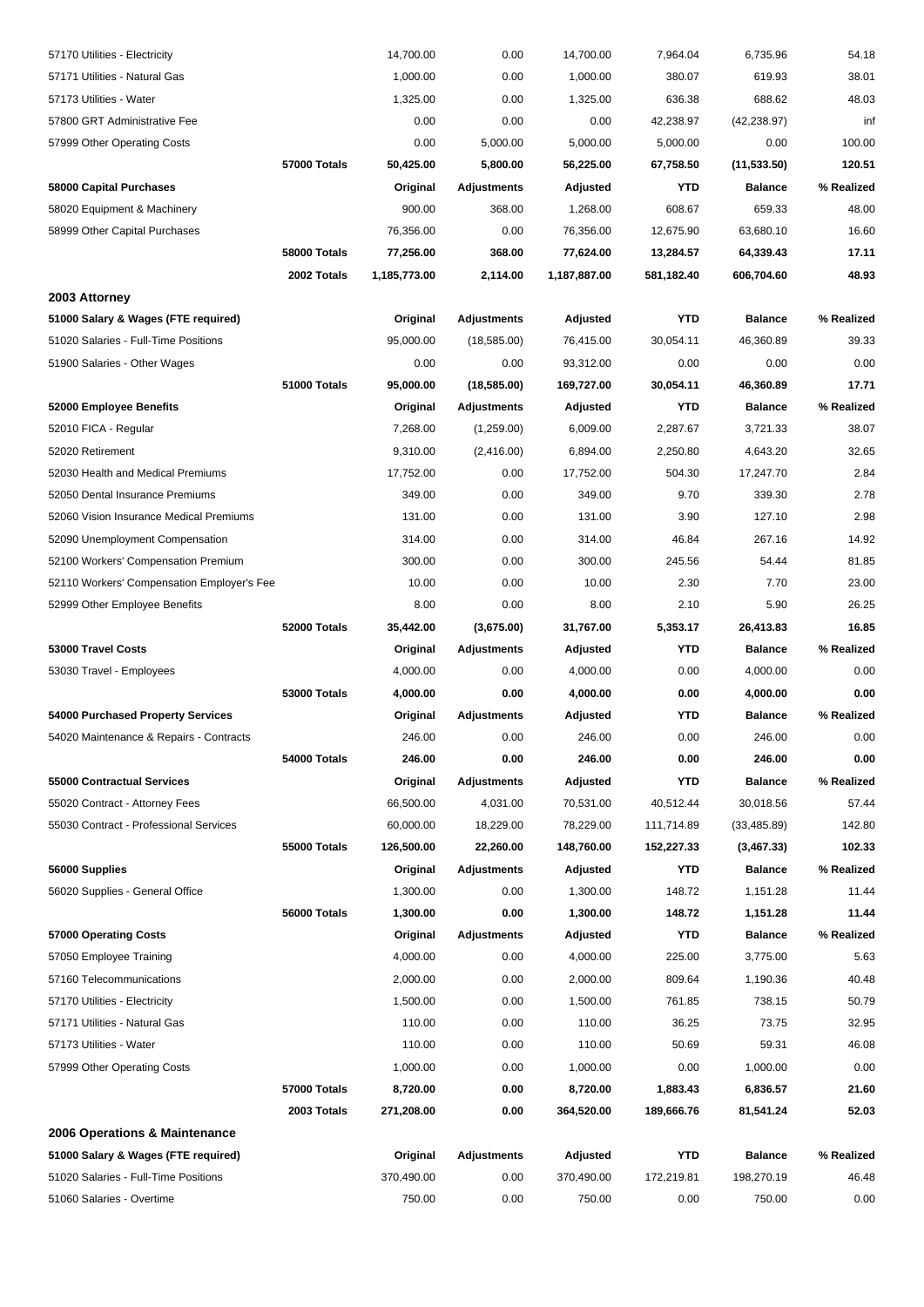| 51900 Salaries - Other Wages                                |                     | 0.00       | 0.00               | 0.00       | 47.92      | (47.92)        | inf        |
|-------------------------------------------------------------|---------------------|------------|--------------------|------------|------------|----------------|------------|
|                                                             | 51000 Totals        | 371,240.00 | 0.00               | 371,240.00 | 172,267.73 | 198,972.27     | 46.40      |
| 52000 Employee Benefits                                     |                     | Original   | <b>Adjustments</b> | Adjusted   | YTD        | <b>Balance</b> | % Realized |
| 52010 FICA - Regular                                        |                     | 28,409.00  | 0.00               | 28,409.00  | 12,477.57  | 15,931.43      | 43.92      |
| 52020 Retirement                                            |                     | 36,388.00  | 0.00               | 36,388.00  | 16,440.29  | 19,947.71      | 45.18      |
| 52030 Health and Medical Premiums                           |                     | 82,961.00  | 0.00               | 82,961.00  | 28,452.31  | 54,508.69      | 34.30      |
| 52050 Dental Insurance Premiums                             |                     | 1,666.00   | 0.00               | 1,666.00   | 574.84     | 1,091.16       | 34.50      |
| 52060 Vision Insurance Medical Premiums                     |                     | 725.00     | 0.00               | 725.00     | 264.68     | 460.32         | 36.51      |
| 52090 Unemployment Compensation                             |                     | 1,226.00   | 0.00               | 1,226.00   | 306.06     | 919.94         | 24.96      |
| 52100 Workers' Compensation Premium                         |                     | 15,500.00  | 202.00             | 15,702.00  | 15,701.23  | 0.77           | 100.00     |
| 52110 Workers' Compensation Employer's Fee                  |                     | 100.00     | 0.00               | 100.00     | 36.80      | 63.20          | 36.80      |
| 52999 Other Employee Benefits                               |                     | 29,578.00  | 0.00               | 29,578.00  | 12,507.85  | 17,070.15      | 42.29      |
|                                                             | 52000 Totals        | 196,553.00 | 202.00             | 196,755.00 | 86,761.63  | 109,993.37     | 44.10      |
| 53000 Travel Costs                                          |                     | Original   | Adjustments        | Adjusted   | YTD        | <b>Balance</b> | % Realized |
| 53030 Travel - Employees                                    |                     | 1,750.00   | 0.00               | 1,750.00   | 0.00       | 1,750.00       | 0.00       |
|                                                             | 53000 Totals        | 1,750.00   | 0.00               | 1,750.00   | 0.00       | 1,750.00       | 0.00       |
| 54000 Purchased Property Services                           |                     | Original   | <b>Adjustments</b> | Adjusted   | YTD        | <b>Balance</b> | % Realized |
| 54010 Maintenance & Repairs - Building/Structure            |                     | 317,000.00 | 11,035.00          | 328,035.00 | 64,715.25  | 263,319.75     | 19.73      |
| 54020 Maintenance & Repairs - Contracts                     |                     | 6,738.00   | 4,762.00           | 11,500.00  | 9,017.63   | 2,482.37       | 78.41      |
| 54030 Maintenance & Repairs - Grounds/Roadways              |                     | 500.00     | 0.00               | 500.00     | 0.00       | 500.00         | 0.00       |
| 54040 Maintenance & Repairs - Vehicles                      |                     | 7,000.00   | 219.00             | 7,219.00   | 1,532.85   | 5,686.15       | 21.23      |
| 54050 Maintenance & Repair - Furniture/Fixtures/Equipment   |                     | 2,000.00   | 0.00               | 2,000.00   | 1,592.25   | 407.75         | 79.61      |
| 54999 Other Maintenance                                     |                     | 9,000.00   | 0.00               | 9,000.00   | 2,004.69   | 6,995.31       | 22.27      |
|                                                             | 54000 Totals        | 342,238.00 | 16,016.00          | 358,254.00 | 78,862.67  | 279,391.33     | 22.01      |
| <b>55000 Contractual Services</b>                           |                     | Original   | Adjustments        | Adjusted   | YTD        | <b>Balance</b> | % Realized |
| 55030 Contract - Professional Services                      |                     | 231,000.00 | 50,481.00          | 281,481.00 | 92,135.40  | 189,345.60     | 32.73      |
| 55999 Contract - Other Services                             |                     | 13,500.00  | 0.00               | 13,500.00  | 7,935.99   | 5,564.01       | 58.79      |
|                                                             | <b>55000 Totals</b> | 244,500.00 | 50,481.00          | 294,981.00 | 100,071.39 | 194,909.61     | 33.92      |
| 56000 Supplies                                              |                     | Original   | Adjustments        | Adjusted   | YTD        | <b>Balance</b> | % Realized |
| 56040 Supplies - Furniture/Fixtures/Equipment (Non-Capital) |                     | 6,000.00   | 0.00               | 6,000.00   | 1,797.58   | 4,202.42       | 29.96      |
| 56050 Supplies - Janitorial/Maintenance                     |                     | 23,500.00  | 0.00               | 23,500.00  | 5,959.33   | 17,540.67      | 25.36      |
| 56090 Supplies - Safety                                     |                     | 3,000.00   | 0.00               | 3,000.00   | 910.11     | 2,089.89       | 30.34      |
| 56110 Supplies - Uniforms/Linen                             |                     | 2,500.00   | 0.00               | 2,500.00   | 137.40     | 2,362.60       | 5.50       |
| 56120 Supplies - Vehicle Fuel                               |                     | 9,000.00   | 0.00               | 9,000.00   | 4,422.16   | 4,577.84       | 49.14      |
| 56999 Supplies - Other                                      |                     | 500.00     | 0.00               | 500.00     | 82.44      | 417.56         | 16.49      |
|                                                             | 56000 Totals        | 44,500.00  | 0.00               | 44,500.00  | 13,309.02  | 31,190.98      | 29.91      |
| 57000 Operating Costs                                       |                     | Original   | <b>Adjustments</b> | Adjusted   | YTD        | <b>Balance</b> | % Realized |
| 57050 Employee Training                                     |                     | 1,500.00   | 0.00               | 1,500.00   | 0.00       | 1,500.00       | 0.00       |
| 57070 Insurance - General Liability/Property                |                     | 460,000.00 | 0.00               | 460,000.00 | 0.00       | 460,000.00     | 0.00       |
| 57080 Postage                                               |                     | 70,000.00  | (782.00)           | 69,218.00  | 18,767.33  | 50,450.67      | 27.11      |
| 57090 Printing/Publishing/Advertising                       |                     | 3,500.00   | 782.00             | 4,282.00   | 3,781.56   | 500.44         | 88.31      |
| 57130 Rent of Equipment/Machinery                           |                     | 22,000.00  | 0.00               | 22,000.00  | 9,582.18   | 12,417.82      | 43.56      |
| 57150 Subscriptions & Dues                                  |                     | 45,000.00  | 0.00               | 45,000.00  | 35,891.00  | 9,109.00       | 79.76      |
| 57160 Telecommunications                                    |                     |            |                    |            |            |                | 56.12      |
|                                                             |                     | 9,000.00   | 0.00               | 9,000.00   | 5,050.91   | 3,949.09       |            |
| 57170 Utilities - Electricity                               |                     | 75,000.00  | 0.00               | 75,000.00  | 40,516.54  | 34,483.46      | 54.02      |
| 57171 Utilities - Natural Gas                               |                     | 7,000.00   | 0.00               | 7,000.00   | 2,153.29   | 4,846.71       | 30.76      |
| 57173 Utilities - Water                                     |                     | 11,000.00  | 0.00               | 11,000.00  | 3,833.07   | 7,166.93       | 34.85      |
| 57999 Other Operating Costs                                 |                     | 151,877.00 | 0.00               | 151,877.00 | 67,130.99  | 84,746.01      | 44.20      |
|                                                             | 57000 Totals        | 855,877.00 | 0.00               | 855,877.00 | 186,706.87 | 669,170.13     | 21.81      |
| 58000 Capital Purchases                                     |                     | Original   | Adjustments        | Adjusted   | YTD        | <b>Balance</b> | % Realized |
| 58080 Vehicles                                              |                     | 0.00       | 18,000.00          | 18,000.00  | 0.00       | 18,000.00      | 0.00       |
| 58999 Other Capital Purchases                               |                     | 32,000.00  | 54,290.00          | 86,290.00  | 13,550.03  | 72,739.97      | 15.70      |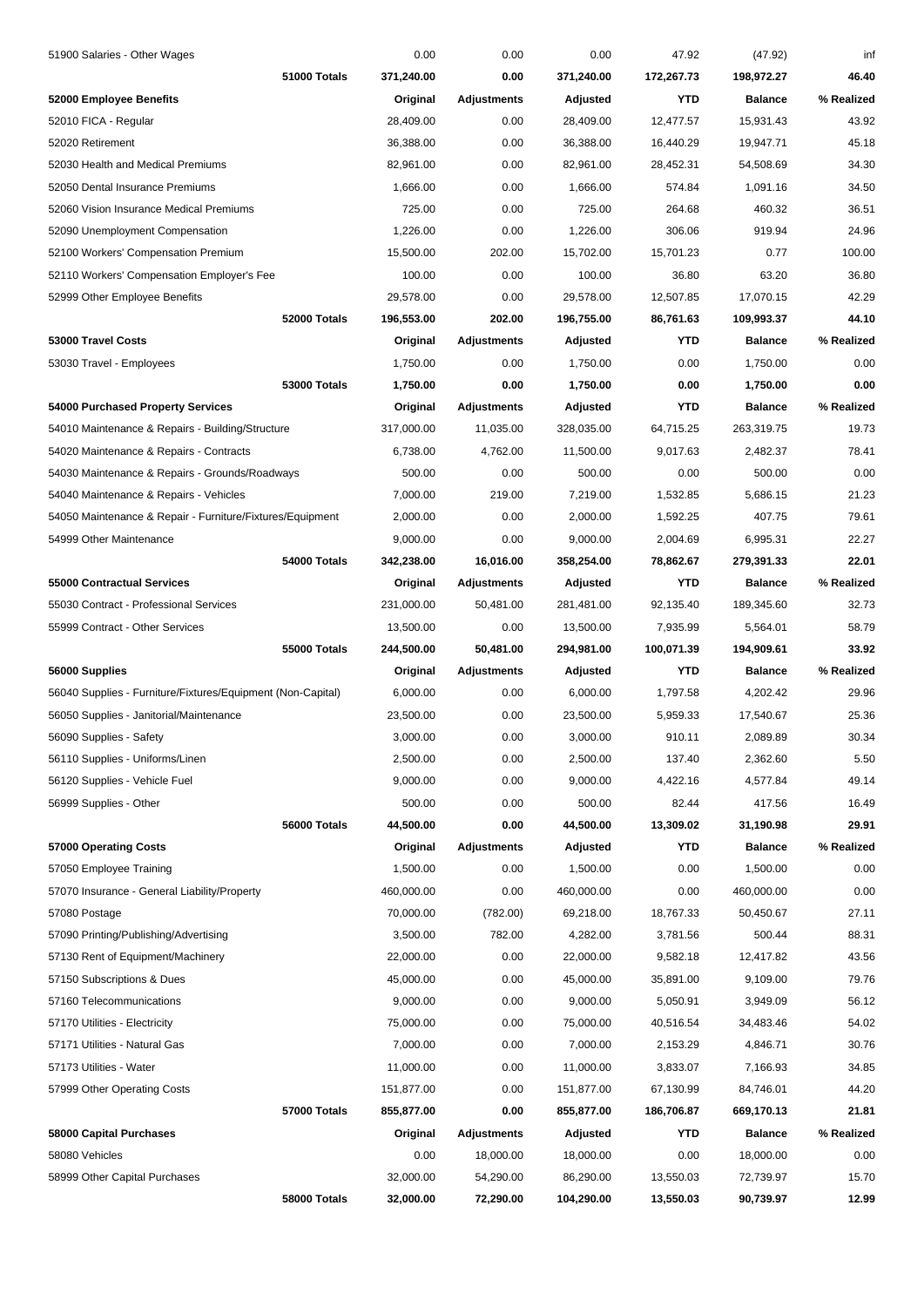|                                                           | 2006 Totals         | 2,088,658.00 | 138,989.00         | 2,227,647.00 | 651,529.34 | 1,576,117.66   | 29.25      |
|-----------------------------------------------------------|---------------------|--------------|--------------------|--------------|------------|----------------|------------|
| 2007 Elections                                            |                     |              |                    |              |            |                |            |
| 51000 Salary & Wages (FTE required)                       |                     | Original     | <b>Adjustments</b> | Adjusted     | <b>YTD</b> | <b>Balance</b> | % Realized |
| 51020 Salaries - Full-Time Positions                      |                     | 91,600.00    | 0.00               | 91,600.00    | 48,941.62  | 42,658.38      | 53.43      |
| 51040 Salaries - Part-Time Positions                      |                     | 15,600.00    | 5,376.00           | 20,976.00    | 20,975.85  | 0.15           | 100.00     |
| 51060 Salaries - Overtime                                 |                     | 15,000.00    | (990.00)           | 14,010.00    | 7,137.74   | 6,872.26       | 50.95      |
|                                                           | 51000 Totals        | 122,200.00   | 4,386.00           | 126,586.00   | 77,055.21  | 49,530.79      | 60.87      |
| 52000 Employee Benefits                                   |                     | Original     | Adjustments        | Adjusted     | <b>YTD</b> | <b>Balance</b> | % Realized |
| 52010 FICA - Regular                                      |                     | 9,352.00     | 0.00               | 9,352.00     | 5,662.77   | 3,689.23       | 60.55      |
| 52020 Retirement                                          |                     | 10,447.00    | 0.00               | 10,447.00    | 4,796.26   | 5,650.74       | 45.91      |
| 52030 Health and Medical Premiums                         |                     | 16,874.00    | 0.00               | 16,874.00    | 8,531.12   | 8,342.88       | 50.56      |
| 52050 Dental Insurance Premiums                           |                     | 502.00       | 0.00               | 502.00       | 252.15     | 249.85         | 50.23      |
| 52060 Vision Insurance Medical Premiums                   |                     | 192.00       | 0.00               | 192.00       | 96.29      | 95.71          | 50.15      |
| 52090 Unemployment Compensation                           |                     | 404.00       | 0.00               | 404.00       | 118.53     | 285.47         | 29.34      |
| 52100 Workers' Compensation Premium                       |                     | 440.00       | 0.00               | 440.00       | 436.33     | 3.67           | 99.17      |
| 52110 Workers' Compensation Employer's Fee                |                     | 30.00        | 0.00               | 30.00        | 11.50      | 18.50          | 38.33      |
| 52999 Other Employee Benefits                             |                     | 24.00        | 0.00               | 24.00        | 12.36      | 11.64          | 51.50      |
|                                                           | 52000 Totals        | 38,265.00    | 0.00               | 38,265.00    | 19,917.31  | 18,347.69      | 52.05      |
| 53000 Travel Costs                                        |                     | Original     | Adjustments        | Adjusted     | <b>YTD</b> | <b>Balance</b> | % Realized |
| 53030 Travel - Employees                                  |                     | 6,700.00     | 0.00               | 6,700.00     | 760.00     | 5,940.00       | 11.34      |
|                                                           | <b>53000 Totals</b> | 6,700.00     | 0.00               | 6,700.00     | 760.00     | 5,940.00       | 11.34      |
| 54000 Purchased Property Services                         |                     | Original     | <b>Adjustments</b> | Adjusted     | <b>YTD</b> | <b>Balance</b> | % Realized |
| 54020 Maintenance & Repairs - Contracts                   |                     | 13,500.00    | 0.00               | 13,500.00    | 9,973.04   | 3,526.96       | 73.87      |
| 54040 Maintenance & Repairs - Vehicles                    |                     | 500.00       | 0.00               | 500.00       | 188.83     | 311.17         | 37.77      |
| 54050 Maintenance & Repair - Furniture/Fixtures/Equipment |                     | 300.00       | 0.00               | 300.00       | 0.00       | 300.00         | 0.00       |
|                                                           | 54000 Totals        | 14,300.00    | 0.00               | 14,300.00    | 10,161.87  | 4,138.13       | 71.06      |
| 56000 Supplies                                            |                     | Original     | Adjustments        | Adjusted     | <b>YTD</b> | <b>Balance</b> | % Realized |
| 56010 Software                                            |                     | 200.00       | 0.00               | 200.00       | 0.00       | 200.00         | 0.00       |
| 56120 Supplies - Vehicle Fuel                             |                     | 1,500.00     | 0.00               | 1,500.00     | 879.35     | 620.65         | 58.62      |
|                                                           | 56000 Totals        | 1,700.00     | 0.00               | 1,700.00     | 879.35     | 820.65         | 51.73      |
| 57000 Operating Costs                                     |                     | Original     | Adjustments        | Adjusted     | <b>YTD</b> | <b>Balance</b> | % Realized |
| 57040 Election Costs                                      |                     | 7,000.00     | 0.00               | 7,000.00     | 5,279.12   | 1,720.88       | 75.42      |
| 57050 Employee Training                                   |                     | 2,200.00     | 0.00               | 2,200.00     | 150.00     | 2,050.00       | 6.82       |
| 57090 Printing/Publishing/Advertising                     |                     | 7,000.00     | 0.00               | 7,000.00     | 6,110.68   | 889.32         | 87.30      |
| 57130 Rent of Equipment/Machinery                         |                     | 0.00         | 0.00               | 0.00         | 974.50     | (974.50)       | inf        |
| 57180 Voting Machines - Insurance                         |                     | 3,000.00     | 0.00               | 3,000.00     | 0.00       | 3,000.00       | 0.00       |
| 57999 Other Operating Costs                               |                     | 40,000.00    | (4,386.00)         | 35,614.00    | 15,538.92  | 20,075.08      | 43.63      |
|                                                           | 57000 Totals        | 59,200.00    | (4,386.00)         | 54,814.00    | 28,053.22  | 26,760.78      | 51.18      |
| 58000 Capital Purchases                                   |                     | Original     | Adjustments        | Adjusted     | YTD        | <b>Balance</b> | % Realized |
| 58020 Equipment & Machinery                               |                     | 10,175.00    | 0.00               | 10,175.00    | 0.00       | 10,175.00      | 0.00       |
|                                                           | 58000 Totals        | 10,175.00    | 0.00               | 10,175.00    | 0.00       | 10,175.00      | 0.00       |
|                                                           | 2007 Totals         | 252,540.00   | 0.00               | 252,540.00   | 136,826.96 | 115,713.04     | 54.18      |
| 2011 Information Technology/Telecommunications            |                     |              |                    |              |            |                |            |
| 51000 Salary & Wages (FTE required)                       |                     | Original     | Adjustments        | Adjusted     | YTD        | <b>Balance</b> | % Realized |
| 51020 Salaries - Full-Time Positions                      |                     | 127,591.00   | 0.00               | 127,591.00   | 68,702.53  | 58,888.47      | 53.85      |
| 51060 Salaries - Overtime                                 |                     | 1,800.00     | 0.00               | 1,800.00     | 772.23     | 1,027.77       | 42.90      |
|                                                           | 51000 Totals        | 129,391.00   | 0.00               | 129,391.00   | 69,474.76  | 59,916.24      | 53.69      |
| 52000 Employee Benefits                                   |                     | Original     | <b>Adjustments</b> | Adjusted     | YTD        | <b>Balance</b> | % Realized |
| 52010 FICA - Regular                                      |                     | 9,902.00     | 0.00               | 9,902.00     | 5,118.71   | 4,783.29       | 51.69      |
| 52020 Retirement                                          |                     | 12,683.00    | 0.00               | 12,683.00    | 6,732.88   | 5,950.12       | 53.09      |
| 52030 Health and Medical Premiums                         |                     | 18,819.00    | 0.00               | 18,819.00    | 9,407.52   | 9,411.48       | 49.99      |
| 52050 Dental Insurance Premiums                           |                     | 467.00       | 0.00               | 467.00       | 232.68     | 234.32         | 49.82      |
| 52060 Vision Insurance Medical Premiums                   |                     | 136.00       | 0.00               | 136.00       | 67.56      | 68.44          | 49.68      |
|                                                           |                     |              |                    |              |            |                |            |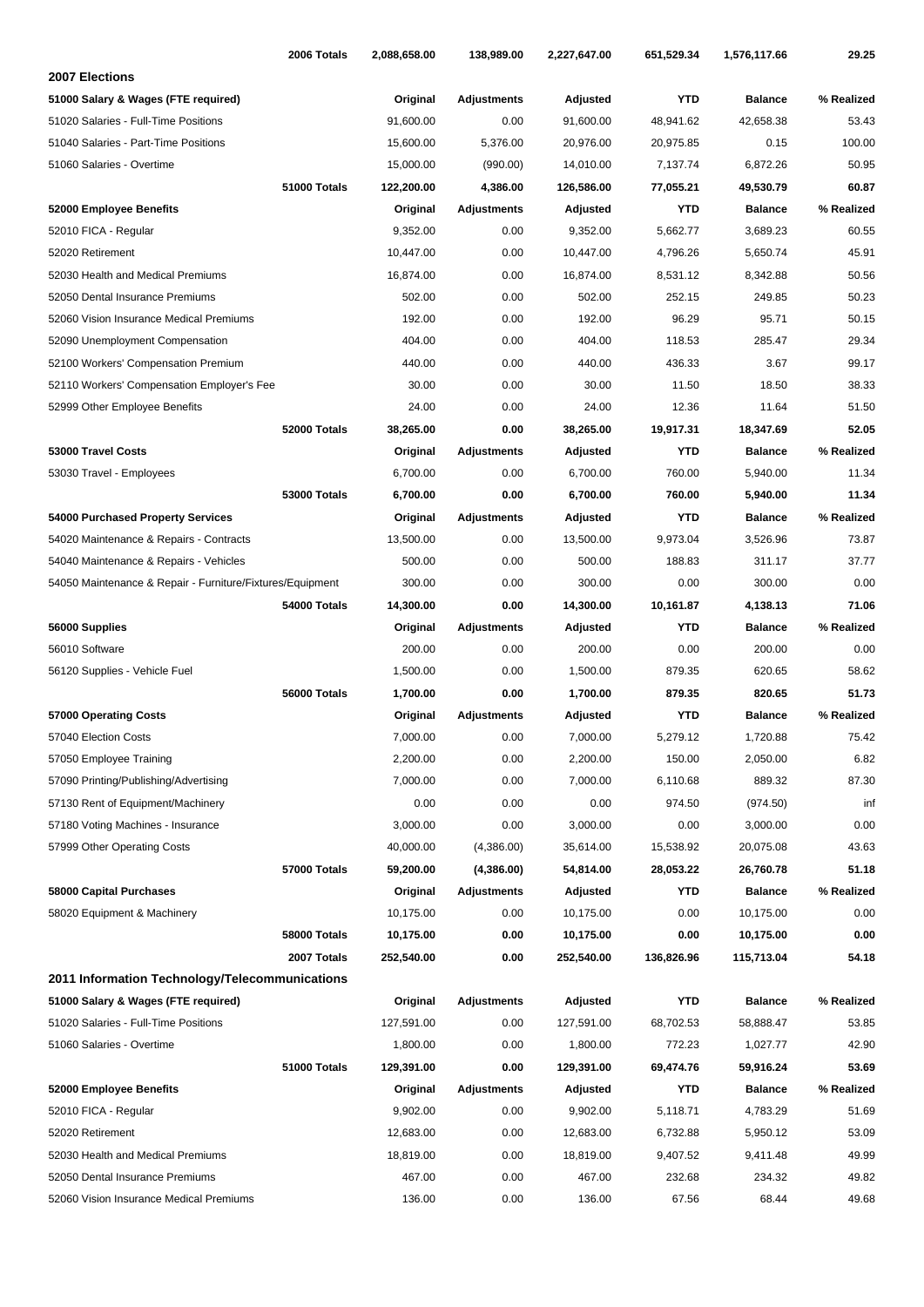| 52090 Unemployment Compensation                             |                     | 422.00       | 0.00               | 422.00       | 71.38        | 350.62         | 16.91      |
|-------------------------------------------------------------|---------------------|--------------|--------------------|--------------|--------------|----------------|------------|
| 52100 Workers' Compensation Premium                         |                     | 400.00       | 0.00               | 400.00       | 396.48       | 3.52           | 99.12      |
| 52110 Workers' Compensation Employer's Fee                  |                     | 30.00        | 0.00               | 30.00        | 13.80        | 16.20          | 46.00      |
| 52999 Other Employee Benefits                               |                     | 24.00        | 0.00               | 24.00        | 12.60        | 11.40          | 52.50      |
|                                                             | 52000 Totals        | 42,883.00    | 0.00               | 42,883.00    | 22,053.61    | 20,829.39      | 51.43      |
| 53000 Travel Costs                                          |                     | Original     | Adjustments        | Adjusted     | YTD          | <b>Balance</b> | % Realized |
| 53030 Travel - Employees                                    |                     | 6,000.00     | 0.00               | 6,000.00     | 0.00         | 6,000.00       | 0.00       |
|                                                             | <b>53000 Totals</b> | 6,000.00     | 0.00               | 6,000.00     | 0.00         | 6,000.00       | 0.00       |
| 54000 Purchased Property Services                           |                     | Original     | Adjustments        | Adjusted     | YTD          | <b>Balance</b> | % Realized |
| 54020 Maintenance & Repairs - Contracts                     |                     | 82,000.00    | 0.00               | 82,000.00    | 4,550.00     | 77,450.00      | 5.55       |
| 54040 Maintenance & Repairs - Vehicles                      |                     | 0.00         | 500.00             | 500.00       | 0.00         | 500.00         | 0.00       |
| 54050 Maintenance & Repair - Furniture/Fixtures/Equipment   |                     | 500.00       | 0.00               | 500.00       | 102.84       | 397.16         | 20.57      |
|                                                             | 54000 Totals        | 82,500.00    | 500.00             | 83,000.00    | 4,652.84     | 78,347.16      | 5.61       |
| 56000 Supplies                                              |                     | Original     | Adjustments        | Adjusted     | YTD          | <b>Balance</b> | % Realized |
| 56010 Software                                              |                     | 2,500.00     | 0.00               | 2,500.00     | 0.00         | 2,500.00       | 0.00       |
| 56020 Supplies - General Office                             |                     | 200.00       | 0.00               | 200.00       | 32.03        | 167.97         | 16.02      |
| 56040 Supplies - Furniture/Fixtures/Equipment (Non-Capital) |                     | 410.00       | 0.00               | 410.00       | 36.65        | 373.35         | 8.94       |
| 56120 Supplies - Vehicle Fuel                               |                     | 0.00         | 500.00             | 500.00       | 0.00         | 500.00         | 0.00       |
|                                                             | 56000 Totals        | 3,110.00     | 500.00             | 3,610.00     | 68.68        | 3,541.32       | 1.90       |
| 57000 Operating Costs                                       |                     | Original     | Adjustments        | Adjusted     | YTD          | <b>Balance</b> | % Realized |
| 57050 Employee Training                                     |                     | 10,700.00    | 6,885.00           | 17,585.00    | 6,885.00     | 10,700.00      | 39.15      |
| 57130 Rent of Equipment/Machinery                           |                     | 500.00       | 0.00               | 500.00       | 0.00         | 500.00         | 0.00       |
| 57160 Telecommunications                                    |                     | 25,000.00    | 2,080.00           | 27,080.00    | 8,925.11     | 18,154.89      | 32.96      |
| 57170 Utilities - Electricity                               |                     | 1,500.00     | 0.00               | 1,500.00     | 755.32       | 744.68         | 50.35      |
| 57173 Utilities - Water                                     |                     | 110.00       | 0.00               | 110.00       | 50.54        | 59.46          | 45.95      |
|                                                             | <b>57000 Totals</b> | 37,810.00    | 8,965.00           | 46,775.00    | 16,615.97    | 30,159.03      | 35.52      |
| 58000 Capital Purchases                                     |                     | Original     | Adjustments        | Adjusted     | YTD          | <b>Balance</b> | % Realized |
| 58020 Equipment & Machinery                                 |                     | 5,000.00     | 3,366.00           | 8,366.00     | 3,365.25     | 5,000.75       | 40.23      |
| 58999 Other Capital Purchases                               |                     | 0.00         | 0.00               | 0.00         | 257.36       | (257.36)       | inf        |
|                                                             | 58000 Totals        | 5,000.00     | 3,366.00           | 8,366.00     | 3,622.61     | 4,743.39       | 43.30      |
|                                                             | 2011 Totals         | 306,694.00   | 13,331.00          | 320,025.00   | 116,488.47   | 203,536.53     | 36.40      |
| 3001 Law Enforcement                                        |                     |              |                    |              |              |                |            |
| 51000 Salary & Wages (FTE required)                         |                     | Original     | <b>Adjustments</b> | Adjusted     | <b>YTD</b>   | <b>Balance</b> | % Realized |
| 51020 Salaries - Full-Time Positions                        |                     | 2,869,825.00 | 200,325.00         | 3,070,150.00 | 1,506,910.09 | 1,563,239.91   | 49.08      |
| 51040 Salaries - Part-Time Positions                        |                     | 26,208.00    | 0.00               | 26,208.00    | 2,847.60     | 23,360.40      | 10.87      |
| 51060 Salaries - Overtime                                   |                     | 330,000.00   | 0.00               | 330,000.00   | 194,232.04   | 135,767.96     | 58.86      |
| 51900 Salaries - Other Wages                                |                     | 93,000.00    | 0.00               | 93,000.00    | 159,821.83   | (66, 821.83)   | 171.85     |
|                                                             | 51000 Totals        | 3,319,033.00 | 200,325.00         | 3,519,358.00 | 1,863,811.56 | 1,655,546.44   | 52.96      |
| 52000 Employee Benefits                                     |                     | Original     | <b>Adjustments</b> | Adjusted     | YTD          | <b>Balance</b> | % Realized |
| 52010 FICA - Regular                                        |                     | 258,242.00   | 15,325.00          | 273,567.00   | 140,211.87   | 133,355.13     | 51.25      |
| 52020 Retirement                                            |                     | 874,394.00   | 50,136.00          | 924,530.00   | 381,147.43   | 543,382.57     | 41.23      |
| 52030 Health and Medical Premiums                           |                     | 634,873.00   | 0.00               | 634,873.00   | 265,205.59   | 369,667.41     | 41.77      |
| 52050 Dental Insurance Premiums                             |                     | 14,253.00    | 0.00               | 14,253.00    | 6,098.45     | 8,154.55       | 42.79      |
| 52060 Vision Insurance Medical Premiums                     |                     | 5,590.00     | 0.00               | 5,590.00     | 2,348.43     | 3,241.57       | 42.01      |
| 52090 Unemployment Compensation                             |                     | 10,953.00    | 0.00               | 10,953.00    | 1,397.09     | 9,555.91       | 12.76      |
| 52100 Workers' Compensation Premium                         |                     | 90,000.00    | (3,909.00)         | 86,091.00    | 86,093.57    | (2.57)         | 100.00     |
| 52110 Workers' Compensation Employer's Fee                  |                     | 710.00       | 0.00               | 710.00       | 292.10       | 417.90         | 41.14      |
| 52999 Other Employee Benefits                               |                     | 5,078.00     | 0.00               | 5,078.00     | 3,798.13     | 1,279.87       | 74.80      |
|                                                             | 52000 Totals        | 1,894,093.00 | 61,552.00          | 1,955,645.00 | 886,592.66   | 1,069,052.34   | 45.34      |
| 53000 Travel Costs                                          |                     | Original     | <b>Adjustments</b> | Adjusted     | YTD          | <b>Balance</b> | % Realized |
| 53030 Travel - Employees                                    |                     | 5,000.00     | 1,832.00           | 6,832.00     | 8,382.61     | (1,550.61)     | 122.70     |
| 53050 Transportation Costs                                  |                     | 35,000.00    | 0.00               | 35,000.00    | 13,025.62    | 21,974.38      | 37.22      |
|                                                             | 53000 Totals        | 40,000.00    | 1,832.00           | 41,832.00    | 21,408.23    | 20,423.77      | 51.18      |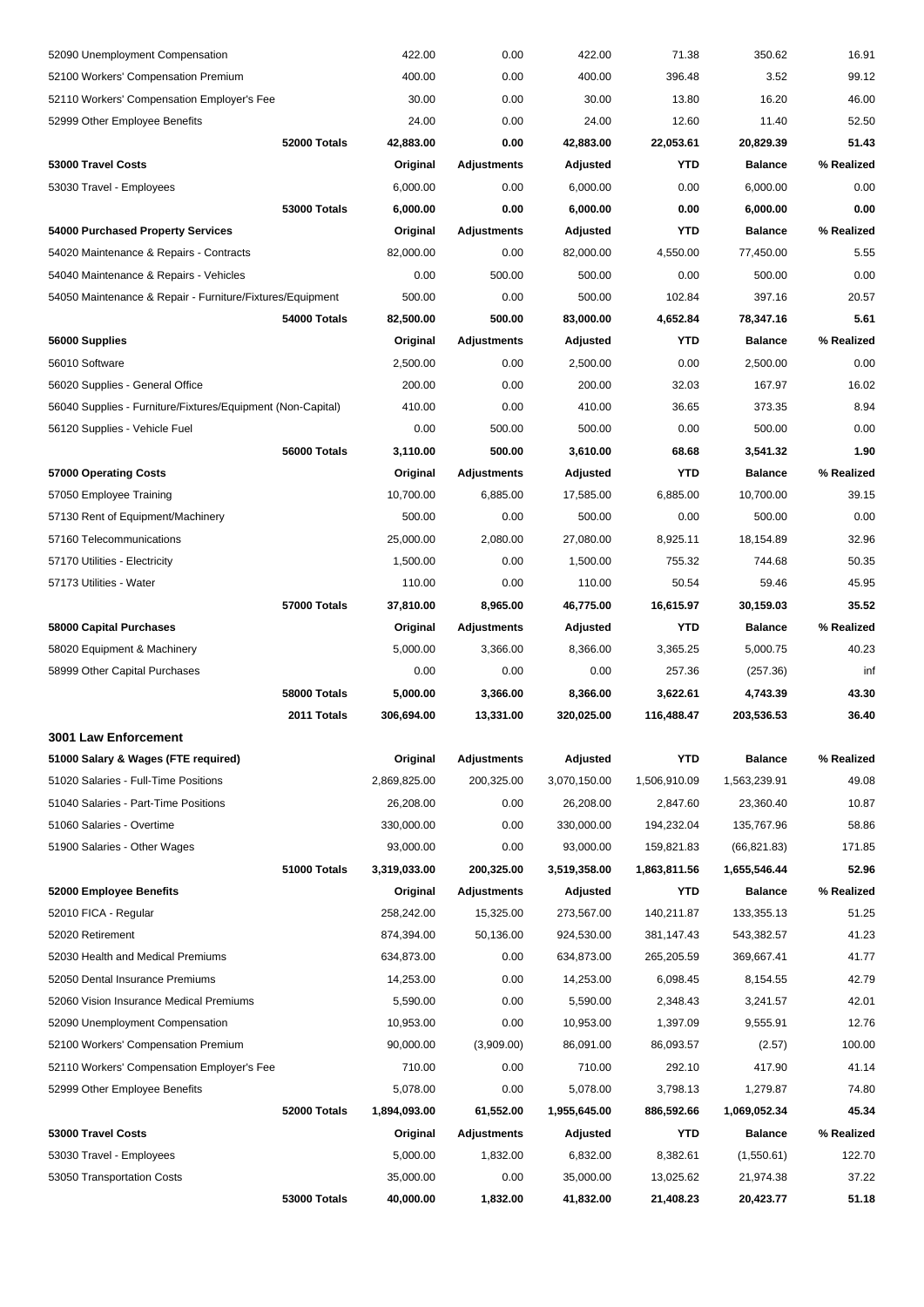| 54000 Purchased Property Services                         |                     | Original     | <b>Adjustments</b> | Adjusted     | YTD          | <b>Balance</b> | % Realized |
|-----------------------------------------------------------|---------------------|--------------|--------------------|--------------|--------------|----------------|------------|
| 54010 Maintenance & Repairs - Building/Structure          |                     | 4,000.00     | 0.00               | 4,000.00     | 1,080.94     | 2,919.06       | 27.02      |
| 54020 Maintenance & Repairs - Contracts                   |                     | 11,000.00    | 0.00               | 11,000.00    | 4,732.39     | 6,267.61       | 43.02      |
| 54040 Maintenance & Repairs - Vehicles                    |                     | 98,000.00    | 0.00               | 98,000.00    | 32,450.35    | 65,549.65      | 33.11      |
| 54050 Maintenance & Repair - Furniture/Fixtures/Equipment |                     | 6,000.00     | 0.00               | 6,000.00     | 0.00         | 6,000.00       | 0.00       |
|                                                           | 54000 Totals        | 119,000.00   | 0.00               | 119,000.00   | 38,263.68    | 80,736.32      | 32.15      |
| 55000 Contractual Services                                |                     | Original     | <b>Adjustments</b> | Adjusted     | YTD          | <b>Balance</b> | % Realized |
| 55999 Contract - Other Services                           |                     | 5,000.00     | 0.00               | 5,000.00     | 2,348.38     | 2,651.62       | 46.97      |
|                                                           | <b>55000 Totals</b> | 5,000.00     | 0.00               | 5,000.00     | 2,348.38     | 2,651.62       | 46.97      |
| 56000 Supplies                                            |                     | Original     | Adjustments        | Adjusted     | YTD          | <b>Balance</b> | % Realized |
| 56020 Supplies - General Office                           |                     | 18,000.00    | 0.00               | 18,000.00    | 8,552.05     | 9,447.95       | 47.51      |
| 56090 Supplies - Safety                                   |                     | 12,000.00    | 0.00               | 12,000.00    | 0.00         | 12,000.00      | 0.00       |
| 56110 Supplies - Uniforms/Linen                           |                     | 43,920.00    | 0.00               | 43,920.00    | 20,851.09    | 23,068.91      | 47.48      |
| 56120 Supplies - Vehicle Fuel                             |                     | 200,000.00   | 0.00               | 200,000.00   | 152,125.65   | 47,874.35      | 76.06      |
| 56122 Supplies - Vehicle Tires                            |                     | 35,000.00    | 0.00               | 35,000.00    | 6,184.61     | 28,815.39      | 17.67      |
| 56999 Supplies - Other                                    |                     | 45,000.00    | 2,620.00           | 47,620.00    | 10,203.54    | 37,416.46      | 21.43      |
|                                                           | 56000 Totals        | 353,920.00   | 2,620.00           | 356,540.00   | 197,916.94   | 158,623.06     | 55.51      |
| 57000 Operating Costs                                     |                     | Original     | Adjustments        | Adjusted     | YTD          | <b>Balance</b> | % Realized |
| 57030 Communication Costs                                 |                     | 92,500.00    | 4,418.00           | 96,918.00    | 27,506.87    | 69,411.13      | 28.38      |
| 57050 Employee Training                                   |                     | 47,500.00    | 0.00               | 47,500.00    | 17,028.16    | 30,471.84      | 35.85      |
| 57090 Printing/Publishing/Advertising                     |                     | 2,500.00     | 0.00               | 2,500.00     | 2,242.43     | 257.57         | 89.70      |
| 57130 Rent of Equipment/Machinery                         |                     | 6,200.00     | 0.00               | 6,200.00     | 2,203.80     | 3,996.20       | 35.55      |
| 57160 Telecommunications                                  |                     | 100,000.00   | (2,080.00)         | 97,920.00    | 58,310.38    | 39,609.62      | 59.55      |
| 57170 Utilities - Electricity                             |                     | 35,000.00    | 0.00               | 35,000.00    | 20,370.94    | 14,629.06      | 58.20      |
| 57171 Utilities - Natural Gas                             |                     | 3,200.00     | 0.00               | 3,200.00     | 806.74       | 2,393.26       | 25.21      |
| 57173 Utilities - Water                                   |                     | 1,800.00     | 0.00               | 1,800.00     | 1,303.21     | 496.79         | 72.40      |
| 57999 Other Operating Costs                               |                     | 379,368.00   | 28,850.00          | 408,218.00   | 12,672.37    | 395,545.63     | 3.10       |
|                                                           | <b>57000 Totals</b> | 668,068.00   | 31,188.00          | 699,256.00   | 142,444.90   | 556,811.10     | 20.37      |
| 58000 Capital Purchases                                   |                     | Original     | Adjustments        | Adjusted     | YTD          | <b>Balance</b> | % Realized |
| 58020 Equipment & Machinery                               |                     | 0.00         | 8,443.00           | 8,443.00     | 8,565.00     | (122.00)       | 101.44     |
| 58080 Vehicles                                            |                     | 60,000.00    | 12,402.00          | 72,402.00    | 12,401.88    | 60,000.12      | 17.13      |
| 58999 Other Capital Purchases                             |                     | 73,000.00    | 15,391.00          | 88,391.00    | 17,762.15    | 70,628.85      | 20.09      |
|                                                           | <b>58000 Totals</b> | 133,000.00   | 36,236.00          | 169,236.00   | 38,729.03    | 130,506.97     | 22.88      |
|                                                           | 3001 Totals         | 6,532,114.00 | 333,753.00         | 6,865,867.00 | 3,191,515.38 | 3,674,351.62   | 46.48      |
| 3003 Emergency Services/Ambulance                         |                     |              |                    |              |              |                |            |
| 51000 Salary & Wages (FTE required)                       |                     | Original     | <b>Adjustments</b> | Adjusted     | YTD          | <b>Balance</b> | % Realized |
| 51020 Salaries - Full-Time Positions                      |                     | 273,580.00   | 0.00               | 273,580.00   | 143,488.81   | 130,091.19     | 52.45      |
| 51060 Salaries - Overtime                                 |                     | 5,000.00     | 0.00               | 5,000.00     | 554.20       | 4,445.80       | 11.08      |
| 51900 Salaries - Other Wages                              |                     | 300.00       | 0.00               | 300.00       | 118.26       | 181.74         | 39.42      |
|                                                           | 51000 Totals        | 278,880.00   | 0.00               | 278,880.00   | 144,161.27   | 134,718.73     | 51.69      |
| 52000 Employee Benefits                                   |                     | Original     | <b>Adjustments</b> | Adjusted     | YTD          | <b>Balance</b> | % Realized |
| 52010 FICA - Regular                                      |                     | 21,344.00    | 0.00               | 21,344.00    | 10,653.97    | 10,690.03      | 49.92      |
| 52020 Retirement                                          |                     | 45,160.00    | 0.00               | 45,160.00    | 23,322.79    | 21,837.21      | 51.64      |
| 52030 Health and Medical Premiums                         |                     | 42,247.00    | 0.00               | 42,247.00    | 17,185.94    | 25,061.06      | 40.68      |
| 52050 Dental Insurance Premiums                           |                     | 1,282.00     | 0.00               | 1,282.00     | 562.21       | 719.79         | 43.85      |
| 52060 Vision Insurance Medical Premiums                   |                     | 492.00       | 0.00               | 492.00       | 222.46       | 269.54         | 45.22      |
| 52090 Unemployment Compensation                           |                     | 921.00       | 0.00               | 921.00       | 184.31       | 736.69         | 20.01      |
| 52100 Workers' Compensation Premium                       |                     | 11,100.00    | 738.00             | 11,838.00    | 11,837.63    | 0.37           | 100.00     |
| 52110 Workers' Compensation Employer's Fee                |                     | 70.00        | 0.00               | 70.00        | 29.90        | 40.10          | 42.71      |
| 52999 Other Employee Benefits                             |                     | 2,555.00     | 0.00               | 2,555.00     | 28.20        | 2,526.80       | 1.10       |
|                                                           | 52000 Totals        | 125,171.00   | 738.00             | 125,909.00   | 64,027.41    | 61,881.59      | 50.85      |
| 53000 Travel Costs                                        |                     | Original     | <b>Adjustments</b> | Adjusted     | <b>YTD</b>   | <b>Balance</b> | % Realized |
| 53030 Travel - Employees                                  |                     | 5,000.00     | 0.00               | 5,000.00     | 0.00         | 5,000.00       | 0.00       |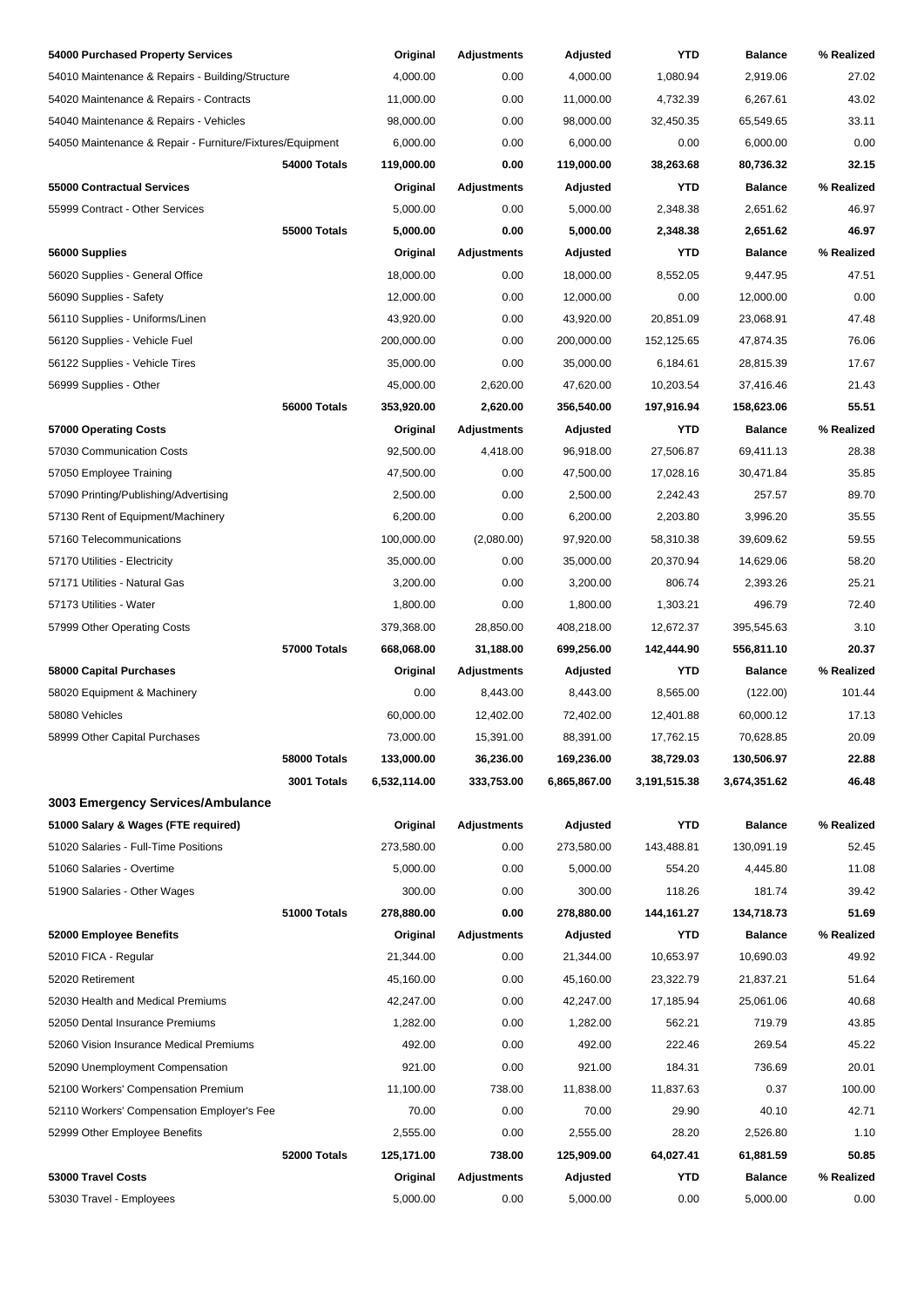|                                            | <b>53000 Totals</b> | 5,000.00     | 0.00               | 5,000.00     | 0.00       | 5,000.00       | 0.00       |
|--------------------------------------------|---------------------|--------------|--------------------|--------------|------------|----------------|------------|
| 54000 Purchased Property Services          |                     | Original     | <b>Adjustments</b> | Adjusted     | YTD        | <b>Balance</b> | % Realized |
| 54020 Maintenance & Repairs - Contracts    |                     | 1,966.00     | 0.00               | 1,966.00     | 0.00       | 1.966.00       | 0.00       |
| 54040 Maintenance & Repairs - Vehicles     |                     | 8,000.00     | 0.00               | 8,000.00     | 6,022.43   | 1,977.57       | 75.28      |
|                                            | 54000 Totals        | 9,966.00     | 0.00               | 9,966.00     | 6,022.43   | 3,943.57       | 60.43      |
| <b>55000 Contractual Services</b>          |                     | Original     | <b>Adjustments</b> | Adjusted     | YTD        | <b>Balance</b> | % Realized |
| 55030 Contract - Professional Services     |                     | 0.00         | 0.00               | 0.00         | 140.00     | (140.00)       | inf        |
| 55999 Contract - Other Services            |                     | 45,000.00    | 0.00               | 45,000.00    | 10,691.44  | 34,308.56      | 23.76      |
|                                            | <b>55000 Totals</b> | 45,000.00    | 0.00               | 45,000.00    | 10,831.44  | 34,168.56      | 24.07      |
| 56000 Supplies                             |                     | Original     | <b>Adjustments</b> | Adjusted     | YTD        | <b>Balance</b> | % Realized |
| 56020 Supplies - General Office            |                     | 3,000.00     | 0.00               | 3,000.00     | 2,792.31   | 207.69         | 93.08      |
| 56050 Supplies - Janitorial/Maintenance    |                     | 4,000.00     | 0.00               | 4,000.00     | 2,348.97   | 1,651.03       | 58.72      |
| 56090 Supplies - Safety                    |                     | 500.00       | 0.00               | 500.00       | 0.00       | 500.00         | 0.00       |
| 56110 Supplies - Uniforms/Linen            |                     | 3,500.00     | 0.00               | 3,500.00     | 213.36     | 3,286.64       | 6.10       |
| 56120 Supplies - Vehicle Fuel              |                     | 20,000.00    | 0.00               | 20,000.00    | 15,361.02  | 4,638.98       | 76.81      |
|                                            | 56000 Totals        | 31,000.00    | 0.00               | 31,000.00    | 20,715.66  | 10,284.34      | 66.82      |
| 57000 Operating Costs                      |                     | Original     | <b>Adjustments</b> | Adjusted     | YTD        | <b>Balance</b> | % Realized |
| 57030 Communication Costs                  |                     | 755,000.00   | 1,169,735.00       | 1,924,735.00 | 2,180.00   | 1,922,555.00   | 0.11       |
| 57050 Employee Training                    |                     | 32,000.00    | 1,916.00           | 33,916.00    | 1,994.68   | 31,921.32      | 5.88       |
| 57090 Printing/Publishing/Advertising      |                     | 1,000.00     | 0.00               | 1,000.00     | 217.24     | 782.76         | 21.72      |
| 57160 Telecommunications                   |                     | 1,200.00     | 0.00               | 1,200.00     | 322.33     | 877.67         | 26.86      |
| 57170 Utilities - Electricity              |                     | 2,500.00     | 0.00               | 2,500.00     | 1,452.65   | 1,047.35       | 58.11      |
| 57171 Utilities - Natural Gas              |                     | 500.00       | 0.00               | 500.00       | 390.20     | 109.80         | 78.04      |
| 57173 Utilities - Water                    |                     | 250.00       | 0.00               | 250.00       | 99.52      | 150.48         | 39.81      |
| 57999 Other Operating Costs                |                     | 15,000.00    | 0.00               | 15,000.00    | 11,595.13  | 3,404.87       | 77.30      |
|                                            | <b>57000 Totals</b> | 807,450.00   | 1,171,651.00       | 1,979,101.00 | 18,251.75  | 1,960,849.25   | 0.92       |
| 58000 Capital Purchases                    |                     | Original     | Adjustments        | Adjusted     | YTD        | <b>Balance</b> | % Realized |
| 58999 Other Capital Purchases              |                     | 530,000.00   | 77,171.00          | 607,171.00   | 10,380.98  | 596,790.02     | 1.71       |
|                                            | <b>58000 Totals</b> | 530,000.00   | 77,171.00          | 607,171.00   | 10,380.98  | 596,790.02     | 1.71       |
|                                            | 3003 Totals         | 1,832,467.00 | 1,249,560.00       | 3,082,027.00 | 274,390.94 | 2,807,636.06   | 8.90       |
| 3004 Animal Control                        |                     |              |                    |              |            |                |            |
| 51000 Salary & Wages (FTE required)        |                     | Original     | Adjustments        | Adjusted     | <b>YTD</b> | <b>Balance</b> | % Realized |
| 51020 Salaries - Full-Time Positions       |                     | 124,385.00   | 0.00               | 124,385.00   | 64,412.31  | 59,972.69      | 51.78      |
| 51040 Salaries - Part-Time Positions       |                     | 52,832.00    | 0.00               | 52,832.00    | 31,325.55  | 21,506.45      | 59.29      |
| 51060 Salaries - Overtime                  |                     | 200.00       | 0.00               | 200.00       | 81.60      | 118.40         | 40.80      |
|                                            | 51000 Totals        | 177,417.00   | 0.00               | 177,417.00   | 95,819.46  | 81,597.54      | 54.01      |
| 52000 Employee Benefits                    |                     | Original     | <b>Adjustments</b> | Adjusted     | YTD        | <b>Balance</b> | % Realized |
| 52010 FICA - Regular                       |                     | 13,581.00    | 0.00               | 13,581.00    | 7,051.25   | 6,529.75       | 51.92      |
| 52020 Retirement                           |                     | 14,883.00    | 0.00               | 14,883.00    | 8,023.80   | 6,859.20       | 53.91      |
| 52030 Health and Medical Premiums          |                     | 29,466.00    | 0.00               | 29,466.00    | 14,245.30  | 15,220.70      | 48.34      |
| 52050 Dental Insurance Premiums            |                     | 582.00       | 0.00               | 582.00       | 281.07     | 300.93         | 48.29      |
| 52060 Vision Insurance Medical Premiums    |                     | 220.00       | 0.00               | 220.00       | 105.52     | 114.48         | 47.96      |
| 52090 Unemployment Compensation            |                     | 587.00       | 0.00               | 587.00       | 169.63     | 417.37         | 28.90      |
| 52100 Workers' Compensation Premium        |                     | 3,200.00     | 0.00               | 3,200.00     | 3,109.17   | 90.83          | 97.16      |
| 52110 Workers' Compensation Employer's Fee |                     | 70.00        | 0.00               | 70.00        | 29.90      | 40.10          | 42.71      |
| 52999 Other Employee Benefits              |                     | 48.00        | 0.00               | 48.00        | 24.60      | 23.40          | 51.25      |
|                                            | 52000 Totals        | 62,637.00    | 0.00               | 62,637.00    | 33,040.24  | 29,596.76      | 52.75      |
| 53000 Travel Costs                         |                     | Original     | <b>Adjustments</b> | Adjusted     | YTD        | <b>Balance</b> | % Realized |
| 53030 Travel - Employees                   |                     | 750.00       | 0.00               | 750.00       | 0.00       | 750.00         | 0.00       |
|                                            | 53000 Totals        | 750.00       | 0.00               | 750.00       | 0.00       | 750.00         | 0.00       |
| 54000 Purchased Property Services          |                     | Original     | <b>Adjustments</b> | Adjusted     | YTD        | <b>Balance</b> | % Realized |
| 54020 Maintenance & Repairs - Contracts    |                     | 738.00       | 0.00               | 738.00       | 135.16     | 602.84         | 18.31      |
| 54040 Maintenance & Repairs - Vehicles     |                     | 3,000.00     | 75.00              | 3,075.00     | 2,128.61   | 946.39         | 69.22      |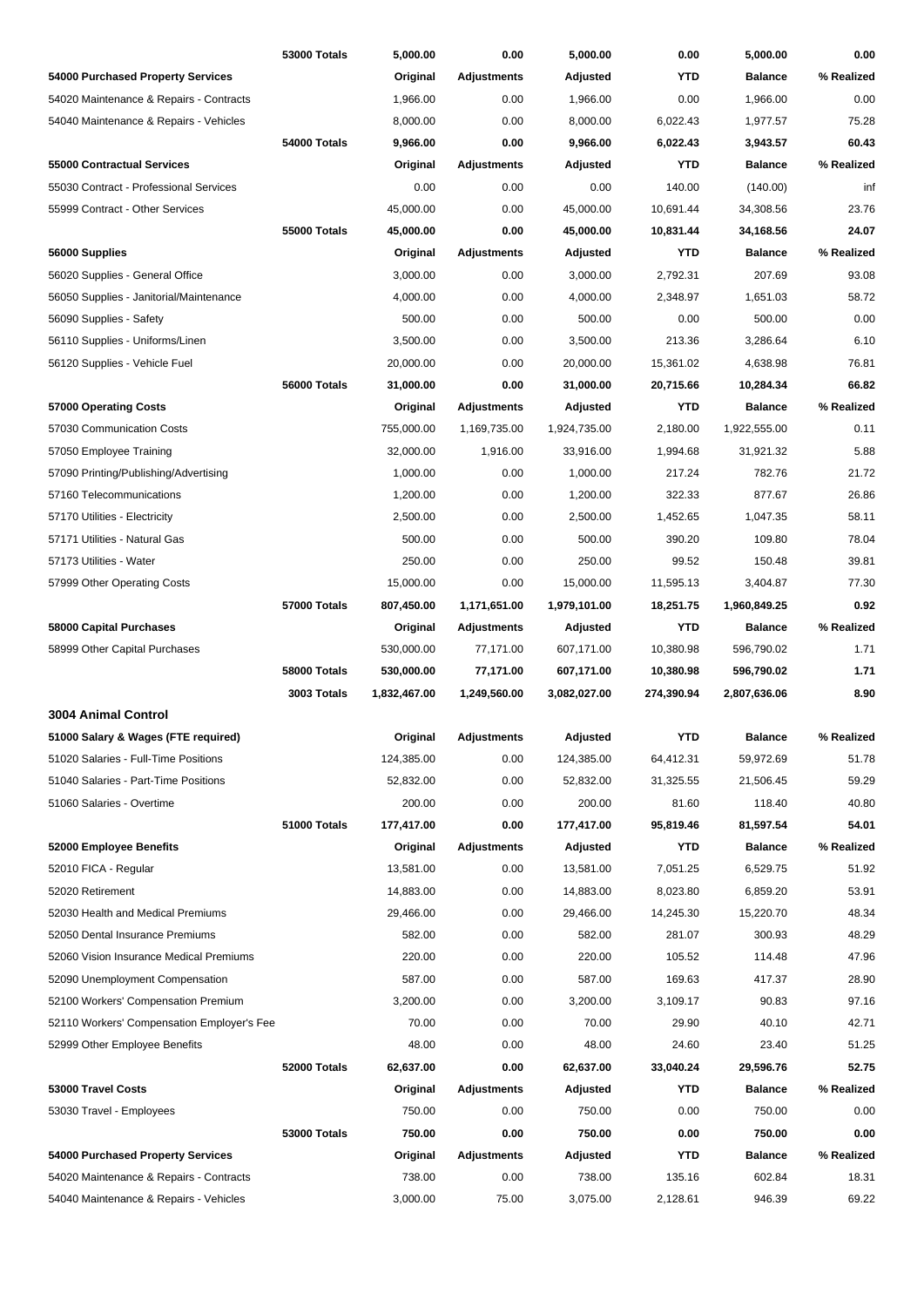|                                                             | 54000 Totals        | 3,738.00             | 75.00              | 3,813.00             | 2,263.77         | 1,549.23                   | 59.37              |
|-------------------------------------------------------------|---------------------|----------------------|--------------------|----------------------|------------------|----------------------------|--------------------|
| <b>55000 Contractual Services</b>                           |                     | Original             | <b>Adjustments</b> | Adjusted             | <b>YTD</b>       | <b>Balance</b>             | % Realized         |
| 55999 Contract - Other Services                             |                     | 2,500.00             | 180.00             | 2,680.00             | 580.66           | 2,099.34                   | 21.67              |
|                                                             | <b>55000 Totals</b> | 2,500.00             | 180.00             | 2,680.00             | 580.66           | 2,099.34                   | 21.67              |
| 56000 Supplies                                              |                     | Original             | Adjustments        | Adjusted             | YTD              | <b>Balance</b>             | % Realized         |
| 56020 Supplies - General Office                             |                     | 1,000.00             | (87.00)            | 913.00               | 76.50            | 836.50                     | 8.38               |
| 56040 Supplies - Furniture/Fixtures/Equipment (Non-Capital) |                     | 7,500.00             | 0.00               | 7,500.00             | 3,678.70         | 3,821.30                   | 49.05              |
| 56120 Supplies - Vehicle Fuel                               |                     | 8,300.00             | 0.00               | 8,300.00             | 4,018.35         | 4,281.65                   | 48.41              |
|                                                             | 56000 Totals        | 16,800.00            | (87.00)            | 16,713.00            | 7,773.55         | 8,939.45                   | 46.51              |
| 57000 Operating Costs                                       |                     | Original             | <b>Adjustments</b> | Adjusted             | YTD              | <b>Balance</b>             | % Realized         |
| 57050 Employee Training                                     |                     | 1,800.00             | 0.00               | 1,800.00             | 525.16           | 1,274.84                   | 29.18              |
| 57090 Printing/Publishing/Advertising                       |                     | 300.00               | 0.00               | 300.00               | 0.00             | 300.00                     | 0.00               |
| 57160 Telecommunications                                    |                     | 4,000.00             | 0.00               | 4,000.00             | 1,838.89         | 2,161.11                   | 45.97              |
| 57170 Utilities - Electricity                               |                     | 11,000.00            | 0.00               | 11,000.00            | 3,752.33         | 7,247.67                   | 34.11              |
| 57171 Utilities - Natural Gas                               |                     | 700.00               | 0.00               | 700.00               | 203.00           | 497.00                     | 29.00              |
| 57173 Utilities - Water                                     |                     | 2,000.00             | 0.00               | 2,000.00             | 516.48           | 1,483.52                   | 25.82              |
| 57999 Other Operating Costs                                 |                     | 65,456.00            | (168.00)           | 65,288.00            | 33,734.27        | 31,553.73                  | 51.67              |
|                                                             | <b>57000 Totals</b> | 85,256.00            | (168.00)           | 85,088.00            | 40,570.13        | 44,517.87                  | 47.68              |
|                                                             | 3004 Totals         | 349,098.00           | 0.00               | 349,098.00           | 180,047.81       | 169,050.19                 | 51.58              |
| 4003 Parks & Recreation                                     |                     |                      |                    |                      |                  |                            |                    |
| 51000 Salary & Wages (FTE required)                         |                     | Original             | <b>Adjustments</b> | Adjusted             | <b>YTD</b>       | <b>Balance</b>             | % Realized         |
| 51020 Salaries - Full-Time Positions                        |                     | 74,464.00            | 0.00               | 74,464.00            | 40,091.48        | 34,372.52                  | 53.84              |
| 51040 Salaries - Part-Time Positions                        |                     | 64,064.00            | 0.00               | 64,064.00            | 21,589.60        | 42,474.40                  | 33.70              |
| 51060 Salaries - Overtime                                   |                     | 7,500.00             | 0.00               | 7,500.00             | 1,070.94         | 6,429.06                   | 14.28              |
| 51900 Salaries - Other Wages                                |                     | 1,000.00             | 0.00               | 1,000.00             | 257.60           | 742.40                     | 25.76              |
|                                                             | 51000 Totals        | 147,028.00           | 0.00               | 147,028.00           | 63,009.62        | 84,018.38                  | 42.86              |
| 52000 Employee Benefits                                     |                     | Original             | <b>Adjustments</b> | Adjusted             | YTD              | <b>Balance</b>             | % Realized         |
| 52010 FICA - Regular                                        |                     | 11,248.00            | 0.00               | 11,248.00            | 4,794.20         | 6,453.80                   | 42.62              |
| 52020 Retirement                                            |                     | 10,577.00            | 0.00               | 10,577.00            | 3,987.98         | 6,589.02                   | 37.70              |
| 52030 Health and Medical Premiums                           |                     | 108.00               | 0.00               | 108.00               | 53.04            | 54.96                      | 49.11              |
| 52050 Dental Insurance Premiums                             |                     | 268.00               | 0.00               | 268.00               | 133.80           | 134.20                     | 49.93              |
| 52060 Vision Insurance Medical Premiums                     |                     | 103.00               | 0.00               | 103.00               | 51.36            | 51.64                      | 49.86              |
| 52090 Unemployment Compensation                             |                     | 486.00               | 0.00               | 486.00               | 137.37           | 348.63                     | 28.27              |
| 52100 Workers' Compensation Premium                         |                     | 4,300.00             | 0.00               | 4,300.00             | 4,093.58         | 206.42                     | 95.20              |
|                                                             |                     | 70.00                |                    | 70.00                |                  | 44.70                      |                    |
| 52110 Workers' Compensation Employer's Fee                  |                     |                      | 0.00               |                      | 25.30            |                            | 36.14              |
| 52999 Other Employee Benefits                               |                     | 47.00                | 0.00               | 47.00                | 17.40            | 29.60                      | 37.02              |
|                                                             | 52000 Totals        | 27,207.00            | 0.00               | 27,207.00            | 13,294.03        | 13,912.97                  | 48.86              |
| 53000 Travel Costs<br>53030 Travel - Employees              |                     | Original             | <b>Adjustments</b> | Adjusted             | YTD              | <b>Balance</b>             | % Realized<br>9.49 |
|                                                             | 53000 Totals        | 2,500.00<br>2,500.00 | 0.00<br>0.00       | 2,500.00             | 237.17<br>237.17 | 2,262.83                   | 9.49               |
| 54000 Purchased Property Services                           |                     | Original             | <b>Adjustments</b> | 2,500.00<br>Adjusted | <b>YTD</b>       | 2,262.83<br><b>Balance</b> | % Realized         |
| 54010 Maintenance & Repairs - Building/Structure            |                     | 500.00               | 0.00               | 500.00               | 407.37           | 92.63                      | 81.47              |
| 54020 Maintenance & Repairs - Contracts                     |                     | 1,720.00             | 0.00               | 1,720.00             | 0.00             | 1,720.00                   | 0.00               |
| 54040 Maintenance & Repairs - Vehicles                      |                     | 1,750.00             | 0.00               | 1,750.00             | 1,010.18         | 739.82                     | 57.72              |
| 54050 Maintenance & Repair - Furniture/Fixtures/Equipment   |                     | 3,000.00             | 277.00             | 3,277.00             | 639.73           | 2,637.27                   | 19.52              |
|                                                             | 54000 Totals        | 6,970.00             | 277.00             | 7,247.00             | 2,057.28         | 5,189.72                   | 28.39              |
| 56000 Supplies                                              |                     | Original             | <b>Adjustments</b> | Adjusted             | <b>YTD</b>       | <b>Balance</b>             | % Realized         |
| 56040 Supplies - Furniture/Fixtures/Equipment (Non-Capital) |                     | 8,500.00             | 180.00             | 8,680.00             | 3,029.84         | 5,650.16                   | 34.91              |
| 56050 Supplies - Janitorial/Maintenance                     |                     | 300.00               | 0.00               | 300.00               | 1,234.59         | (934.59)                   | 411.53             |
| 56090 Supplies - Safety                                     |                     | 300.00               | 0.00               | 300.00               | 218.32           | 81.68                      | 72.77              |
| 56110 Supplies - Uniforms/Linen                             |                     | 1,300.00             | 0.00               | 1,300.00             | 0.00             | 1,300.00                   | 0.00               |
| 56120 Supplies - Vehicle Fuel                               |                     | 1,000.00             | 0.00               | 1,000.00             | 838.13           | 161.87                     | 83.81              |
|                                                             | 56000 Totals        | 11,400.00            | 180.00             | 11,580.00            | 5,320.88         | 6,259.12                   | 45.95              |
|                                                             |                     |                      |                    |                      |                  |                            |                    |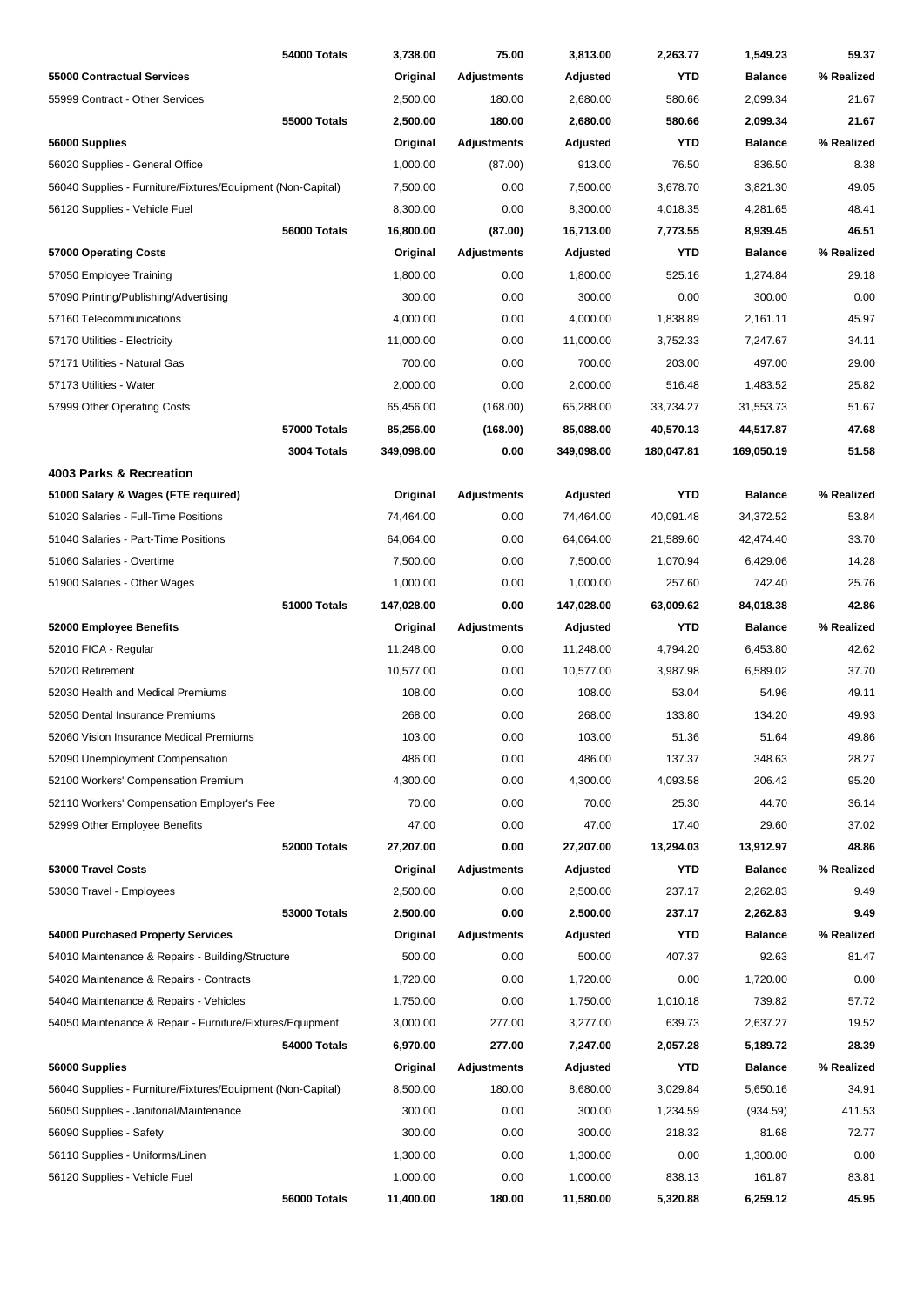| 57000 Operating Costs                                    | Original       | <b>Adjustments</b> | Adjusted       | <b>YTD</b>     | <b>Balance</b> | % Realized |
|----------------------------------------------------------|----------------|--------------------|----------------|----------------|----------------|------------|
| 57050 Employee Training                                  | 1,100.00       | 0.00               | 1,100.00       | 700.00         | 400.00         | 63.64      |
| 57090 Printing/Publishing/Advertising                    | 1,500.00       | 0.00               | 1,500.00       | 782.41         | 717.59         | 52.16      |
| 57130 Rent of Equipment/Machinery                        | 1,275.00       | 0.00               | 1,275.00       | 280.00         | 995.00         | 21.96      |
| 57150 Subscriptions & Dues                               | 0.00           | 0.00               | 0.00           | 40.00          | (40.00)        | inf        |
| 57160 Telecommunications                                 | 2,500.00       | 0.00               | 2,500.00       | 1,061.33       | 1,438.67       | 42.45      |
| 57170 Utilities - Electricity                            | 2,500.00       | 0.00               | 2,500.00       | 995.90         | 1,504.10       | 39.84      |
| 57999 Other Operating Costs                              | 36,465.00      | 0.00               | 36,465.00      | 4,089.09       | 32,375.91      | 11.21      |
| 57000 Totals                                             | 45,340.00      | 0.00               | 45,340.00      | 7,948.73       | 37,391.27      | 17.53      |
| 58000 Capital Purchases                                  | Original       | <b>Adjustments</b> | Adjusted       | <b>YTD</b>     | <b>Balance</b> | % Realized |
| 58020 Equipment & Machinery                              | 0.00           | 4,949.00           | 4,949.00       | 5,563.87       | (614.87)       | 112.42     |
| 58999 Other Capital Purchases                            | 0.00           | 80,000.00          | 80,000.00      | 73,051.47      | 6,948.53       | 91.31      |
| 58000 Totals                                             | 0.00           | 84,949.00          | 84,949.00      | 78,615.34      | 6,333.66       | 92.54      |
| 4003 Totals                                              | 240,445.00     | 85,406.00          | 325,851.00     | 170,483.05     | 155,367.95     | 52.32      |
| 50000 Expenditures Totals                                | 14,634,609.00  | 1,824,164.00       | 16,553,524.00  | 6,279,520.84   | 10,180,691.16  | 37.93      |
| 60000 Other Financing Sources                            |                |                    |                |                |                |            |
| 0001 No Department                                       |                |                    |                |                |                |            |
| 61000 Transfers                                          | Original       | <b>Adjustments</b> | Adjusted       | <b>YTD</b>     | <b>Balance</b> | % Realized |
| 61100 Transfers In                                       | 4,000,000.00   | 0.00               | 4,000,000.00   | 0.00           | 4,000,000.00   | 0.00       |
| 61200 Transfers Out                                      | (9,493,774.00) | 0.00               | (9,493,774.00) | (3,238,025.00) | (6,255,749.00) | 34.11      |
| 61000 Totals                                             | (5,493,774.00) | 0.00               | (5,493,774.00) | (3,238,025.00) | (2,255,749.00) | 58.94      |
| 0001 Totals                                              | (5,493,774.00) | 0.00               | (5,493,774.00) | (3,238,025.00) | (2,255,749.00) | 58.94      |
| 60000 Other Financing Sources Totals                     | (5,493,774.00) | 0.00               | (5,493,774.00) | (3,238,025.00) | (2,255,749.00) | 58.94      |
| <b>20200 Environmental</b>                               |                |                    |                |                |                |            |
| 10000 Assets                                             |                |                    |                |                |                |            |
| 0001 No Department                                       |                |                    |                |                |                |            |
| 12000 Receivables                                        | Original       | <b>Adjustments</b> | Adjusted       | <b>YTD</b>     | <b>Balance</b> | % Realized |
| 12001 Receivables                                        | 0.00           | 0.00               | 0.00           | 9,234.86       | (9,234.86)     | inf        |
| 12000 Totals                                             |                |                    |                | 9,234.86       |                |            |
| 0001 Totals                                              | 0.00           | 0.00               | 0.00           |                | (9,234.86)     | inf        |
|                                                          | 0.00           | 0.00               | 0.00           | 9,234.86       | (9,234.86)     | inf        |
| 10000 Assets Totals                                      | 0.00           | 0.00               | 0.00           | 9,234.86       | (9,234.86)     | inf        |
| 40000 Revenues                                           |                |                    |                |                |                |            |
| 0001 No Department                                       |                |                    |                |                |                |            |
| 41000 Taxes Local Effort                                 | Original       | <b>Adjustments</b> | Adjusted       | <b>YTD</b>     | <b>Balance</b> | % Realized |
| 41204 Gross Receipts Tax - County Environmental Services | 405,000.00     | 0.00               | 405,000.00     | 405,473.25     | (473.25)       | 100.12     |
| 41000 Totals                                             | 405,000.00     | 0.00               | 405,000.00     | 405,473.25     | (473.25)       | 100.12     |
| 44000 Charges for Services                               | Original       | <b>Adjustments</b> | Adjusted       | <b>YTD</b>     | <b>Balance</b> | % Realized |
| 44100 Landfill Fees                                      | 45,400.00      | 0.00               | 45,400.00      | 53,404.15      | (8,004.15)     | 117.63     |
| 44000 Totals                                             | 45,400.00      | 0.00               | 45,400.00      | 53,404.15      | (8,004.15)     | 117.63     |
| 46000 Miscellaneous Revenues                             | Original       | <b>Adjustments</b> | Adjusted       | <b>YTD</b>     | <b>Balance</b> | % Realized |
| 46040 Investment Income                                  | 300.00         | 0.00               | 300.00         | 128.83         | 171.17         | 42.94      |
| 46060 Reimbursements/Refunds                             | 0.00           | 0.00               | 0.00           | 909.33         | (909.33)       | inf        |
| 46000 Totals                                             | 300.00         | 0.00               | 300.00         | 1,038.16       | (738.16)       | 346.05     |
| 0001 Totals                                              | 450,700.00     | 0.00               | 450,700.00     | 459,915.56     | (9,215.56)     | 102.04     |
| 40000 Revenues Totals                                    | 450,700.00     | 0.00               | 450,700.00     | 459,915.56     | (9,215.56)     | 102.04     |
| 50000 Expenditures                                       |                |                    |                |                |                |            |
| 5009 Environmental                                       |                |                    |                |                |                |            |
| 51000 Salary & Wages (FTE required)                      | Original       | <b>Adjustments</b> | Adjusted       | <b>YTD</b>     | <b>Balance</b> | % Realized |
| 51020 Salaries - Full-Time Positions                     | 648,041.00     | (17, 149.00)       | 630,892.00     | 284,463.90     | 346,428.10     | 45.09      |
| 51060 Salaries - Overtime                                | 15,000.00      | (60.00)            | 14,940.00      | 4,880.31       | 10,059.69      | 32.67      |
| 51900 Salaries - Other Wages                             | 550.00         | 1,104.00           | 1,654.00       | 1,653.69       | 0.31           | 99.98      |
| 51000 Totals                                             | 663,591.00     | (16, 105.00)       | 647,486.00     | 290,997.90     | 356,488.10     | 44.94      |
| 52000 Employee Benefits                                  | Original       | <b>Adjustments</b> | Adjusted       | <b>YTD</b>     | <b>Balance</b> | % Realized |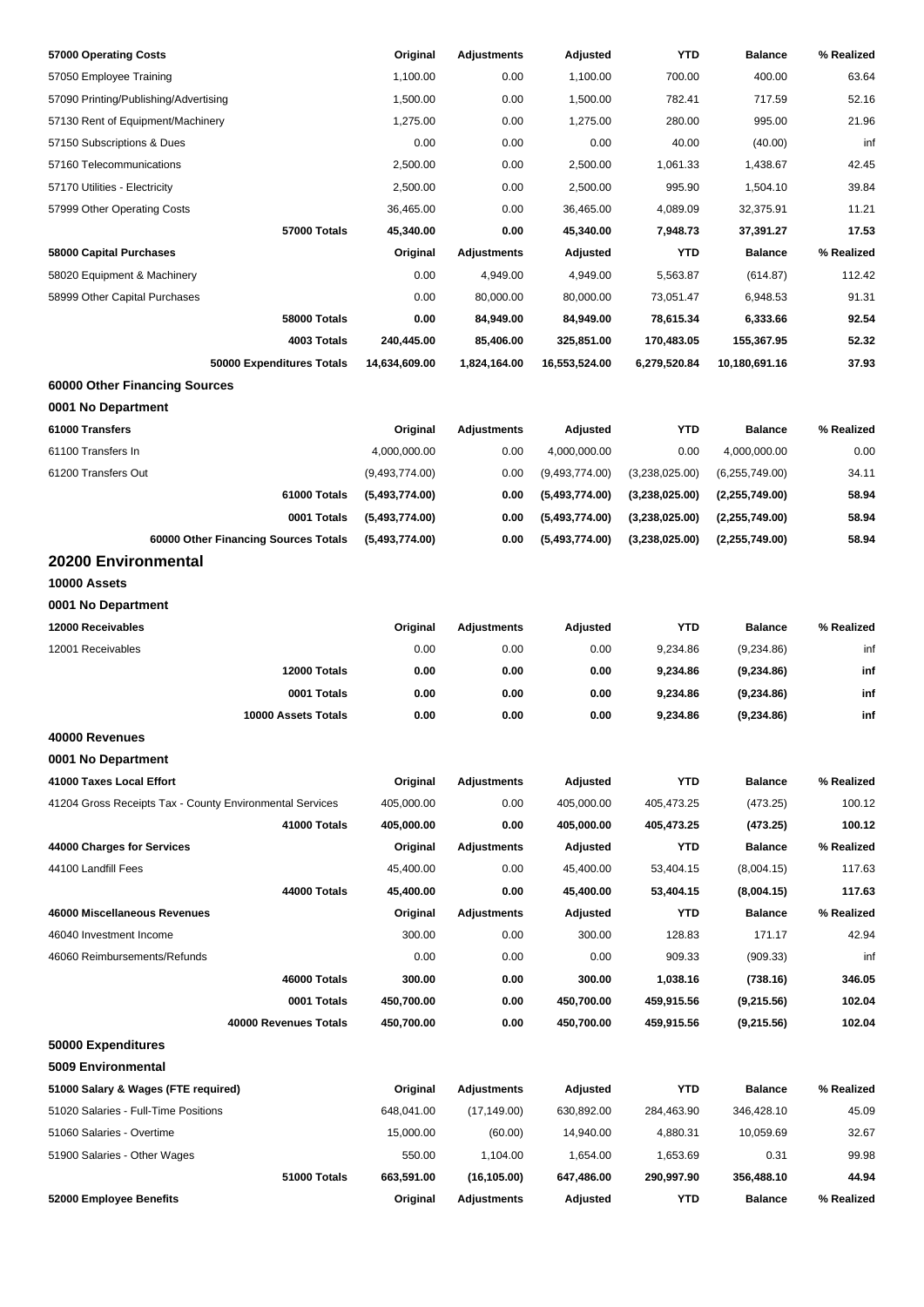| 52010 FICA - Regular                                        | 50,766.00    | 0.00               | 50,766.00    | 21,210.03  | 29,555.97      | 41.78      |
|-------------------------------------------------------------|--------------|--------------------|--------------|------------|----------------|------------|
| 52020 Retirement                                            | 65,041.00    | 0.00               | 65,041.00    | 27,125.65  | 37,915.35      | 41.71      |
| 52030 Health and Medical Premiums                           | 139,440.00   | (1,304.00)         | 138,136.00   | 47,201.63  | 90,934.37      | 34.17      |
| 52050 Dental Insurance Premiums                             | 2,914.00     | 0.00               | 2,914.00     | 959.64     | 1,954.36       | 32.93      |
| 52060 Vision Insurance Medical Premiums                     | 1,077.00     | 0.00               | 1,077.00     | 348.30     | 728.70         | 32.34      |
| 52090 Unemployment Compensation                             | 2,190.00     | 0.00               | 2,190.00     | 721.04     | 1,468.96       | 32.92      |
| 52100 Workers' Compensation Premium                         | 30,000.00    | 0.00               | 30,000.00    | 26,095.43  | 3,904.57       | 86.98      |
| 52110 Workers' Compensation Employer's Fee                  | 200.00       | 0.00               | 200.00       | 75.90      | 124.10         | 37.95      |
| 52999 Other Employee Benefits                               | 125.00       | 0.00               | 125.00       | 63.30      | 61.70          | 50.64      |
| 52000 Totals                                                | 291,753.00   | (1,304.00)         | 290,449.00   | 123,800.92 | 166,648.08     | 42.62      |
| 53000 Travel Costs                                          | Original     | <b>Adjustments</b> | Adjusted     | <b>YTD</b> | <b>Balance</b> | % Realized |
| 53030 Travel - Employees                                    | 450.00       | 0.00               | 450.00       | 0.00       | 450.00         | 0.00       |
| 53000 Totals                                                | 450.00       | 0.00               | 450.00       | 0.00       | 450.00         | 0.00       |
| 54000 Purchased Property Services                           | Original     | Adjustments        | Adjusted     | YTD        | <b>Balance</b> | % Realized |
| 54010 Maintenance & Repairs - Building/Structure            | 2,000.00     | 9.00               | 2,009.00     | 9.44       | 1,999.56       | 0.47       |
| 54020 Maintenance & Repairs - Contracts                     | 246.00       | 0.00               | 246.00       | 0.00       | 246.00         | 0.00       |
| 54040 Maintenance & Repairs - Vehicles                      | 45,000.00    | 0.00               | 45,000.00    | 19,174.13  | 25,825.87      | 42.61      |
| 54050 Maintenance & Repair - Furniture/Fixtures/Equipment   | 35,000.00    | 0.00               | 35,000.00    | 19,248.38  | 15,751.62      | 55.00      |
| 54000 Totals                                                | 82,246.00    | 9.00               | 82,255.00    | 38,431.95  | 43,823.05      | 46.72      |
| 56000 Supplies                                              | Original     | Adjustments        | Adjusted     | <b>YTD</b> | <b>Balance</b> | % Realized |
| 56040 Supplies - Furniture/Fixtures/Equipment (Non-Capital) | 7,000.00     | 0.00               | 7,000.00     | 1,517.89   | 5,482.11       | 21.68      |
| 56050 Supplies - Janitorial/Maintenance                     | 1,000.00     | 0.00               | 1,000.00     | 255.73     | 744.27         | 25.57      |
| 56090 Supplies - Safety                                     | 5,500.00     | 0.00               | 5,500.00     | 1,763.30   | 3,736.70       | 32.06      |
| 56110 Supplies - Uniforms/Linen                             | 2,900.00     | 0.00               | 2,900.00     | 352.08     | 2,547.92       | 12.14      |
| 56120 Supplies - Vehicle Fuel                               | 75,000.00    | 0.00               | 75,000.00    | 56,349.74  | 18,650.26      | 75.13      |
| 56121 Supplies - Vehicle Lubricants/Anti-Freeze             | 6,000.00     | 0.00               | 6,000.00     | 4,151.89   | 1,848.11       | 69.20      |
| 56122 Supplies - Vehicle Tires                              | 17,000.00    | 0.00               | 17,000.00    | 6,597.02   | 10,402.98      | 38.81      |
|                                                             |              |                    |              |            |                |            |
| 56000 Totals                                                | 114,400.00   | 0.00               | 114,400.00   | 70,987.65  | 43,412.35      | 62.05      |
| 57000 Operating Costs                                       | Original     | Adjustments        | Adjusted     | YTD        | <b>Balance</b> | % Realized |
| 57050 Employee Training                                     | 500.00       | 0.00               | 500.00       | 0.00       | 500.00         | 0.00       |
| 57070 Insurance - General Liability/Property                | 12,200.00    | 0.00               | 12,200.00    | 0.00       | 12,200.00      | 0.00       |
| 57090 Printing/Publishing/Advertising                       | 100.00       | 0.00               | 100.00       | 0.00       | 100.00         | 0.00       |
| 57130 Rent of Equipment/Machinery                           | 2,750.00     | 0.00               | 2,750.00     | 1,266.38   | 1,483.62       | 46.05      |
| 57160 Telecommunications                                    | 6,700.00     | 0.00               | 6,700.00     | 3,632.96   | 3,067.04       | 54.22      |
| 57170 Utilities - Electricity                               | 8,500.00     | 0.00               | 8,500.00     | 4,384.70   | 4,115.30       | 51.58      |
| 57171 Utilities - Natural Gas                               | 1,500.00     | 0.00               | 1,500.00     | 500.60     | 999.40         | 33.37      |
| 57173 Utilities - Water                                     | 150.00       | 251.00             | 401.00       | 203.00     | 198.00         | 50.62      |
| 57999 Other Operating Costs                                 | 201,500.00   | 0.00               | 201,500.00   | 97,814.91  | 103,685.09     | 48.54      |
| 57000 Totals                                                | 233,900.00   | 251.00             | 234,151.00   | 107,802.55 | 126,348.45     | 46.04      |
| <b>58000 Capital Purchases</b>                              | Original     | <b>Adjustments</b> | Adjusted     | <b>YTD</b> | <b>Balance</b> | % Realized |
| 58080 Vehicles                                              | 165,261.00   | 17,149.00          | 182,410.00   | 182,410.00 | 0.00           | 100.00     |
| 58999 Other Capital Purchases                               | 8,239.00     | 0.00               | 8,239.00     | 119,431.60 | (111, 192.60)  | 1,449.59   |
| 58000 Totals                                                | 173,500.00   | 17,149.00          | 190,649.00   | 301,841.60 | (111, 192.60)  | 158.32     |
| 5009 Totals                                                 | 1,559,840.00 | 0.00               | 1,559,840.00 | 933,862.57 | 625,977.43     | 59.87      |
| 50000 Expenditures Totals                                   | 1,559,840.00 | 0.00               | 1,559,840.00 | 933,862.57 | 625,977.43     | 59.87      |
| 60000 Other Financing Sources                               |              |                    |              |            |                |            |
| 0001 No Department                                          |              |                    |              |            |                |            |
| 61000 Transfers                                             | Original     | <b>Adjustments</b> | Adjusted     | <b>YTD</b> | <b>Balance</b> | % Realized |
| 61100 Transfers In                                          | 1,110,000.00 | 0.00               | 1,110,000.00 | 509,000.00 | 601,000.00     | 45.86      |
| 61000 Totals                                                | 1,110,000.00 | 0.00               | 1,110,000.00 | 509,000.00 | 601,000.00     | 45.86      |
| 0001 Totals                                                 | 1,110,000.00 | 0.00               | 1,110,000.00 | 509,000.00 | 601,000.00     | 45.86      |
| 60000 Other Financing Sources Totals                        | 1,110,000.00 | 0.00               | 1,110,000.00 | 509,000.00 | 601,000.00     | 45.86      |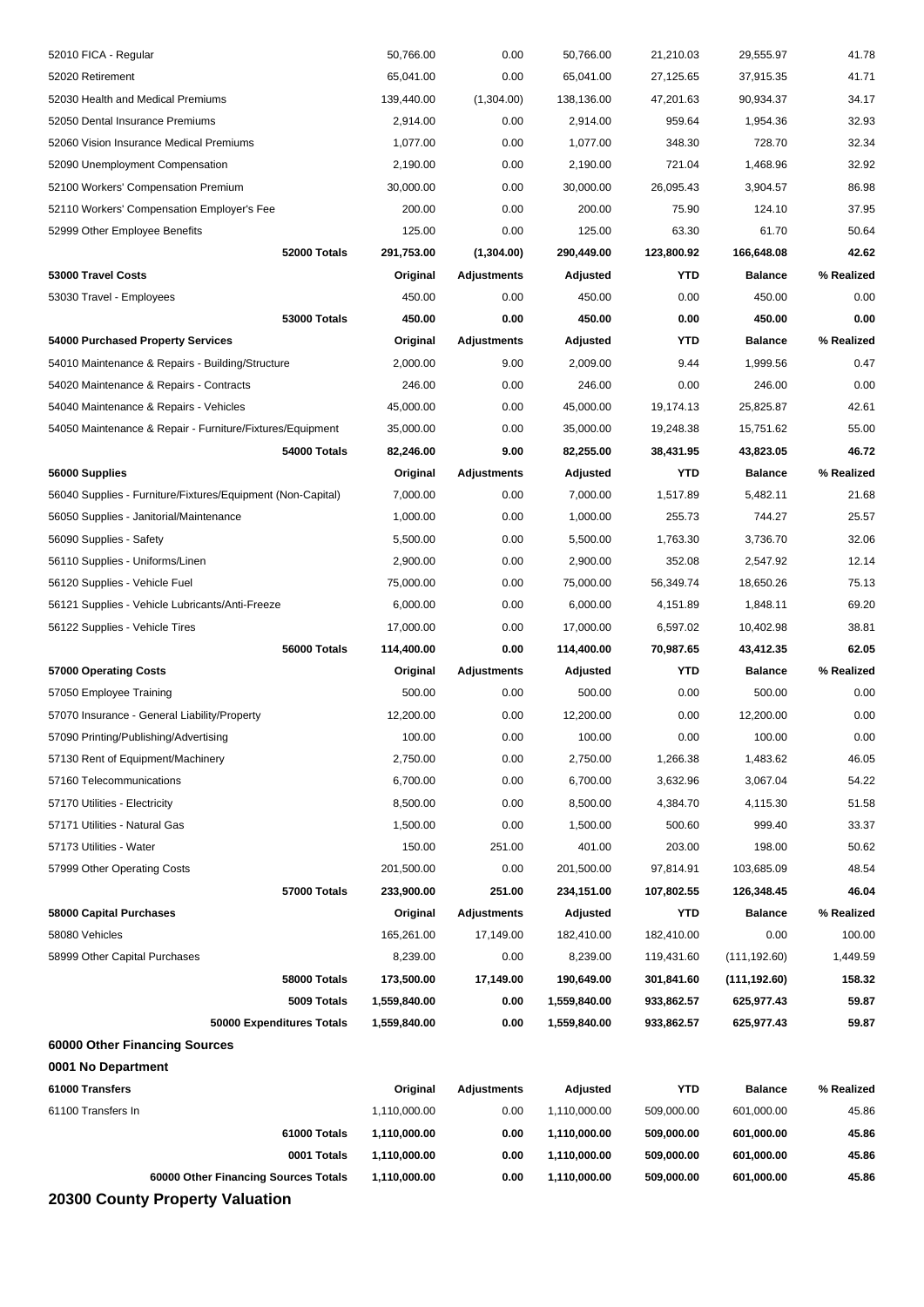#### **10000 Assets**

**0001 No Department**

| 10100 Cash Assets                          | Original   | <b>Adjustments</b> | Adjusted   | <b>YTD</b> | <b>Balance</b> | % Realized |
|--------------------------------------------|------------|--------------------|------------|------------|----------------|------------|
| 10101 Unrestricted Cash                    | 280,694.00 | 0.00               | 280,694.00 | 280,694.00 | 0.00           | 100.00     |
| 10100 Totals                               | 280,694.00 | 0.00               | 280,694.00 | 280,694.00 | 0.00           | 100.00     |
| 12000 Receivables                          | Original   | <b>Adjustments</b> | Adjusted   | <b>YTD</b> | <b>Balance</b> | % Realized |
| 12001 Receivables                          | 0.00       | 0.00               | 0.00       | 373.75     | (373.75)       | inf        |
| 12000 Totals                               | 0.00       | 0.00               | 0.00       | 373.75     | (373.75)       | inf        |
| 0001 Totals                                | 280,694.00 | 0.00               | 280,694.00 | 281,067.75 | (373.75)       | 100.13     |
| 10000 Assets Totals                        | 280,694.00 | 0.00               | 280,694.00 | 281,067.75 | (373.75)       | 100.13     |
| 40000 Revenues                             |            |                    |            |            |                |            |
| 0001 No Department                         |            |                    |            |            |                |            |
| 41000 Taxes Local Effort                   | Original   | Adjustments        | Adjusted   | <b>YTD</b> | <b>Balance</b> | % Realized |
| 41540 Property Tax - 1% Administrative Fee | 316,469.00 | 0.00               | 316,469.00 | 176,762.79 | 139,706.21     | 55.85      |
| 41000 Totals                               | 316,469.00 | 0.00               | 316,469.00 | 176,762.79 | 139,706.21     | 55.85      |
| 46000 Miscellaneous Revenues               | Original   | <b>Adjustments</b> | Adjusted   | <b>YTD</b> | <b>Balance</b> | % Realized |
| 46060 Reimbursements/Refunds               | 0.00       | 0.00               | 0.00       | 0.00       | 0.00           | nan        |
| 46000 Totals                               | 0.00       | 0.00               | 0.00       | 0.00       | 0.00           | nan        |
| 0001 Totals                                | 316,469.00 | 0.00               | 316,469.00 | 176,762.79 | 139,706.21     | 55.85      |
| 40000 Revenues Totals                      | 316,469.00 | 0.00               | 316,469.00 | 176,762.79 | 139,706.21     | 55.85      |
| 50000 Expenditures                         |            |                    |            |            |                |            |
| <b>1003 County Assessor</b>                |            |                    |            |            |                |            |
|                                            |            |                    |            |            |                |            |
| 51000 Salary & Wages (FTE required)        | Original   | <b>Adjustments</b> | Adjusted   | <b>YTD</b> | <b>Balance</b> | % Realized |
| 51020 Salaries - Full-Time Positions       | 259,306.00 | (5,556.00)         | 253,750.00 | 105,900.86 | 147,849.14     | 41.73      |
| 51040 Salaries - Part-Time Positions       | 20,587.00  | 0.00               | 20,587.00  | 9,421.50   | 11,165.50      | 45.76      |
| 51000 Totals                               | 279,893.00 | (5,556.00)         | 274,337.00 | 115,322.36 | 159,014.64     | 42.04      |
| 52000 Employee Benefits                    | Original   | <b>Adjustments</b> | Adjusted   | <b>YTD</b> | <b>Balance</b> | % Realized |
| 52010 FICA - Regular                       | 21,416.00  | 0.00               | 21,416.00  | 8,401.84   | 13,014.16      | 39.23      |
| 52020 Retirement                           | 27,432.00  | 0.00               | 27,432.00  | 11,301.56  | 16,130.44      | 41.20      |
| 52030 Health and Medical Premiums          | 49,125.00  | 0.00               | 49,125.00  | 15,197.86  | 33,927.14      | 30.94      |
| 52050 Dental Insurance Premiums            | 1,281.00   | 0.00               | 1,281.00   | 455.55     | 825.45         | 35.56      |
| 52060 Vision Insurance Medical Premiums    | 487.00     | 0.00               | 487.00     | 173.08     | 313.92         | 35.54      |
| 52090 Unemployment Compensation            | 903.00     | 0.00               | 903.00     | 210.28     | 692.72         | 23.29      |
| 52100 Workers' Compensation Premium        | 8,000.00   | 292.00             | 8,292.00   | 8,291.74   | 0.26           | 100.00     |
| 52110 Workers' Compensation Employer's Fee | 70.00      | 0.00               | 70.00      | 25.30      | 44.70          | 36.14      |
| 52999 Other Employee Benefits              | 55.00      | 0.00               | 55.00      | 23.70      | 31.30          | 43.09      |
| 52000 Totals                               | 108,769.00 | 292.00             | 109,061.00 | 44,080.91  | 64,980.09      | 40.42      |
| 53000 Travel Costs                         | Original   | Adjustments        | Adjusted   | YTD        | <b>Balance</b> | % Realized |
| 53030 Travel - Employees                   | 1,350.00   | 0.00               | 1,350.00   | 0.00       | 1,350.00       | 0.00       |
| 53000 Totals                               | 1,350.00   | 0.00               | 1,350.00   | 0.00       | 1,350.00       | 0.00       |
| 54000 Purchased Property Services          | Original   | <b>Adjustments</b> | Adjusted   | YTD        | <b>Balance</b> | % Realized |
| 54020 Maintenance & Repairs - Contracts    | 18,000.00  | 0.00               | 18,000.00  | 0.00       | 18,000.00      | 0.00       |
| 54040 Maintenance & Repairs - Vehicles     | 2,000.00   | (292.00)           | 1,708.00   | 127.96     | 1,580.04       | 7.49       |
| 54000 Totals                               | 20,000.00  | (292.00)           | 19,708.00  | 127.96     | 19,580.04      | 0.65       |
| 56000 Supplies                             | Original   | Adjustments        | Adjusted   | YTD        | <b>Balance</b> | % Realized |
| 56010 Software                             | 183,000.00 | 0.00               | 183,000.00 | 13,667.01  | 169,332.99     | 7.47       |
| 56020 Supplies - General Office            | 150.00     | 0.00               | 150.00     | 0.00       | 150.00         | 0.00       |
| 56120 Supplies - Vehicle Fuel              | 2,500.00   | 0.00               | 2,500.00   | 1,594.48   | 905.52         | 63.78      |
| 56000 Totals                               | 185,650.00 | 0.00               | 185,650.00 | 15,261.49  | 170,388.51     | 8.22       |
| 57000 Operating Costs                      | Original   | Adjustments        | Adjusted   | <b>YTD</b> | <b>Balance</b> | % Realized |
| 57050 Employee Training                    | 1,000.00   | 0.00               | 1,000.00   | 720.00     | 280.00         | 72.00      |
| 57090 Printing/Publishing/Advertising      | 60.00      | 0.00               | 60.00      | 0.00       | 60.00          | 0.00       |
| 57000 Totals                               | 1,060.00   | 0.00               | 1,060.00   | 720.00     | 340.00         | 67.92      |
|                                            |            |                    |            |            |                |            |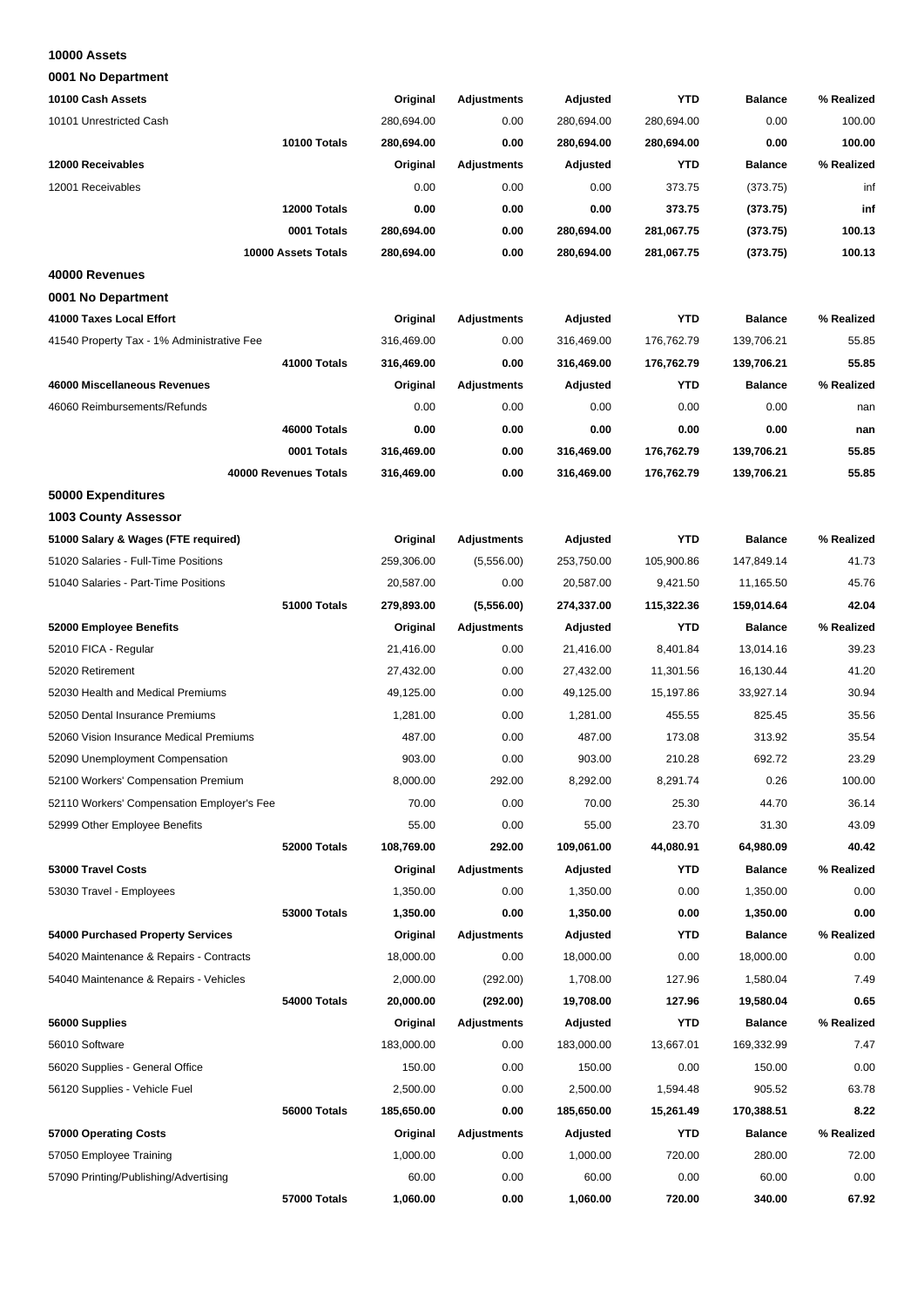| 58000 Capital Purchases                        | Original     | <b>Adjustments</b> | Adjusted     | YTD          | <b>Balance</b> | % Realized |
|------------------------------------------------|--------------|--------------------|--------------|--------------|----------------|------------|
| 58020 Equipment & Machinery                    | 0.00         | 0.00               | 6,554.00     | 0.00         | 0.00           | 0.00       |
| 58080 Vehicles                                 | 29,000.00    | 5,556.00           | 34,556.00    | 0.00         | 34,556.00      | 0.00       |
| <b>58000 Totals</b>                            | 29,000.00    | 5,556.00           | 41,110.00    | 0.00         | 34,556.00      | 0.00       |
| 1003 Totals                                    | 625,722.00   | 0.00               | 632,276.00   | 175,512.72   | 450,209.28     | 27.76      |
| 50000 Expenditures Totals                      | 625,722.00   | 0.00               | 632,276.00   | 175,512.72   | 450,209.28     | 27.76      |
| 60000 Other Financing Sources                  |              |                    |              |              |                |            |
| 0001 No Department                             |              |                    |              |              |                |            |
| 61000 Transfers                                | Original     | <b>Adjustments</b> | Adjusted     | <b>YTD</b>   | <b>Balance</b> | % Realized |
| 61100 Transfers In                             | 140,411.00   | 0.00               | 140,411.00   | 0.00         | 140,411.00     | 0.00       |
| 61000 Totals                                   | 140,411.00   | 0.00               | 140,411.00   | 0.00         | 140,411.00     | 0.00       |
| 0001 Totals                                    | 140,411.00   | 0.00               | 140,411.00   | 0.00         | 140,411.00     | 0.00       |
| 60000 Other Financing Sources Totals           | 140,411.00   | 0.00               | 140,411.00   | 0.00         | 140,411.00     | 0.00       |
| 20400 County Road                              |              |                    |              |              |                |            |
| 10000 Assets                                   |              |                    |              |              |                |            |
| 0001 No Department                             |              |                    |              |              |                |            |
| 10100 Cash Assets                              | Original     | <b>Adjustments</b> | Adjusted     | <b>YTD</b>   | <b>Balance</b> | % Realized |
| 10101 Unrestricted Cash                        | 271,717.00   | 0.00               | 271,717.00   | 271,717.00   | 0.00           | 100.00     |
| 10104 State Required Reserve                   | 317,253.17   | 8,613.00           | 325,866.17   | 140,391.12   | 185,475.05     | 43.08      |
| 10100 Totals                                   | 588,970.17   | 8,613.00           | 597,583.17   | 412,108.12   | 185,475.05     | 68.96      |
| 12000 Receivables                              | Original     | <b>Adjustments</b> | Adjusted     | <b>YTD</b>   | <b>Balance</b> | % Realized |
| 12001 Receivables                              | 0.00         | 0.00               | 0.00         | 121,042.51   | (121, 042.51)  | inf        |
| 12000 Totals                                   | 0.00         | 0.00               | 0.00         | 121,042.51   | (121, 042.51)  | inf        |
| 0001 Totals                                    | 588,970.17   | 8,613.00           | 597,583.17   | 533,150.63   | 64,432.54      | 89.22      |
| 10000 Assets Totals                            | 588,970.17   | 8,613.00           | 597,583.17   | 533,150.63   | 64,432.54      | 89.22      |
| 40000 Revenues                                 |              |                    |              |              |                |            |
| 0001 No Department                             |              |                    |              |              |                |            |
| 42000 Taxes State Shared                       | Original     | <b>Adjustments</b> | Adjusted     | <b>YTD</b>   | <b>Balance</b> | % Realized |
| 42300 Gas Tax for General Purposes             | 0.00         | 0.00               | 0.00         | 259,802.15   | (259, 802.15)  | inf        |
| 42301 Gas Tax Restricted                       | 415,000.00   | 0.00               | 415,000.00   | 0.00         | 415,000.00     | 0.00       |
| 42900 Other State Shared Taxes                 | 800,000.00   | 0.00               | 800,000.00   | 408,332.15   | 391,667.85     | 51.04      |
| 42000 Totals                                   | 1,215,000.00 | 0.00               | 1,215,000.00 | 668,134.30   | 546,865.70     | 54.99      |
| 46000 Miscellaneous Revenues                   | Original     | <b>Adjustments</b> | Adjusted     | <b>YTD</b>   | <b>Balance</b> | % Realized |
| 46060 Reimbursements/Refunds                   | 0.00         | 0.00               | 0.00         | 124.02       | (124.02)       | inf        |
| 46091 Sale of Fixed Assets                     | 0.00         | 4,097.00           | 4,097.00     | 4,107.00     | (10.00)        | 100.24     |
| 46900 Miscellaneous - Other                    | 738,529.00   | 0.00               | 738,529.00   | 356,481.00   | 382,048.00     | 48.27      |
| 46000 Totals                                   | 738,529.00   | 4,097.00           | 742,626.00   | 360,712.02   | 381,913.98     | 48.57      |
| 47000 Intergovernmental Grants (Distributions) | Original     | <b>Adjustments</b> | Adjusted     | <b>YTD</b>   | <b>Balance</b> | % Realized |
| 47570 Federal - Forest Reserve Title I         | 250,000.00   | 0.00               | 250,000.00   | 0.00         | 250,000.00     | 0.00       |
| 47000 Totals                                   | 250,000.00   | 0.00               | 250,000.00   | 0.00         | 250,000.00     | 0.00       |
| 0001 Totals                                    | 2,203,529.00 | 4,097.00           | 2,207,626.00 | 1,028,846.32 | 1,178,779.68   | 46.60      |
| 40000 Revenues Totals                          | 2,203,529.00 | 4,097.00           | 2,207,626.00 | 1,028,846.32 | 1,178,779.68   | 46.60      |
| 50000 Expenditures                             |              |                    |              |              |                |            |
| 5001 County Roads                              |              |                    |              |              |                |            |
| 51000 Salary & Wages (FTE required)            | Original     | <b>Adjustments</b> | Adjusted     | <b>YTD</b>   | <b>Balance</b> | % Realized |
| 51020 Salaries - Full-Time Positions           | 1,375,568.00 | (2,000.00)         | 1,373,568.00 | 666,855.99   | 706,712.01     | 48.55      |
| 51060 Salaries - Overtime                      | 20,000.00    | 0.00               | 20,000.00    | 12,171.35    | 7,828.65       | 60.86      |
| 51900 Salaries - Other Wages                   | 0.00         | 2,000.00           | 2,000.00     | 754.42       | 1,245.58       | 37.72      |
| 51000 Totals                                   | 1,395,568.00 | 0.00               | 1,395,568.00 | 679,781.76   | 715,786.24     | 48.71      |
| 52000 Employee Benefits                        | Original     | <b>Adjustments</b> | Adjusted     | <b>YTD</b>   | <b>Balance</b> | % Realized |
| 52010 FICA - Regular                           | 106,761.00   | 0.00               | 106,761.00   | 49,282.29    | 57,478.71      | 46.16      |
| 52020 Retirement                               | 136,765.00   | 0.00               | 136,765.00   | 64,955.33    | 71,809.67      | 47.49      |
| 52030 Health and Medical Premiums              | 298,857.00   | 0.00               | 298,857.00   | 121,956.10   | 176,900.90     | 40.81      |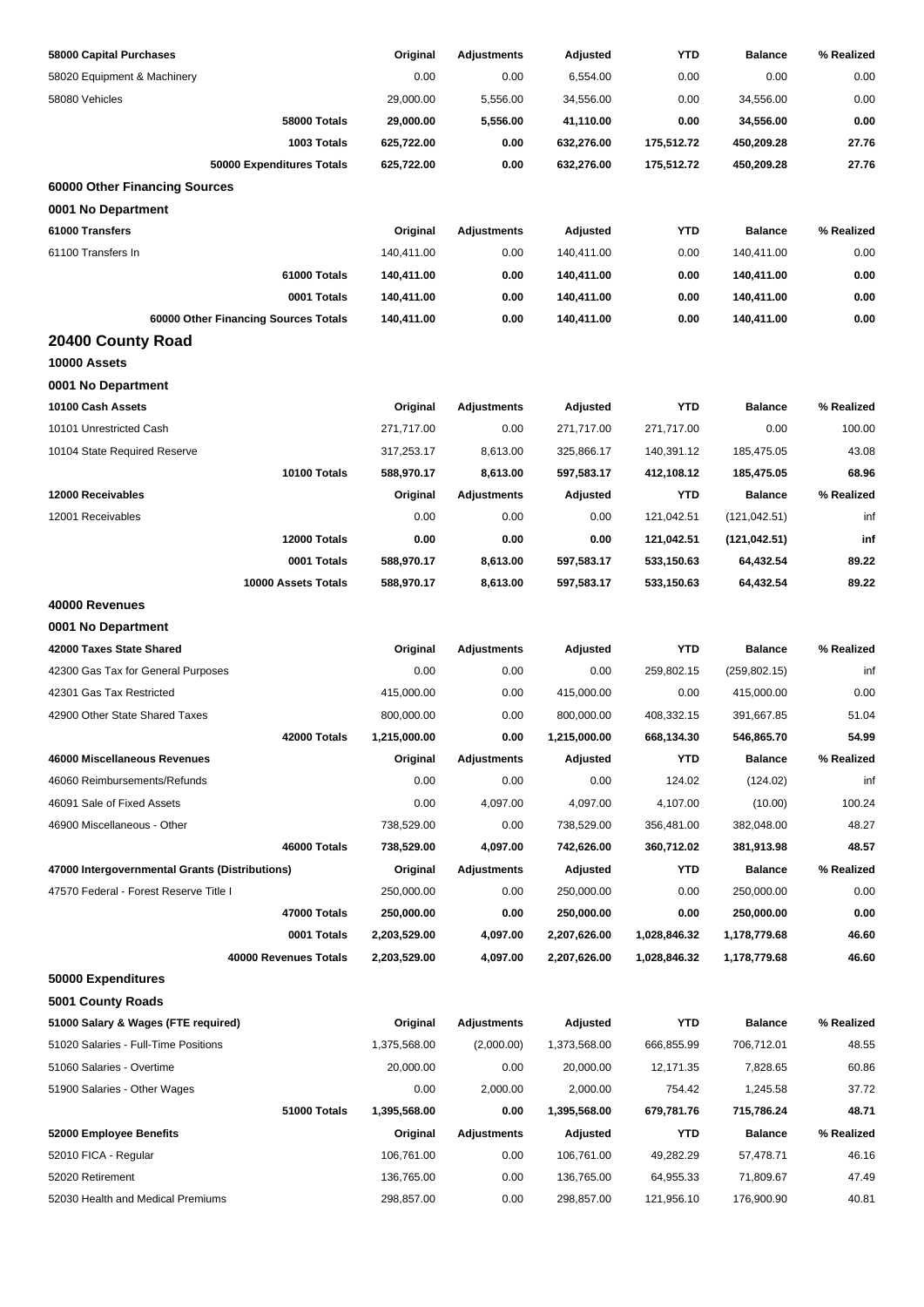| 57160 Telecommunications<br>57170 Utilities - Electricity<br>57171 Utilities - Natural Gas<br>57173 Utilities - Water<br>57999 Other Operating Costs<br>57000 Totals<br>58000 Capital Purchases<br>58020 Equipment & Machinery<br>58060 Lease Purchase<br>58080 Vehicles<br>58090 Roadways/Bridges<br>58999 Other Capital Purchases<br>58000 Totals<br>5001 Totals | 16,000.00<br>5,500.00<br>1,800.00<br>154,500.00<br>228,000.00<br>Original<br>152,745.00<br>45,000.00<br>0.00<br>0.00<br>42,000.00<br>239,745.00<br>3,807,038.00 | 0.00<br>0.00<br>0.00<br>44,694.00<br>46,794.00<br><b>Adjustments</b><br>12,500.00<br>0.00<br>0.00<br>0.00<br>40,597.00<br>53,097.00<br>103,356.00 | 16,000.00<br>5,500.00<br>1,800.00<br>199,194.00<br>274,794.00<br>Adjusted<br>165,245.00<br>45,000.00<br>2,400.00<br>25,000.00<br>82,597.00<br>320,242.00<br>3,937,794.00 | 1,462.80<br>652.02<br>22,995.35<br>46,148.10<br>YTD<br>128,746.98<br>22,737.49<br>2,400.00<br>0.00<br>96.54<br>153,981.01<br>1,687,093.43 | 4,037.20<br>1,147.98<br>176,198.65<br>228,645.90<br><b>Balance</b><br>36,498.02<br>22,262.51<br>0.00<br>25,000.00<br>82,500.46<br>166,260.99<br>2,250,700.57 | 49.06<br>26.60<br>36.22<br>11.54<br>16.79<br>% Realized<br>77.91<br>50.53<br>100.00<br>0.00<br>0.12<br>48.08<br>42.84 |
|--------------------------------------------------------------------------------------------------------------------------------------------------------------------------------------------------------------------------------------------------------------------------------------------------------------------------------------------------------------------|-----------------------------------------------------------------------------------------------------------------------------------------------------------------|---------------------------------------------------------------------------------------------------------------------------------------------------|--------------------------------------------------------------------------------------------------------------------------------------------------------------------------|-------------------------------------------------------------------------------------------------------------------------------------------|--------------------------------------------------------------------------------------------------------------------------------------------------------------|-----------------------------------------------------------------------------------------------------------------------|
|                                                                                                                                                                                                                                                                                                                                                                    |                                                                                                                                                                 |                                                                                                                                                   |                                                                                                                                                                          |                                                                                                                                           |                                                                                                                                                              |                                                                                                                       |
|                                                                                                                                                                                                                                                                                                                                                                    |                                                                                                                                                                 |                                                                                                                                                   |                                                                                                                                                                          |                                                                                                                                           |                                                                                                                                                              |                                                                                                                       |
|                                                                                                                                                                                                                                                                                                                                                                    |                                                                                                                                                                 |                                                                                                                                                   |                                                                                                                                                                          |                                                                                                                                           |                                                                                                                                                              |                                                                                                                       |
|                                                                                                                                                                                                                                                                                                                                                                    |                                                                                                                                                                 |                                                                                                                                                   |                                                                                                                                                                          |                                                                                                                                           |                                                                                                                                                              |                                                                                                                       |
|                                                                                                                                                                                                                                                                                                                                                                    |                                                                                                                                                                 |                                                                                                                                                   |                                                                                                                                                                          |                                                                                                                                           |                                                                                                                                                              |                                                                                                                       |
|                                                                                                                                                                                                                                                                                                                                                                    |                                                                                                                                                                 |                                                                                                                                                   |                                                                                                                                                                          |                                                                                                                                           |                                                                                                                                                              |                                                                                                                       |
|                                                                                                                                                                                                                                                                                                                                                                    |                                                                                                                                                                 |                                                                                                                                                   |                                                                                                                                                                          |                                                                                                                                           |                                                                                                                                                              |                                                                                                                       |
|                                                                                                                                                                                                                                                                                                                                                                    |                                                                                                                                                                 |                                                                                                                                                   |                                                                                                                                                                          |                                                                                                                                           |                                                                                                                                                              |                                                                                                                       |
|                                                                                                                                                                                                                                                                                                                                                                    |                                                                                                                                                                 |                                                                                                                                                   |                                                                                                                                                                          |                                                                                                                                           |                                                                                                                                                              |                                                                                                                       |
|                                                                                                                                                                                                                                                                                                                                                                    |                                                                                                                                                                 |                                                                                                                                                   |                                                                                                                                                                          |                                                                                                                                           |                                                                                                                                                              |                                                                                                                       |
|                                                                                                                                                                                                                                                                                                                                                                    |                                                                                                                                                                 |                                                                                                                                                   |                                                                                                                                                                          |                                                                                                                                           |                                                                                                                                                              |                                                                                                                       |
|                                                                                                                                                                                                                                                                                                                                                                    |                                                                                                                                                                 |                                                                                                                                                   |                                                                                                                                                                          |                                                                                                                                           |                                                                                                                                                              |                                                                                                                       |
|                                                                                                                                                                                                                                                                                                                                                                    |                                                                                                                                                                 |                                                                                                                                                   |                                                                                                                                                                          |                                                                                                                                           |                                                                                                                                                              |                                                                                                                       |
|                                                                                                                                                                                                                                                                                                                                                                    |                                                                                                                                                                 |                                                                                                                                                   |                                                                                                                                                                          | 7,850.25                                                                                                                                  | 8,149.75                                                                                                                                                     |                                                                                                                       |
|                                                                                                                                                                                                                                                                                                                                                                    | 15,000.00                                                                                                                                                       | 0.00                                                                                                                                              | 15,000.00                                                                                                                                                                | 11,777.29                                                                                                                                 | 3,222.71                                                                                                                                                     | 78.52                                                                                                                 |
| 57130 Rent of Equipment/Machinery                                                                                                                                                                                                                                                                                                                                  | 5,000.00                                                                                                                                                        | 0.00                                                                                                                                              | 5,000.00                                                                                                                                                                 | 724.39                                                                                                                                    | 4,275.61                                                                                                                                                     | 14.49                                                                                                                 |
| 57090 Printing/Publishing/Advertising                                                                                                                                                                                                                                                                                                                              | 1,200.00                                                                                                                                                        | 0.00                                                                                                                                              | 1,200.00                                                                                                                                                                 | 86.00                                                                                                                                     | 1,114.00                                                                                                                                                     | 7.17                                                                                                                  |
| 57070 Insurance - General Liability/Property                                                                                                                                                                                                                                                                                                                       | 26,000.00                                                                                                                                                       | 0.00                                                                                                                                              | 26,000.00                                                                                                                                                                | 0.00                                                                                                                                      | 26,000.00                                                                                                                                                    | 0.00                                                                                                                  |
| 57050 Employee Training                                                                                                                                                                                                                                                                                                                                            | 3,000.00                                                                                                                                                        | 2,100.00                                                                                                                                          | 5,100.00                                                                                                                                                                 | 600.00                                                                                                                                    | 4,500.00                                                                                                                                                     | 11.76                                                                                                                 |
| 57000 Operating Costs                                                                                                                                                                                                                                                                                                                                              | Original                                                                                                                                                        | Adjustments                                                                                                                                       | Adjusted                                                                                                                                                                 | <b>YTD</b>                                                                                                                                | <b>Balance</b>                                                                                                                                               | % Realized                                                                                                            |
| 56000 Totals                                                                                                                                                                                                                                                                                                                                                       | 353,700.00                                                                                                                                                      | (2,282.00)                                                                                                                                        | 351,418.00                                                                                                                                                               | 169,988.72                                                                                                                                | 181,429.28                                                                                                                                                   | 48.37                                                                                                                 |
| 56122 Supplies - Vehicle Tires                                                                                                                                                                                                                                                                                                                                     | 50,000.00                                                                                                                                                       | 0.00                                                                                                                                              | 50,000.00                                                                                                                                                                | 9,261.62                                                                                                                                  | 40,738.38                                                                                                                                                    | 18.52                                                                                                                 |
| 56121 Supplies - Vehicle Lubricants/Anti-Freeze                                                                                                                                                                                                                                                                                                                    | 25,000.00                                                                                                                                                       | 0.00                                                                                                                                              | 25,000.00                                                                                                                                                                | 7,711.93                                                                                                                                  | 17,288.07                                                                                                                                                    | 30.85                                                                                                                 |
| 56120 Supplies - Vehicle Fuel                                                                                                                                                                                                                                                                                                                                      | 200,000.00                                                                                                                                                      | (2,282.00)                                                                                                                                        | 197,718.00                                                                                                                                                               | 103,278.08                                                                                                                                | 94,439.92                                                                                                                                                    | 52.24                                                                                                                 |
| 56110 Supplies - Uniforms/Linen                                                                                                                                                                                                                                                                                                                                    | 16,000.00                                                                                                                                                       | 0.00                                                                                                                                              | 16,000.00                                                                                                                                                                | 8,272.15                                                                                                                                  | 7,727.85                                                                                                                                                     | 51.70                                                                                                                 |
| 56090 Supplies - Safety                                                                                                                                                                                                                                                                                                                                            | 10,000.00                                                                                                                                                       | 0.00                                                                                                                                              | 10,000.00                                                                                                                                                                | 8,259.40                                                                                                                                  | 1,740.60                                                                                                                                                     | 82.59                                                                                                                 |
| 56050 Supplies - Janitorial/Maintenance                                                                                                                                                                                                                                                                                                                            | 16,200.00                                                                                                                                                       | 0.00                                                                                                                                              | 16,200.00                                                                                                                                                                | 13,227.14                                                                                                                                 | 2,972.86                                                                                                                                                     | 81.65                                                                                                                 |
| 56040 Supplies - Furniture/Fixtures/Equipment (Non-Capital)                                                                                                                                                                                                                                                                                                        | 7,500.00                                                                                                                                                        | 0.00                                                                                                                                              | 7,500.00                                                                                                                                                                 | 2,282.21                                                                                                                                  | 5,217.79                                                                                                                                                     | 30.43                                                                                                                 |
| 56030 Supplies - Field Supplies                                                                                                                                                                                                                                                                                                                                    | 25,000.00                                                                                                                                                       | 0.00                                                                                                                                              | 25,000.00                                                                                                                                                                | 16,538.53                                                                                                                                 | 8,461.47                                                                                                                                                     | 66.15                                                                                                                 |
| 56020 Supplies - General Office                                                                                                                                                                                                                                                                                                                                    | 4,000.00                                                                                                                                                        | 0.00                                                                                                                                              | 4,000.00                                                                                                                                                                 | 1,157.66                                                                                                                                  | 2,842.34                                                                                                                                                     | 28.94                                                                                                                 |
| 56000 Supplies                                                                                                                                                                                                                                                                                                                                                     | Original                                                                                                                                                        | Adjustments                                                                                                                                       | Adjusted                                                                                                                                                                 | <b>YTD</b>                                                                                                                                | <b>Balance</b>                                                                                                                                               | % Realized                                                                                                            |
| <b>55000 Totals</b>                                                                                                                                                                                                                                                                                                                                                | 0.00                                                                                                                                                            | 1,950.00                                                                                                                                          | 1,950.00                                                                                                                                                                 | 1,949.63                                                                                                                                  | 0.37                                                                                                                                                         | 99.98                                                                                                                 |
| 55030 Contract - Professional Services                                                                                                                                                                                                                                                                                                                             | 0.00                                                                                                                                                            | 1,950.00                                                                                                                                          | 1,950.00                                                                                                                                                                 | 1,949.63                                                                                                                                  | 0.37                                                                                                                                                         | 99.98                                                                                                                 |
| 55000 Contractual Services                                                                                                                                                                                                                                                                                                                                         | Original                                                                                                                                                        | <b>Adjustments</b>                                                                                                                                | Adjusted                                                                                                                                                                 | YTD                                                                                                                                       | <b>Balance</b>                                                                                                                                               | % Realized                                                                                                            |
| 54000 Totals                                                                                                                                                                                                                                                                                                                                                       | 953,729.00                                                                                                                                                      | 1,515.00                                                                                                                                          | 955,244.00                                                                                                                                                               | 311,700.89                                                                                                                                | 643,543.11                                                                                                                                                   | 32.63                                                                                                                 |
| 54050 Maintenance & Repair - Furniture/Fixtures/Equipment                                                                                                                                                                                                                                                                                                          | 100,000.00                                                                                                                                                      | 0.00                                                                                                                                              | 100,000.00                                                                                                                                                               | 64,114.08                                                                                                                                 | 35,885.92                                                                                                                                                    | 64.11                                                                                                                 |
| 54040 Maintenance & Repairs - Vehicles                                                                                                                                                                                                                                                                                                                             | 95,000.00                                                                                                                                                       | 3,465.00                                                                                                                                          | 98,465.00                                                                                                                                                                | 61,971.34                                                                                                                                 | 36,493.66                                                                                                                                                    | 62.94                                                                                                                 |
| 54030 Maintenance & Repairs - Grounds/Roadways                                                                                                                                                                                                                                                                                                                     | 750,000.00                                                                                                                                                      | (1,950.00)                                                                                                                                        | 748,050.00                                                                                                                                                               | 184,585.30                                                                                                                                | 563,464.70                                                                                                                                                   | 24.68                                                                                                                 |
| 54020 Maintenance & Repairs - Contracts                                                                                                                                                                                                                                                                                                                            | 1,229.00                                                                                                                                                        | 0.00                                                                                                                                              | 1,229.00                                                                                                                                                                 | 0.00                                                                                                                                      | 1,229.00                                                                                                                                                     | 0.00                                                                                                                  |
| 54010 Maintenance & Repairs - Building/Structure                                                                                                                                                                                                                                                                                                                   | 7,500.00                                                                                                                                                        | 0.00                                                                                                                                              | 7,500.00                                                                                                                                                                 | 1,030.17                                                                                                                                  | 6,469.83                                                                                                                                                     | 13.74                                                                                                                 |
| 54000 Purchased Property Services                                                                                                                                                                                                                                                                                                                                  | Original                                                                                                                                                        | <b>Adjustments</b>                                                                                                                                | Adjusted                                                                                                                                                                 | YTD                                                                                                                                       | <b>Balance</b>                                                                                                                                               | % Realized                                                                                                            |
| <b>53000 Totals</b>                                                                                                                                                                                                                                                                                                                                                | 1,000.00                                                                                                                                                        | 0.00                                                                                                                                              | 1,000.00                                                                                                                                                                 | 480.00                                                                                                                                    | 520.00                                                                                                                                                       | 48.00                                                                                                                 |
| 53030 Travel - Employees                                                                                                                                                                                                                                                                                                                                           | 1,000.00                                                                                                                                                        | 0.00                                                                                                                                              | 1,000.00                                                                                                                                                                 | 480.00                                                                                                                                    | 520.00                                                                                                                                                       | 48.00                                                                                                                 |
| 53000 Travel Costs                                                                                                                                                                                                                                                                                                                                                 | Original                                                                                                                                                        | <b>Adjustments</b>                                                                                                                                | Adjusted                                                                                                                                                                 | <b>YTD</b>                                                                                                                                | <b>Balance</b>                                                                                                                                               | % Realized                                                                                                            |
| 52000 Totals                                                                                                                                                                                                                                                                                                                                                       | 635,296.00                                                                                                                                                      | 2,282.00                                                                                                                                          | 637,578.00                                                                                                                                                               | 323,063.32                                                                                                                                | 314,514.68                                                                                                                                                   | 50.67                                                                                                                 |
| 52999 Other Employee Benefits                                                                                                                                                                                                                                                                                                                                      | 305.00                                                                                                                                                          | 0.00                                                                                                                                              | 305.00                                                                                                                                                                   | 138.47                                                                                                                                    | 166.53                                                                                                                                                       | 45.40                                                                                                                 |
| 52110 Workers' Compensation Employer's Fee                                                                                                                                                                                                                                                                                                                         | 350.00                                                                                                                                                          | 0.00                                                                                                                                              | 350.00                                                                                                                                                                   | 151.80                                                                                                                                    | 198.20                                                                                                                                                       | 43.37                                                                                                                 |
| 52100 Workers' Compensation Premium                                                                                                                                                                                                                                                                                                                                | 80,000.00                                                                                                                                                       | 2,282.00                                                                                                                                          | 82,282.00                                                                                                                                                                | 82,281.35                                                                                                                                 | 0.65                                                                                                                                                         | 100.00                                                                                                                |
|                                                                                                                                                                                                                                                                                                                                                                    | 4,606.00                                                                                                                                                        | 0.00                                                                                                                                              | 4,606.00                                                                                                                                                                 | 1,195.40                                                                                                                                  | 3,410.60                                                                                                                                                     | 25.95                                                                                                                 |
| 52090 Unemployment Compensation                                                                                                                                                                                                                                                                                                                                    | 2,340.00                                                                                                                                                        | 0.00                                                                                                                                              | 2,340.00                                                                                                                                                                 | 972.12                                                                                                                                    | 1,367.88                                                                                                                                                     | 41.54                                                                                                                 |
| 52060 Vision Insurance Medical Premiums                                                                                                                                                                                                                                                                                                                            |                                                                                                                                                                 |                                                                                                                                                   |                                                                                                                                                                          |                                                                                                                                           |                                                                                                                                                              |                                                                                                                       |

**60000 Other Financing Sources**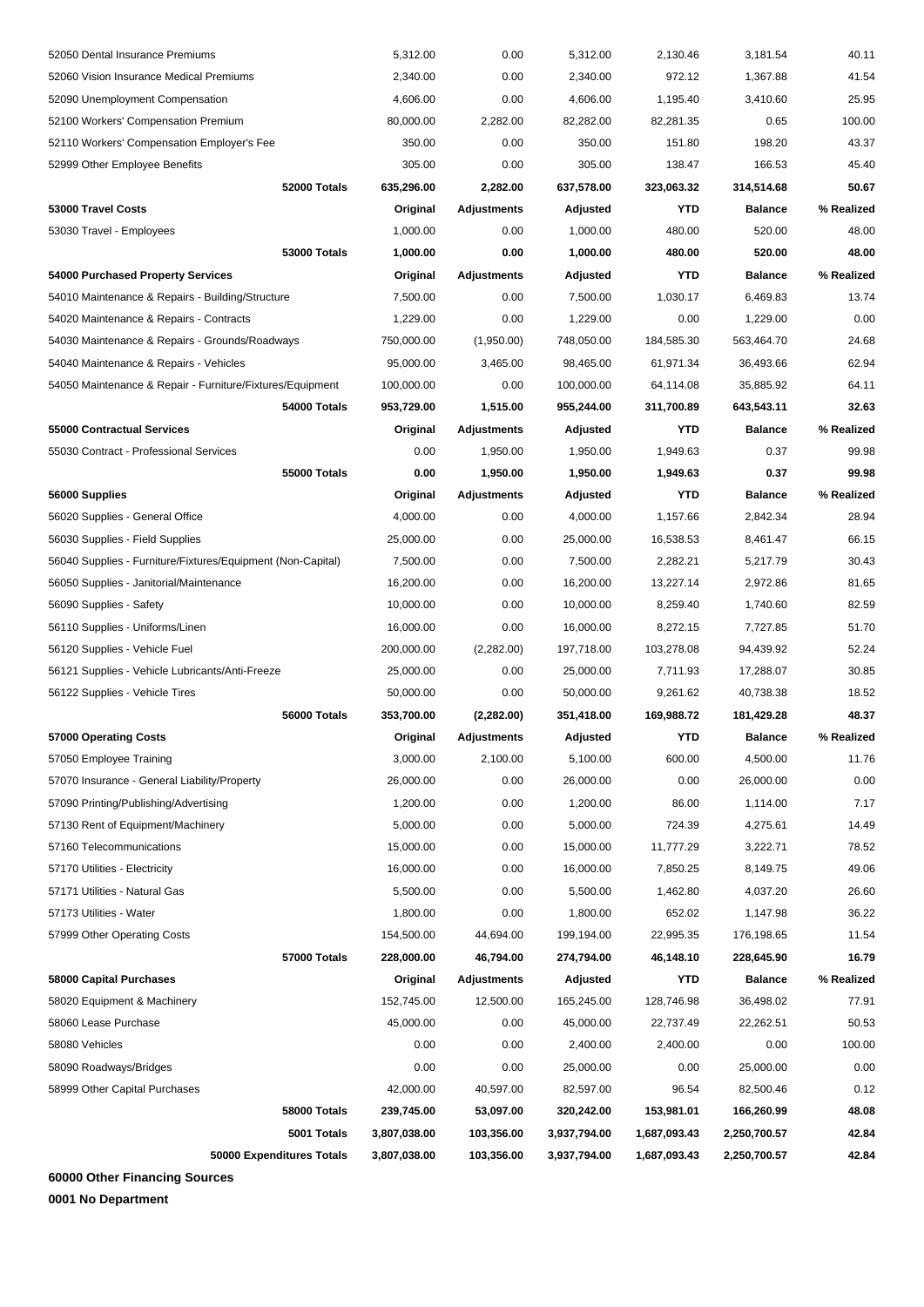| 61000 Transfers                                           | Original     | <b>Adjustments</b> | Adjusted     | <b>YTD</b> | <b>Balance</b> | % Realized |
|-----------------------------------------------------------|--------------|--------------------|--------------|------------|----------------|------------|
| 61100 Transfers In                                        | 1,925,000.00 | 0.00               | 1,925,000.00 | 423,000.00 | 1,502,000.00   | 21.97      |
| 61000 Totals                                              | 1,925,000.00 | 0.00               | 1,925,000.00 | 423,000.00 | 1,502,000.00   | 21.97      |
| 0001 Totals                                               | 1,925,000.00 | 0.00               | 1,925,000.00 | 423,000.00 | 1,502,000.00   | 21.97      |
| 60000 Other Financing Sources Totals                      | 1,925,000.00 | 0.00               | 1,925,000.00 | 423,000.00 | 1,502,000.00   | 21.97      |
| <b>20600 Emergency Medical Services</b>                   |              |                    |              |            |                |            |
| 10000 Assets                                              |              |                    |              |            |                |            |
| 0001 No Department                                        |              |                    |              |            |                |            |
| 10100 Cash Assets                                         | Original     | <b>Adjustments</b> | Adjusted     | <b>YTD</b> | <b>Balance</b> | % Realized |
| 10101 Unrestricted Cash                                   | 58,820.00    | 0.00               | 58,820.00    | 58,820.00  | 0.00           | 100.00     |
| 10100 Totals                                              | 58,820.00    | 0.00               | 58,820.00    | 58,820.00  | 0.00           | 100.00     |
| 12000 Receivables                                         | Original     | <b>Adjustments</b> | Adjusted     | <b>YTD</b> | <b>Balance</b> | % Realized |
| 12001 Receivables                                         | 0.00         | 0.00               | 0.00         | 301.02     | (301.02)       | inf        |
| 12000 Totals                                              | 0.00         | 0.00               | 0.00         | 301.02     | (301.02)       | inf        |
| 0001 Totals                                               | 58,820.00    | 0.00               | 58,820.00    | 59,121.02  | (301.02)       | 100.51     |
| 10000 Assets Totals                                       | 58,820.00    | 0.00               | 58,820.00    | 59,121.02  | (301.02)       | 100.51     |
| 40000 Revenues                                            |              |                    |              |            |                |            |
| 0001 No Department                                        |              |                    |              |            |                |            |
| 47000 Intergovernmental Grants (Distributions)            | Original     | <b>Adjustments</b> | Adjusted     | <b>YTD</b> | <b>Balance</b> | % Realized |
| 47090 State - EMS Grant (DOH)                             | 122,321.00   | (1,459.00)         | 120,862.00   | 120,862.00 | 0.00           | 100.00     |
| 47000 Totals                                              | 122,321.00   | (1,459.00)         | 120,862.00   | 120,862.00 | 0.00           | 100.00     |
| 0001 Totals                                               | 122,321.00   | (1,459.00)         | 120,862.00   | 120,862.00 | 0.00           | 100.00     |
| 40000 Revenues Totals                                     | 122,321.00   | (1,459.00)         | 120,862.00   | 120,862.00 | 0.00           | 100.00     |
| 50000 Expenditures                                        |              |                    |              |            |                |            |
| 3003 Emergency Services/Ambulance                         |              |                    |              |            |                |            |
| 53000 Travel Costs                                        | Original     | <b>Adjustments</b> | Adjusted     | <b>YTD</b> | <b>Balance</b> | % Realized |
| 53030 Travel - Employees                                  | 500.00       | 0.00               | 500.00       | 0.00       | 500.00         | 0.00       |
| <b>53000 Totals</b>                                       | 500.00       | 0.00               | 500.00       | 0.00       | 500.00         | 0.00       |
| 54000 Purchased Property Services                         |              | <b>Adjustments</b> | Adjusted     | YTD        | <b>Balance</b> | % Realized |
|                                                           | Original     |                    |              |            |                |            |
| 54040 Maintenance & Repairs - Vehicles                    | 0.00         | 0.00               | (1,000.00)   | 0.00       | (1,000.00)     | 0.00       |
| 54050 Maintenance & Repair - Furniture/Fixtures/Equipment | 7,000.00     | 2,618.00           | 9,618.00     | 2,099.06   | 7,518.94       | 21.82      |
| 54000 Totals                                              | 7,000.00     | 2,618.00           | 8,618.00     | 2,099.06   | 6,518.94       | 24.36      |
| 56000 Supplies                                            | Original     | <b>Adjustments</b> | Adjusted     | <b>YTD</b> | <b>Balance</b> | % Realized |
| 56090 Supplies - Safety                                   | 86,673.00    | 9,293.00           | 95,966.00    | 26,816.80  | 69,149.20      | 27.94      |
| 56000 Totals                                              | 86,673.00    | 9,293.00           | 95,966.00    | 26,816.80  | 69,149.20      | 27.94      |
| 57000 Operating Costs                                     | Original     | <b>Adjustments</b> | Adjusted     | <b>YTD</b> | <b>Balance</b> | % Realized |
| 57050 Employee Training                                   | 28,148.00    | (2,824.00)         | 25,324.00    | 1,786.67   | 23,537.33      | 7.06       |
| 57000 Totals                                              | 28,148.00    | (2,824.00)         | 25,324.00    | 1,786.67   | 23,537.33      | 7.06       |
| 58000 Capital Purchases                                   | Original     | <b>Adjustments</b> | Adjusted     | YTD        | <b>Balance</b> | % Realized |
| 58020 Equipment & Machinery                               | 0.00         | 0.00               | 0.00         | 0.00       | 0.00           | nan        |
| 58000 Totals                                              | 0.00         | 0.00               | 0.00         | 0.00       | 0.00           | nan        |
| 3003 Totals                                               | 122,321.00   | 9,087.00           | 130,408.00   | 30,702.53  | 99,705.47      | 23.54      |
| 50000 Expenditures Totals                                 | 122,321.00   | 9,087.00           | 130,408.00   | 30,702.53  | 99,705.47      | 23.54      |
| 20800 Farm & Range                                        |              |                    |              |            |                |            |
| 10000 Assets                                              |              |                    |              |            |                |            |
| 0001 No Department                                        |              |                    |              |            |                |            |
| 10100 Cash Assets                                         | Original     | <b>Adjustments</b> | Adjusted     | <b>YTD</b> | <b>Balance</b> | % Realized |
| 10101 Unrestricted Cash                                   | 47,118.00    | 0.00               | 47,118.00    | 47,118.00  | 0.00           | 100.00     |
| 10103 Investments                                         | 75,372.00    | 0.00               | 75,372.00    | 75,371.19  | 0.81           | 100.00     |
| 10100 Totals                                              | 122,490.00   | 0.00               | 122,490.00   | 122,489.19 | 0.81           | 100.00     |
| 12000 Receivables                                         | Original     | <b>Adjustments</b> | Adjusted     | YTD        | <b>Balance</b> | % Realized |
| 12001 Receivables                                         | 0.00         | 0.00               | 0.00         | 0.00       | 0.00           | nan        |
| 12000 Totals                                              | 0.00         | 0.00               | 0.00         | 0.00       | 0.00           | nan        |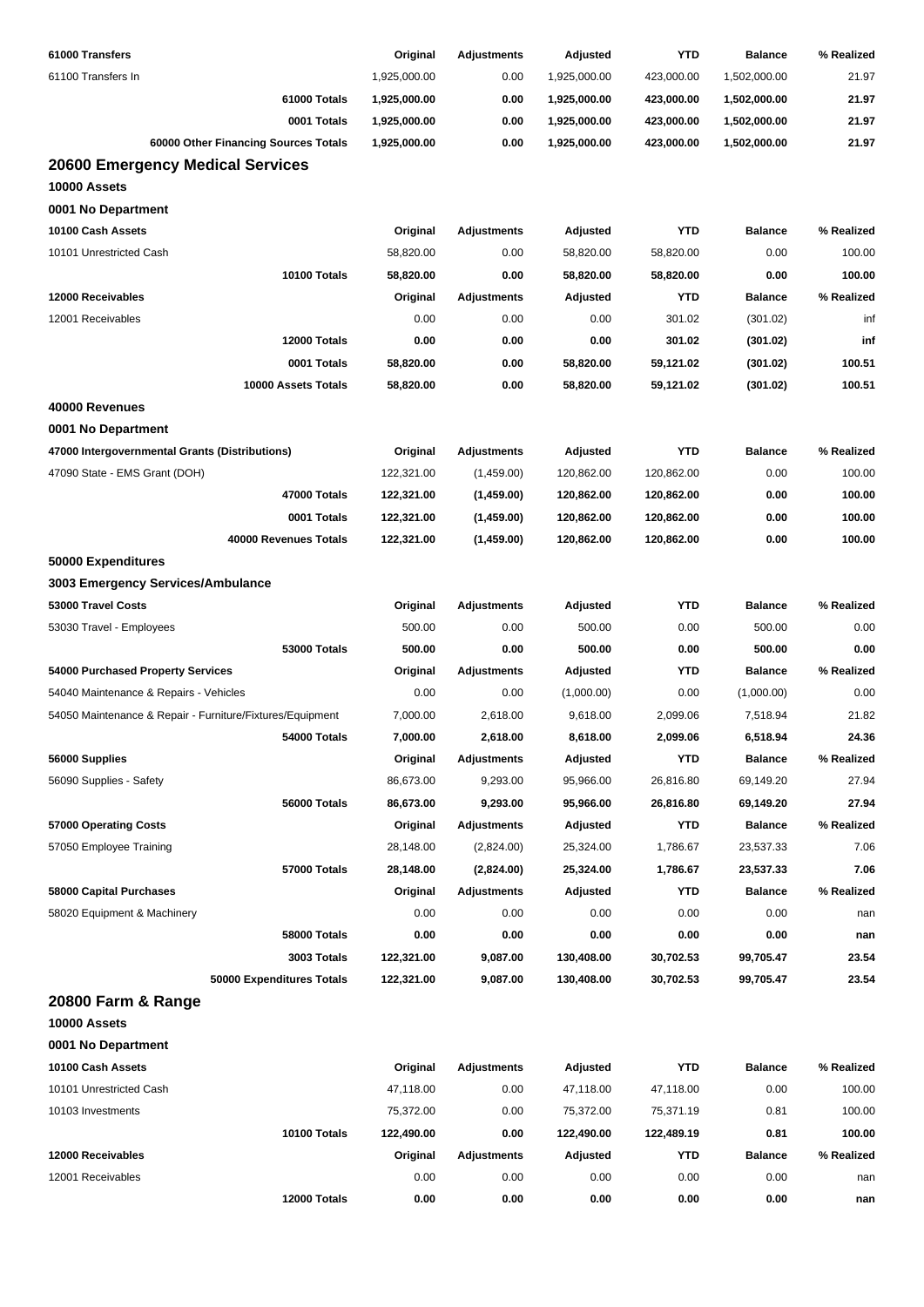| 0001 Totals                                    | 122,490.00   | 0.00               | 122,490.00   | 122,489.19   | 0.81           | 100.00     |
|------------------------------------------------|--------------|--------------------|--------------|--------------|----------------|------------|
| 10000 Assets Totals                            | 122,490.00   | 0.00               | 122,490.00   | 122,489.19   | 0.81           | 100.00     |
| 40000 Revenues                                 |              |                    |              |              |                |            |
| 0001 No Department                             |              |                    |              |              |                |            |
| 46000 Miscellaneous Revenues                   | Original     | <b>Adjustments</b> | Adjusted     | <b>YTD</b>   | <b>Balance</b> | % Realized |
| 46040 Investment Income                        | 700.00       | 0.00               | 700.00       | 330.26       | 369.74         | 47.18      |
| 46000 Totals                                   | 700.00       | 0.00               | 700.00       | 330.26       | 369.74         | 47.18      |
| 47000 Intergovernmental Grants (Distributions) | Original     | <b>Adjustments</b> | Adjusted     | <b>YTD</b>   | <b>Balance</b> | % Realized |
| 47610 Federal - Taylor Grazing                 | 20,000.00    | 0.00               | 20,000.00    | 0.00         | 20,000.00      | 0.00       |
| 47000 Totals                                   | 20,000.00    | 0.00               | 20,000.00    | 0.00         | 20,000.00      | 0.00       |
| 0001 Totals                                    | 20,700.00    | 0.00               | 20,700.00    | 330.26       | 20,369.74      | 1.60       |
| 40000 Revenues Totals                          | 20,700.00    | 0.00               | 20,700.00    | 330.26       | 20,369.74      | 1.60       |
| 50000 Expenditures                             |              |                    |              |              |                |            |
| 5010 Farm & Range                              |              |                    |              |              |                |            |
| 57000 Operating Costs                          | Original     | <b>Adjustments</b> | Adjusted     | <b>YTD</b>   | <b>Balance</b> | % Realized |
| 57999 Other Operating Costs                    | 15,000.00    | 0.00               | 15,000.00    | 12,146.80    | 2,853.20       | 80.98      |
| 57000 Totals                                   | 15,000.00    | 0.00               | 15,000.00    | 12,146.80    | 2,853.20       | 80.98      |
| 5010 Totals                                    | 15,000.00    | 0.00               | 15,000.00    | 12,146.80    | 2,853.20       | 80.98      |
| 50000 Expenditures Totals                      | 15,000.00    | 0.00               | 15,000.00    | 12,146.80    | 2,853.20       | 80.98      |
| 20900 Fire Protection                          |              |                    |              |              |                |            |
| 10000 Assets                                   |              |                    |              |              |                |            |
| 0001 No Department                             |              |                    |              |              |                |            |
| 10100 Cash Assets                              | Original     | <b>Adjustments</b> | Adjusted     | <b>YTD</b>   | <b>Balance</b> | % Realized |
| 10101 Unrestricted Cash                        | 705,415.00   | 0.00               | 705,415.00   | 705,415.00   | 0.00           | 100.00     |
| 10103 Investments                              | 1,128,419.00 | 0.00               | 1,128,419.00 | 1,128,418.23 | 0.77           | 100.00     |
| 10100 Totals                                   | 1,833,834.00 | 0.00               | 1,833,834.00 | 1,833,833.23 | 0.77           | 100.00     |
| 12000 Receivables                              | Original     | <b>Adjustments</b> | Adjusted     | <b>YTD</b>   | <b>Balance</b> | % Realized |
| 12001 Receivables                              | 0.00         | 0.00               | 0.00         | 481,516.67   | (481, 516.67)  | inf        |
| 12000 Totals                                   | 0.00         | 0.00               | 0.00         | 481,516.67   | (481, 516.67)  | inf        |
| 0001 Totals                                    | 1,833,834.00 | 0.00               | 1,833,834.00 | 2,315,349.90 | (481, 515.90)  | 126.26     |
| 10000 Assets Totals                            | 1,833,834.00 | 0.00               | 1,833,834.00 | 2,315,349.90 | (481, 515.90)  | 126.26     |
| 40000 Revenues                                 |              |                    |              |              |                |            |
| 0001 No Department                             |              |                    |              |              |                |            |
| 46000 Miscellaneous Revenues                   | Original     | <b>Adjustments</b> | Adjusted     | <b>YTD</b>   | <b>Balance</b> | % Realized |
| 46020 Insurance Recoveries                     | 0.00         | 0.00               | 623.00       | 622.25       | 0.75           | 99.88      |
| 46040 Investment Income                        | 0.00         | 0.00               | 0.00         | 7,326.08     | (7,326.08)     | inf        |
| 46060 Reimbursements/Refunds                   | 0.00         | 33,339.00          | 33,339.00    | 34,443.63    | (1, 104.63)    | 103.31     |
| 46091 Sale of Fixed Assets                     | 0.00         | 0.00               | 0.00         | 3,480.32     | (3,480.32)     | inf        |
| 46000 Totals                                   | 0.00         | 33,339.00          | 33,962.00    | 45,872.28    | (11,910.28)    | 135.07     |
| 47000 Intergovernmental Grants (Distributions) | Original     | <b>Adjustments</b> | Adjusted     | <b>YTD</b>   | <b>Balance</b> | % Realized |
| 47100 State - Fire Marshall Allotment          | 2,090,993.00 | 0.00               | 2,090,993.00 | 1,045,496.50 | 1,045,496.50   | 50.00      |
| 47499 Other State Grants                       | 0.00         | 1,646,782.00       | 1,646,782.00 | 0.00         | 1,646,782.00   | 0.00       |
| 47000 Totals                                   | 2,090,993.00 | 1,646,782.00       | 3,737,775.00 | 1,045,496.50 | 2,692,278.50   | 27.97      |
| 0001 Totals                                    | 2,090,993.00 | 1,680,121.00       | 3,771,737.00 | 1,091,368.78 | 2,680,368.22   | 28.94      |
| 40000 Revenues Totals                          | 2,090,993.00 | 1,680,121.00       | 3,771,737.00 | 1,091,368.78 | 2,680,368.22   | 28.94      |
| 50000 Expenditures                             |              |                    |              |              |                |            |
| 2002 General Administration                    |              |                    |              |              |                |            |
| 54000 Purchased Property Services              | Original     | <b>Adjustments</b> | Adjusted     | YTD          | <b>Balance</b> | % Realized |
| 54020 Maintenance & Repairs - Contracts        | 0.00         | 0.00               | 0.00         | 0.00         | 0.00           | nan        |
| 54000 Totals                                   | 0.00         | 0.00               | 0.00         | 0.00         | 0.00           | nan        |
| 2002 Totals                                    | 0.00         | 0.00               | 0.00         | 0.00         | 0.00           | nan        |
| 3002 Fire Protection                           |              |                    |              |              |                |            |
| 53000 Travel Costs                             | Original     | <b>Adjustments</b> | Adjusted     | YTD          | <b>Balance</b> | % Realized |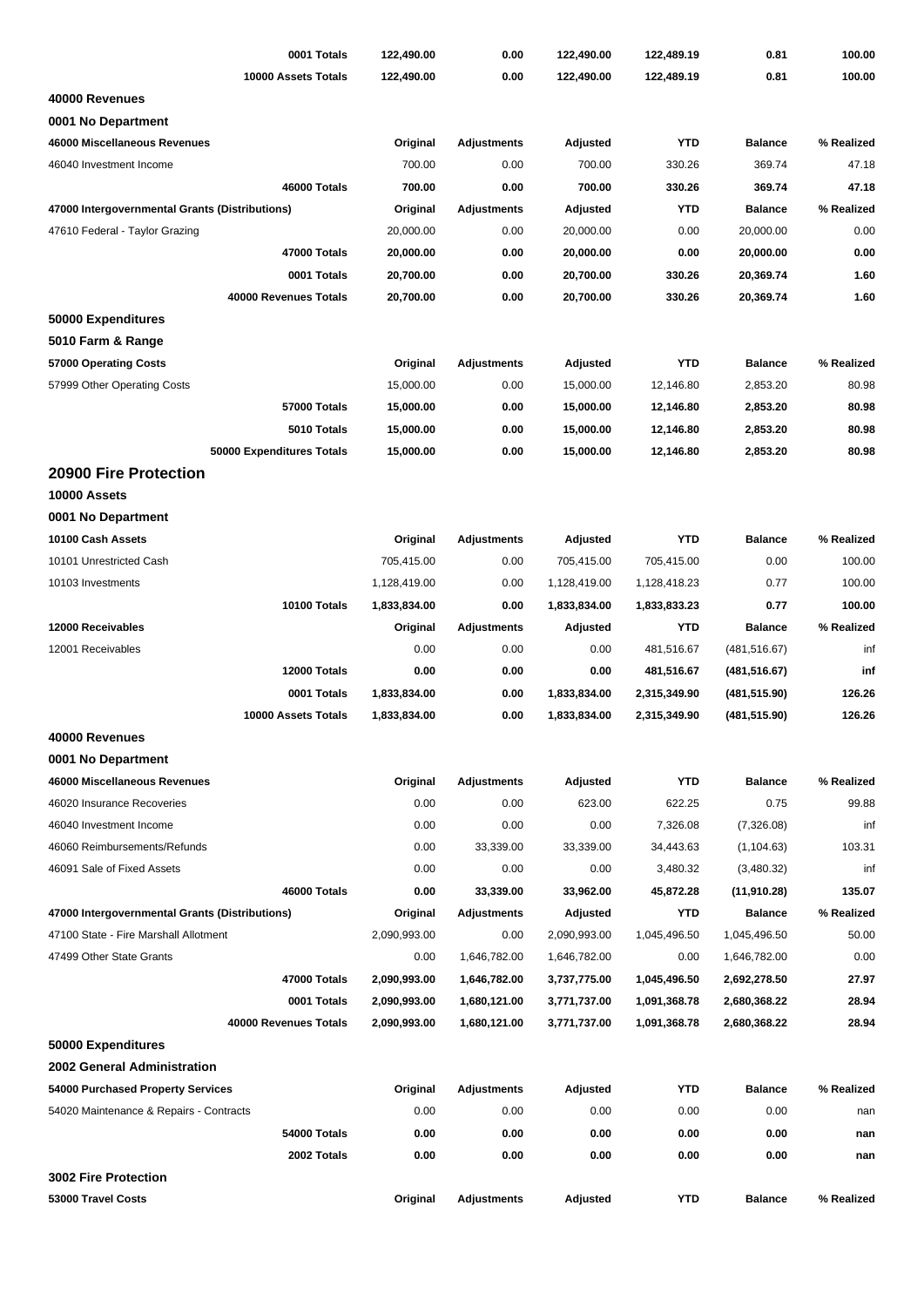| 12000 Receivables                                           | Original                 | <b>Adjustments</b>                | Adjusted                 | <b>YTD</b>               | <b>Balance</b>               | % Realized          |
|-------------------------------------------------------------|--------------------------|-----------------------------------|--------------------------|--------------------------|------------------------------|---------------------|
| 10100 Totals                                                | 13,914.00                | 0.00                              | 13,914.00                | 13,914.00                | 0.00                         | 100.00              |
| 10101 Unrestricted Cash                                     | 13,914.00                | 0.00                              | 13,914.00                | 13,914.00                | 0.00                         | 100.00              |
| 10100 Cash Assets                                           | Original                 | <b>Adjustments</b>                | Adjusted                 | <b>YTD</b>               | <b>Balance</b>               | % Realized          |
| 0001 No Department                                          |                          |                                   |                          |                          |                              |                     |
| 10000 Assets                                                |                          |                                   |                          |                          |                              |                     |
| 21100 Law Enforcement Protection                            |                          |                                   |                          |                          |                              |                     |
| 60000 Other Financing Sources Totals                        | 5,079.00                 | 351.00                            | 5,079.00                 | 0.00                     | 5,079.00                     | 0.00                |
| 0001 Totals                                                 | 5,079.00                 | 351.00                            | 5,079.00                 | 0.00                     | 5,079.00                     | 0.00                |
| 61000 Totals                                                | 5,079.00                 | 351.00                            | 5,079.00                 | 0.00                     | 5,079.00                     | 0.00                |
| 61200 Transfers Out                                         | 0.00                     | 0.00                              | (351.00)                 | 0.00                     | (351.00)                     | 0.00                |
| 61100 Transfers In                                          | 5,079.00                 | 351.00                            | 5,430.00                 | 0.00                     | 5,430.00                     | 0.00                |
| 61000 Transfers                                             | Original                 | <b>Adjustments</b>                | Adjusted                 | <b>YTD</b>               | <b>Balance</b>               | % Realized          |
| 0001 No Department                                          |                          |                                   |                          |                          |                              |                     |
| 60000 Other Financing Sources                               |                          |                                   |                          |                          |                              |                     |
| 50000 Expenditures Totals                                   | 2,090,993.00             | 3,519,034.00                      | 5,610,393.00             | 658,980.56               | 4,951,412.44                 | 11.75               |
| 3002 Totals                                                 | 2,090,993.00             | 3,519,034.00                      | 5,610,393.00             | 658,980.56               | 4,951,412.44                 | 11.75               |
| 58000 Totals                                                | 12,249.00                | 3,422,930.00                      | 3,435,179.00             | 128,154.85               | 3,307,024.15                 | 3.73                |
| 58999 Other Capital Purchases                               | 0.00                     | 3,320,468.00                      | 3,320,468.00             | 59,777.01                | 3,260,690.99                 | 1.80                |
| 58080 Vehicles                                              | 0.00                     | 52,711.00                         | 52,711.00                | 52,711.00                | 0.00                         | 100.00              |
| 58020 Equipment & Machinery                                 | 12,249.00                | 20,101.00                         | 32,350.00                | 15,666.84                | 16,683.16                    | 48.43               |
| 58010 Buildings & Structures                                | 0.00                     | 29,650.00                         | 29,650.00                | 0.00                     | 29,650.00                    | 0.00                |
| 58000 Capital Purchases                                     | Original                 | Adjustments                       | Adjusted                 | YTD                      | <b>Balance</b>               | % Realized          |
| 57000 Totals                                                | 432,250.00               | 19,052.00                         | 451,302.00               | 98,709.77                | 352,592.23                   | 21.87               |
| 57999 Other Operating Costs                                 | 209,100.00               | 0.00                              | 209,100.00               | 0.00                     | 209,100.00                   | 0.00                |
| 57173 Utilities - Water                                     | 5,750.00                 | (137.00)                          | 5,613.00                 | 2,612.94                 | 3,000.06                     | 46.55               |
| 57171 Utilities - Natural Gas                               | 49,100.00                | 0.00                              | 49,100.00                | 14,799.17                | 34,300.83                    | 30.14               |
| 57170 Utilities - Electricity                               | 50,800.00                | 0.00                              | 50,800.00                | 23,915.52                | 26,884.48                    | 47.08               |
| 57160 Telecommunications                                    | 50,800.00                | 1,108.00                          | 51,908.00                | 25,976.66                | 25,931.34                    | 50.04               |
| 57150 Subscriptions & Dues                                  | 1,000.00                 | 100.00                            | 1,100.00                 | 450.00                   | 650.00                       | 40.91               |
| 57050 Employee Training                                     | 20,700.00                | 821.00                            | 21,521.00                | 4,383.60                 | 17,137.40                    | 20.37               |
| 57030 Communication Costs                                   | 45,000.00                | 17,160.00                         | 62,160.00                | 26,571.88                | 35,588.12                    | 42.75               |
| 57000 Operating Costs                                       | Original                 | <b>Adjustments</b>                | Adjusted                 | YTD                      | <b>Balance</b>               | % Realized          |
| 56000 Totals                                                | 411,350.00               | 171,288.00                        | 582,638.00               | 212,161.10               | 370,476.90                   | 36.41               |
| 56121 Supplies - Vehicle Lubricants/Anti-Freeze             | 500.00                   | 0.00                              | 500.00                   | 0.00                     | 500.00                       | 0.00                |
| 56120 Supplies - Vehicle Fuel                               | 109,600.00               | 6,958.00                          | 116,558.00               | 65,494.43                | 51,063.57                    | 56.19               |
| 56090 Supplies - Safety                                     | 106,300.00               | 115,045.00                        | 221,345.00               | 66,070.65                | 155,274.35                   | 29.85               |
| 56050 Supplies - Janitorial/Maintenance                     | 23,250.00                | 17,666.00                         | 40,916.00                | 25,737.77                | 15,178.23                    | 62.90               |
| 56040 Supplies - Furniture/Fixtures/Equipment (Non-Capital) | 59,700.00                | 4,181.00                          | 63,881.00                | 23,962.69                | 39,918.31                    | 37.51               |
| 56030 Supplies - Field Supplies                             | 112,000.00               | 27,438.00                         | 139,438.00               | 30,895.56                | 108,542.44                   | 22.16               |
| 56000 Supplies                                              | Original                 | <b>Adjustments</b>                | Adjusted                 | <b>YTD</b>               | <b>Balance</b>               | % Realized          |
| 55000 Totals                                                | 105,990.00               | 1,702.00                          | 107,692.00               | 100,739.55               | 6,952.45                     | 93.54               |
| 55999 Contract - Other Services                             | 95,790.00                | (360.00)                          | 95,430.00                | 95,097.30                | 332.70                       | 99.65               |
| 55030 Contract - Professional Services                      | 10,200.00                | 2,062.00                          | 12,262.00                | 5,642.25                 | 6,619.75                     | 46.01               |
| 54000 Totals<br>55000 Contractual Services                  | 1,105,904.00<br>Original | (95,656.00)<br><b>Adjustments</b> | 1,010,614.00<br>Adjusted | 119,147.29<br><b>YTD</b> | 891,466.71<br><b>Balance</b> | 11.79<br>% Realized |
| 54050 Maintenance & Repair - Furniture/Fixtures/Equipment   | 112,800.00               | (2,861.00)                        | 109,939.00               | 15,872.69                | 94,066.31                    | 14.44               |
| 54040 Maintenance & Repairs - Vehicles                      | 928,204.00               | (104, 026.00)                     | 824,178.00               | 86,694.04                | 737,483.96                   | 10.52               |
| 54020 Maintenance & Repairs - Contracts                     | 0.00                     | 0.00                              | 366.00                   | 366.00                   | 0.00                         | 100.00              |
| 54010 Maintenance & Repairs - Building/Structure            | 64,900.00                | 11,231.00                         | 76,131.00                | 16,214.56                | 59,916.44                    | 21.30               |
| 54000 Purchased Property Services                           | Original                 | <b>Adjustments</b>                | Adjusted                 | <b>YTD</b>               | <b>Balance</b>               | % Realized          |
| 53000 Totals                                                | 23,250.00                | (282.00)                          | 22,968.00                | 68.00                    | 22,900.00                    | 0.30                |
| 53030 Travel - Employees                                    | 23,250.00                | (282.00)                          | 22,968.00                | 68.00                    | 22,900.00                    | 0.30                |
|                                                             |                          |                                   |                          |                          |                              |                     |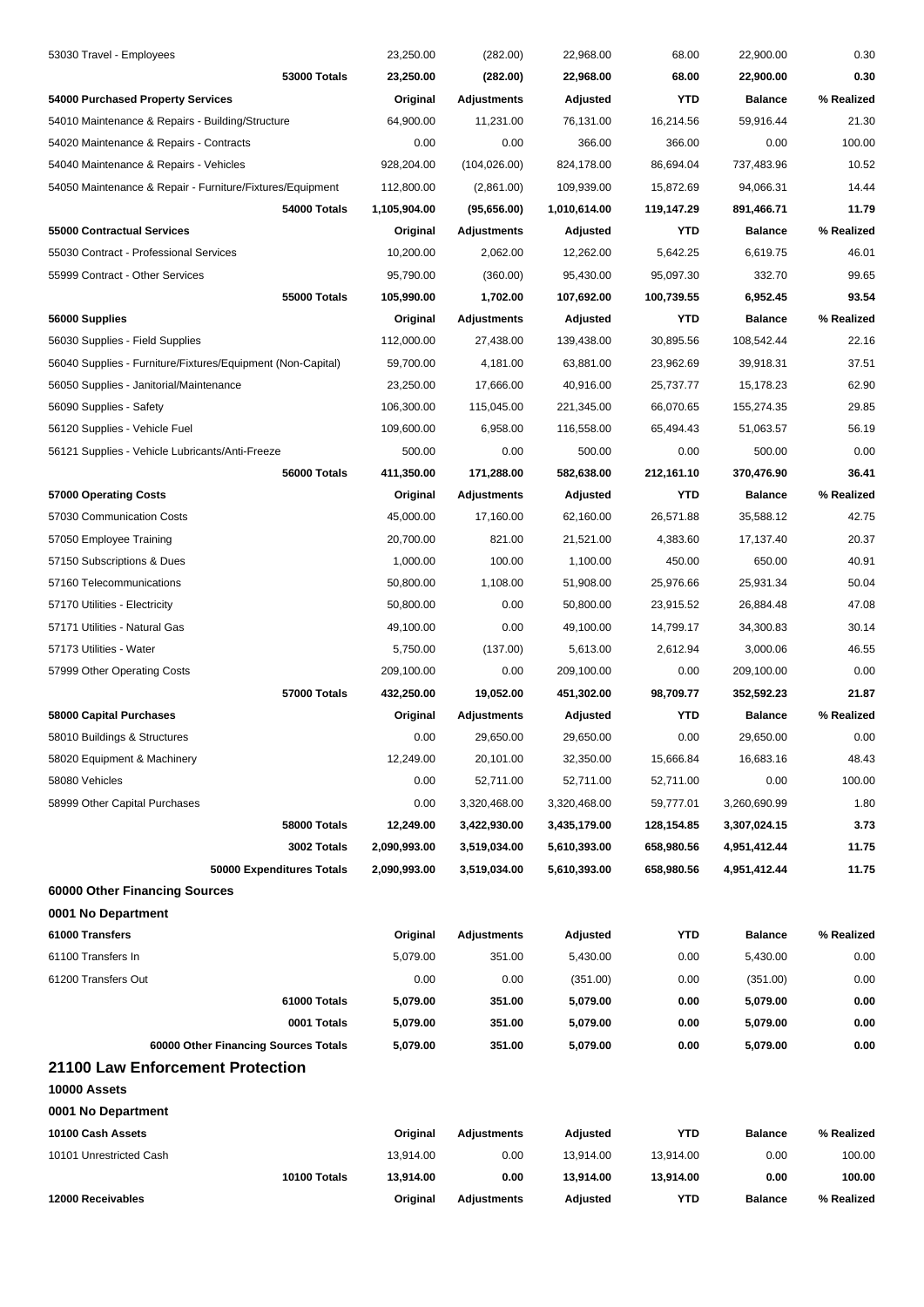| 12001 Receivables                              | 0.00         | 0.00               | 0.00                   | 0.00       | 0.00                   | nan        |
|------------------------------------------------|--------------|--------------------|------------------------|------------|------------------------|------------|
| 12000 Totals                                   | 0.00         | 0.00               | 0.00                   | 0.00       | 0.00                   | nan        |
| 0001 Totals                                    | 13,914.00    | 0.00               | 13,914.00              | 13,914.00  | 0.00                   | 100.00     |
| 10000 Assets Totals                            | 13,914.00    | 0.00               | 13,914.00              | 13,914.00  | 0.00                   | 100.00     |
| 40000 Revenues                                 |              |                    |                        |            |                        |            |
| 0001 No Department                             |              |                    |                        |            |                        |            |
| 47000 Intergovernmental Grants (Distributions) | Original     | <b>Adjustments</b> | Adjusted               | <b>YTD</b> | <b>Balance</b>         | % Realized |
| 47110 State - Law Enforcement Protection (DFA) | 55,200.00    | 0.00               | 55,200.00              | 55,200.00  | 0.00                   | 100.00     |
| 47000 Totals                                   | 55,200.00    | 0.00               | 55,200.00              | 55,200.00  | 0.00                   | 100.00     |
| 0001 Totals                                    | 55,200.00    | 0.00               | 55,200.00              | 55,200.00  | 0.00                   | 100.00     |
| 40000 Revenues Totals                          | 55,200.00    | 0.00               | 55,200.00              | 55,200.00  | 0.00                   | 100.00     |
| 50000 Expenditures                             |              |                    |                        |            |                        |            |
| 3001 Law Enforcement                           |              |                    |                        |            |                        |            |
| 57000 Operating Costs                          | Original     | <b>Adjustments</b> | Adjusted               | <b>YTD</b> | <b>Balance</b>         | % Realized |
| 57050 Employee Training                        | 975.00       | 0.00               | 975.00                 | 0.00       | 975.00                 | 0.00       |
| 57000 Totals                                   | 975.00       | 0.00               | 975.00                 | 0.00       | 975.00                 | 0.00       |
| <b>58000 Capital Purchases</b>                 | Original     | <b>Adjustments</b> | Adjusted               | <b>YTD</b> | <b>Balance</b>         | % Realized |
| 58020 Equipment & Machinery                    | 66,560.00    | 0.00               | 66,560.00              | 17,811.67  | 48,748.33              | 26.76      |
| 58080 Vehicles                                 | 1,579.00     | 0.00               | 1,579.00               | 0.00       | 1,579.00               | 0.00       |
| 58000 Totals                                   | 68,139.00    | 0.00               | 68,139.00              | 17,811.67  | 50,327.33              | 26.14      |
| 3001 Totals                                    | 69,114.00    | 0.00               | 69,114.00              | 17,811.67  | 51,302.33              | 25.77      |
| 50000 Expenditures Totals                      | 69,114.00    | 0.00               | 69,114.00              | 17,811.67  | 51,302.33              | 25.77      |
| 21800 Intergovernmental Grants                 |              |                    |                        |            |                        |            |
| 10000 Assets                                   |              |                    |                        |            |                        |            |
| 0001 No Department                             |              |                    |                        |            |                        |            |
| 10100 Cash Assets                              | Original     | <b>Adjustments</b> | Adjusted               | <b>YTD</b> | <b>Balance</b>         | % Realized |
| 10101 Unrestricted Cash                        | 47,680.00    | 0.00               | 47,680.00              | 47,680.00  | 0.00                   | 100.00     |
| 10100 Totals                                   | 47,680.00    | 0.00               | 47,680.00              | 47,680.00  | 0.00                   | 100.00     |
| 12000 Receivables                              | Original     | <b>Adjustments</b> | Adjusted               | <b>YTD</b> | <b>Balance</b>         | % Realized |
| 12001 Receivables                              | 0.00         | 0.00               | 0.00                   | 192,645.26 | (192, 645.26)          | inf        |
| 12000 Totals                                   | 0.00         | 0.00               | 0.00                   | 192,645.26 | (192, 645.26)          | inf        |
| 0001 Totals                                    | 47,680.00    | 0.00               | 47,680.00              | 240,325.26 | (192,645.26)           | 504.04     |
| 10000 Assets Totals                            | 47,680.00    | 0.00               | 47,680.00              | 240,325.26 | (192, 645.26)          | 504.04     |
| 40000 Revenues                                 |              |                    |                        |            |                        |            |
| 0001 No Department                             |              |                    |                        |            |                        |            |
| 46000 Miscellaneous Revenues                   | Original     | Adjustments        | Adjusted               | <b>YTD</b> | <b>Balance</b>         | % Realized |
| 46900 Miscellaneous - Other                    | 2,388,445.00 | 5,231,481.00       | 7,619,926.00           | 497,596.39 | 7,122,329.61           | 6.53       |
| 46000 Totals                                   | 2,388,445.00 | 5,231,481.00       | 7,619,926.00           | 497,596.39 | 7,122,329.61           | 6.53       |
| 47000 Intergovernmental Grants (Distributions) | Original     | <b>Adjustments</b> | Adjusted               | <b>YTD</b> | <b>Balance</b>         | % Realized |
| 47550 Federal - Emergency/Disaster Relief      | 6,554,571.00 | 0.00               | 6,554,571.00           | 0.00       | 6,554,571.00           | 0.00       |
| 47699 Federal - Other                          | 43,283.00    | 0.00               | 43,283.00              | 15,123.44  | 28,159.56              | 34.94      |
| 47000 Totals                                   | 6,597,854.00 | 0.00               | 6,597,854.00           | 15,123.44  | 6,582,730.56           | 0.23       |
| 0001 Totals                                    | 8,986,299.00 | 5,231,481.00       | 14,217,780.00          | 512,719.83 | 13,705,060.17          | 3.61       |
| 40000 Revenues Totals                          | 8,986,299.00 | 5,231,481.00       | 14,217,780.00          | 512,719.83 | 13,705,060.17          | 3.61       |
| 50000 Expenditures                             |              |                    |                        |            |                        |            |
| 2002 General Administration                    |              |                    |                        |            |                        |            |
| 51000 Salary & Wages (FTE required)            | Original     | Adjustments        | Adjusted               | <b>YTD</b> | <b>Balance</b>         | % Realized |
| 51020 Salaries - Full-Time Positions           | 48,331.00    | 0.00               | 48,331.00              | 27,291.91  | 21,039.09              | 56.47      |
| 51060 Salaries - Overtime                      | 1,000.00     | 0.00               | 0.00                   | 0.00       | 0.00                   | nan        |
|                                                | 27,533.00    | 0.00               |                        | 6,535.45   |                        | 23.74      |
| 51900 Salaries - Other Wages<br>51000 Totals   | 76,864.00    | 0.00               | 27,533.00<br>75,864.00 | 33,827.36  | 20,997.55<br>42,036.64 | 44.59      |
|                                                |              |                    |                        | <b>YTD</b> |                        |            |
| 52000 Employee Benefits                        | Original     | <b>Adjustments</b> | Adjusted               |            | <b>Balance</b>         | % Realized |
| 52010 FICA - Regular                           | 3,791.00     | (377.00)           | 3,414.00               | 1,928.41   | 1,485.59               | 56.49      |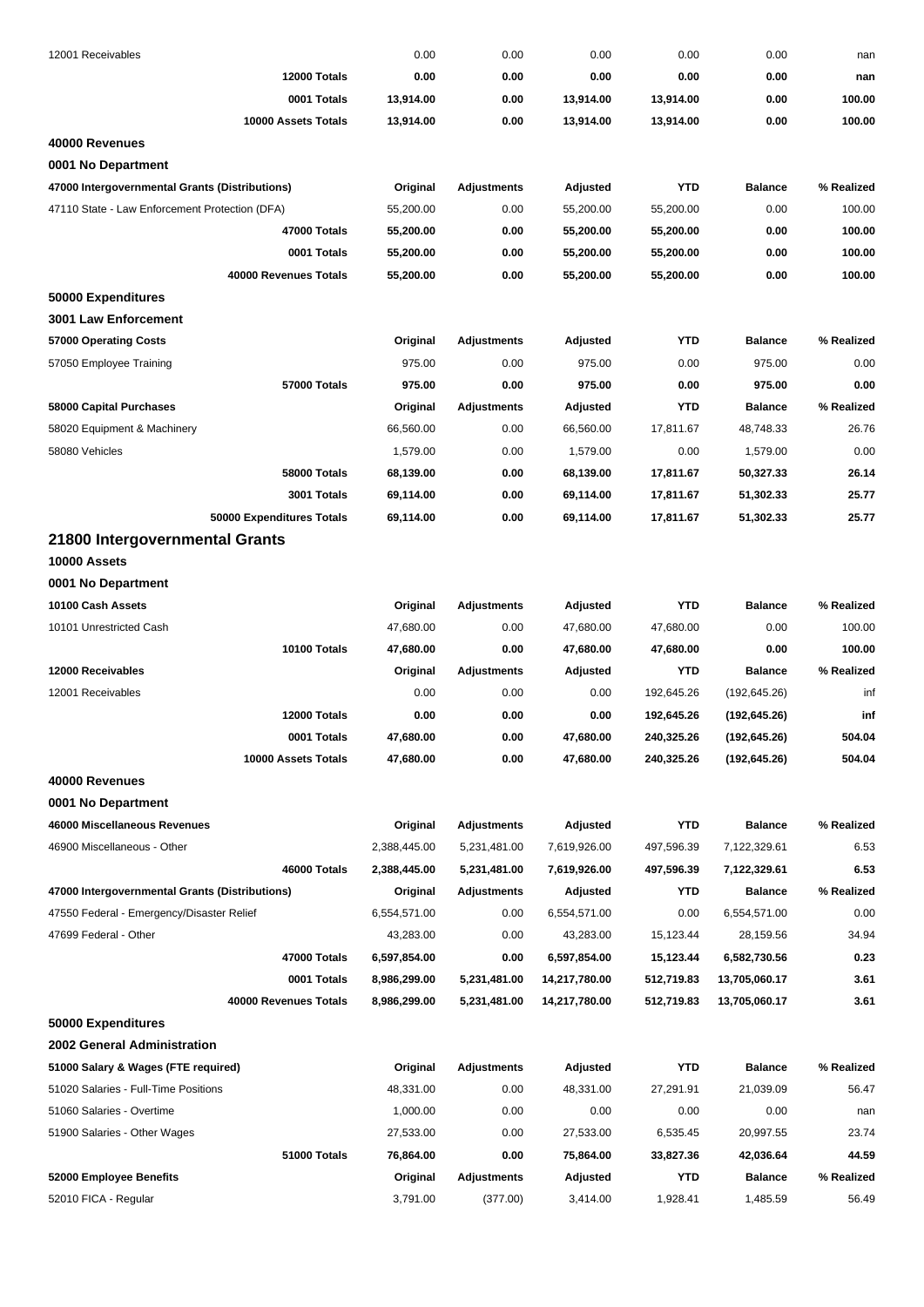| 52020 Retirement                              | 15,555.00    | 0.00               | 15,555.00     | 8,569.68     | 6,985.32       | 55.09      |
|-----------------------------------------------|--------------|--------------------|---------------|--------------|----------------|------------|
| 52030 Health and Medical Premiums             | 17,772.00    | 0.00               | 17,772.00     | 8,885.28     | 8,886.72       | 50.00      |
| 52050 Dental Insurance Premiums               | 349.00       | 0.00               | 349.00        | 174.48       | 174.52         | 49.99      |
| 52060 Vision Insurance Medical Premiums       | 131.00       | 0.00               | 131.00        | 65.04        | 65.96          | 49.65      |
| 52090 Unemployment Compensation               | 164.00       | 0.00               | 164.00        | 14.59        | 149.41         | 8.90       |
| 52100 Workers' Compensation Premium           | 225.00       | 1,377.00           | 1,602.00      | 1,601.64     | 0.36           | 99.98      |
| 52110 Workers' Compensation Employer's Fee    | 10.00        | 0.00               | 10.00         | 4.60         | 5.40           | 46.00      |
| 52999 Other Employee Benefits                 | 16.00        | 0.00               | 16.00         | 7.80         | 8.20           | 48.75      |
| 52000 Totals                                  | 38,013.00    | 1,000.00           | 39,013.00     | 21,251.52    | 17,761.48      | 54.47      |
| 56000 Supplies                                | Original     | <b>Adjustments</b> | Adjusted      | YTD          | <b>Balance</b> | % Realized |
| 56110 Supplies - Uniforms/Linen               | 720.00       | 0.00               | 720.00        | 360.00       | 360.00         | 50.00      |
| 56000 Totals                                  | 720.00       | 0.00               | 720.00        | 360.00       | 360.00         | 50.00      |
| 57000 Operating Costs                         | Original     | <b>Adjustments</b> | Adjusted      | YTD          | <b>Balance</b> | % Realized |
| 57130 Rent of Equipment/Machinery             | 5,622.00     | 0.00               | 5,622.00      | 6,280.60     | (658.60)       | 111.71     |
| 57000 Totals                                  | 5,622.00     | 0.00               | 5,622.00      | 6,280.60     | (658.60)       | 111.71     |
| 58000 Capital Purchases                       | Original     | Adjustments        | Adjusted      | YTD          | <b>Balance</b> | % Realized |
| 58999 Other Capital Purchases                 | 8,004,774.00 | 5,964,953.00       | 13,969,727.00 | 737,921.26   | 13,231,805.74  | 5.28       |
| <b>58000 Totals</b>                           | 8,004,774.00 | 5,964,953.00       | 13,969,727.00 | 737,921.26   | 13,231,805.74  | 5.28       |
| 2002 Totals                                   | 8,125,993.00 | 5,965,953.00       | 14,090,946.00 | 799,640.74   | 13,291,305.26  | 5.67       |
| 50000 Expenditures Totals                     | 8,125,993.00 | 5,965,953.00       | 14,090,946.00 | 799,640.74   | 13,291,305.26  | 5.67       |
| 60000 Other Financing Sources                 |              |                    |               |              |                |            |
| 0001 No Department                            |              |                    |               |              |                |            |
| 61000 Transfers                               | Original     | Adjustments        | Adjusted      | <b>YTD</b>   | <b>Balance</b> | % Realized |
| 61100 Transfers In                            | 78,000.00    | 0.00               | 78,000.00     | 47,525.00    | 30,475.00      | 60.93      |
| 61000 Totals                                  | 78,000.00    | 0.00               | 78,000.00     | 47,525.00    | 30,475.00      | 60.93      |
| 0001 Totals                                   | 78,000.00    | 0.00               | 78,000.00     | 47,525.00    | 30,475.00      | 60.93      |
| 60000 Other Financing Sources Totals          | 78,000.00    | 0.00               | 78,000.00     | 47,525.00    | 30,475.00      | 60.93      |
| 22000 Indigent Fund                           |              |                    |               |              |                |            |
| 10000 Assets                                  |              |                    |               |              |                |            |
| 0001 No Department                            |              |                    |               |              |                |            |
| 10100 Cash Assets                             | Original     | Adjustments        | Adjusted      | <b>YTD</b>   | <b>Balance</b> | % Realized |
| 10101 Unrestricted Cash                       | 1,362,748.00 | 0.00               | 1,362,748.00  | 1.362.748.00 | 0.00           | 100.00     |
| 10103 Investments                             | 2,179,924.00 | 0.00               | 2,179,924.00  | 2,179,923.66 | 0.34           | 100.00     |
| 10100 Totals                                  | 3,542,672.00 | 0.00               | 3,542,672.00  | 3,542,671.66 | 0.34           | 100.00     |
| 12000 Receivables                             | Original     | <b>Adjustments</b> | Adjusted      | YTD          | <b>Balance</b> | % Realized |
| 12001 Receivables                             | 0.00         | 0.00               | 0.00          | 13.46        | (13.46)        | inf        |
| 12000 Totals                                  | 0.00         | 0.00               | 0.00          | 13.46        | (13.46)        | inf        |
| 0001 Totals                                   | 3,542,672.00 | 0.00               | 3,542,672.00  | 3,542,685.12 | (13.12)        | 100.00     |
| 10000 Assets Totals                           | 3,542,672.00 | 0.00               | 3,542,672.00  | 3,542,685.12 | (13.12)        | 100.00     |
| 40000 Revenues                                |              |                    |               |              |                |            |
| 0001 No Department                            |              |                    |               |              |                |            |
| 41000 Taxes Local Effort                      | Original     | <b>Adjustments</b> | Adjusted      | <b>YTD</b>   | <b>Balance</b> | % Realized |
| 41201 Gross Receipts Tax - County Indigent    | 1,500,000.00 | 0.00               | 1,500,000.00  | 1,447,237.10 | 52,762.90      | 96.48      |
| 41205 Gross Receipts Tax - County Health Care | 700,000.00   | 0.00               | 700,000.00    | 505,473.54   | 194,526.46     | 72.21      |
| 41000 Totals                                  | 2,200,000.00 | 0.00               | 2,200,000.00  | 1,952,710.64 | 247,289.36     | 88.76      |
| 46000 Miscellaneous Revenues                  | Original     | <b>Adjustments</b> | Adjusted      | YTD          | <b>Balance</b> | % Realized |
| 46040 Investment Income                       | 15,000.00    | 0.00               | 15,000.00     | 10,672.15    | 4,327.85       | 71.15      |
| 46060 Reimbursements/Refunds                  | 6,000.00     | 0.00               | 6,000.00      | 2,000.00     | 4,000.00       | 33.33      |
| 46000 Totals                                  | 21,000.00    | 0.00               | 21,000.00     | 12,672.15    | 8,327.85       | 60.34      |
| 0001 Totals                                   | 2,221,000.00 | 0.00               | 2,221,000.00  | 1,965,382.79 | 255,617.21     | 88.49      |
| 40000 Revenues Totals                         | 2,221,000.00 | 0.00               | 2,221,000.00  | 1,965,382.79 | 255,617.21     | 88.49      |
| 50000 Expenditures                            |              |                    |               |              |                |            |

**4001 Indigent Care**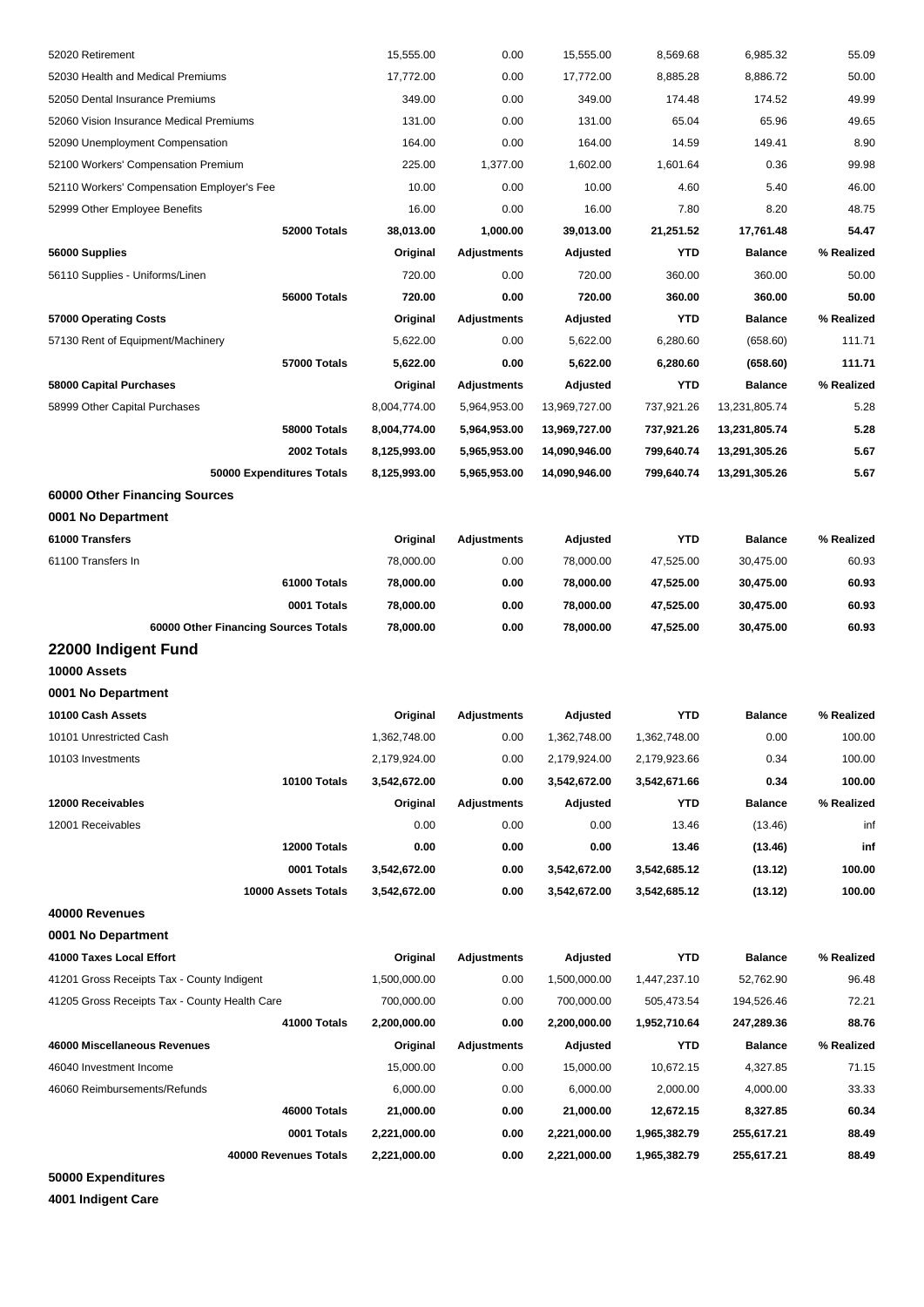| 51000 Salary & Wages (FTE required)        | Original     | <b>Adjustments</b> | Adjusted     | YTD          | <b>Balance</b> | % Realized |
|--------------------------------------------|--------------|--------------------|--------------|--------------|----------------|------------|
| 51020 Salaries - Full-Time Positions       | 52,000.00    | 0.00               | 52,000.00    | 26,942.16    | 25,057.84      | 51.81      |
| 51040 Salaries - Part-Time Positions       | 15,600.00    | 0.00               | 15,600.00    | 7,870.50     | 7,729.50       | 50.45      |
| 51000 Totals                               | 67,600.00    | 0.00               | 67,600.00    | 34,812.66    | 32,787.34      | 51.50      |
| 52000 Employee Benefits                    | Original     | <b>Adjustments</b> | Adjusted     | <b>YTD</b>   | <b>Balance</b> | % Realized |
| 52010 FICA - Regular                       | 5,174.00     | 0.00               | 5,174.00     | 2,602.47     | 2,571.53       | 50.30      |
| 52020 Retirement                           | 5,097.00     | 0.00               | 5,097.00     | 2,640.34     | 2,456.66       | 51.80      |
| 52030 Health and Medical Premiums          | 5,213.00     | 0.00               | 5,213.00     | 2,605.56     | 2,607.44       | 49.98      |
| 52050 Dental Insurance Premiums            | 117.00       | 0.00               | 117.00       | 58.20        | 58.80          | 49.74      |
| 52060 Vision Insurance Medical Premiums    | 47.00        | 0.00               | 47.00        | 23.40        | 23.60          | 49.79      |
| 52090 Unemployment Compensation            | 224.00       | 0.00               | 224.00       | 56.81        | 167.19         | 25.36      |
| 52100 Workers' Compensation Premium        | 160.00       | 0.00               | 160.00       | 157.43       | 2.57           | 98.39      |
| 52110 Workers' Compensation Employer's Fee | 20.00        | 0.00               | 20.00        | 9.20         | 10.80          | 46.00      |
| 52999 Other Employee Benefits              | 16.00        | 0.00               | 16.00        | 8.40         | 7.60           | 52.50      |
| 52000 Totals                               | 16,068.00    | 0.00               | 16,068.00    | 8,161.81     | 7,906.19       | 50.80      |
| 53000 Travel Costs                         | Original     | <b>Adjustments</b> | Adjusted     | <b>YTD</b>   | <b>Balance</b> | % Realized |
| 53030 Travel - Employees                   | 1,050.00     | 0.00               | 1,050.00     | 0.00         | 1,050.00       | 0.00       |
| <b>53000 Totals</b>                        | 1,050.00     | 0.00               | 1,050.00     | 0.00         | 1,050.00       | 0.00       |
| 54000 Purchased Property Services          | Original     | <b>Adjustments</b> | Adjusted     | <b>YTD</b>   | <b>Balance</b> | % Realized |
| 54020 Maintenance & Repairs - Contracts    | 492.00       | 0.00               | 492.00       | 0.00         | 492.00         | 0.00       |
| 54000 Totals                               | 492.00       | 0.00               | 492.00       | 0.00         | 492.00         | 0.00       |
| 55000 Contractual Services                 | Original     | <b>Adjustments</b> | Adjusted     | <b>YTD</b>   | <b>Balance</b> | % Realized |
| 55030 Contract - Professional Services     | 30,559.00    | 84,889.00          | 115,448.00   | 0.00         | 115,448.00     | 0.00       |
| 55999 Contract - Other Services            | 1,018,000.00 | (14, 351.00)       | 1,003,649.00 | 14,400.00    | 989,249.00     | 1.43       |
| <b>55000 Totals</b>                        | 1,048,559.00 | 70,538.00          | 1,119,097.00 | 14,400.00    | 1,104,697.00   | 1.29       |
| 56000 Supplies                             | Original     | <b>Adjustments</b> | Adjusted     | <b>YTD</b>   | <b>Balance</b> | % Realized |
| 56020 Supplies - General Office            | 100.00       | 7,732.00           | 7,832.00     | 0.00         | 7,832.00       | 0.00       |
| 56000 Totals                               | 100.00       | 7,732.00           | 7,832.00     | 0.00         | 7,832.00       | 0.00       |
| 57000 Operating Costs                      | Original     | <b>Adjustments</b> | Adjusted     | <b>YTD</b>   | <b>Balance</b> | % Realized |
| 57050 Employee Training                    | 900.00       | 5,428.00           | 6,328.00     | 2,330.00     | 3,998.00       | 36.82      |
| 57090 Printing/Publishing/Advertising      | 100.00       | 0.00               | 100.00       | 0.00         | 100.00         | 0.00       |
| 57130 Rent of Equipment/Machinery          | 2,200.00     | 0.00               | 2,200.00     | 1.335.41     | 864.59         | 60.70      |
| 57160 Telecommunications                   | 1,300.00     | 0.00               | 1,300.00     | 675.07       | 624.93         | 51.93      |
| 57170 Utilities - Electricity              | 1,500.00     | 0.00               | 1,500.00     | 715.78       | 784.22         | 47.72      |
| 57171 Utilities - Natural Gas              | 110.00       | 0.00               | 110.00       | 36.30        | 73.70          | 33.00      |
| 57173 Utilities - Water                    | 100.00       | 0.00               | 100.00       | 48.48        | 51.52          | 48.48      |
| 57190 State Supported Medicaid             | 737,921.00   | 0.00               | 737,921.00   | 494,834.20   | 243,086.80     | 67.06      |
| 57200 Sole Community Providers             | 900,000.00   | 225,812.00         | 1,125,812.00 | 668,636.23   | 457,175.77     | 59.39      |
| 57210 Indigent Claims                      | 25,000.00    | 0.00               | 25,000.00    | 11,000.00    | 14,000.00      | 44.00      |
| 57999 Other Operating Costs                | 43,000.00    | 0.00               | 43,000.00    | 42,238.97    | 761.03         | 98.23      |
| 57000 Totals                               | 1,712,131.00 | 231,240.00         | 1,943,371.00 | 1,221,850.44 | 721,520.56     | 62.87      |
| 4001 Totals                                | 2,846,000.00 | 309,510.00         | 3,155,510.00 | 1,279,224.91 | 1,876,285.09   | 40.54      |
| 50000 Expenditures Totals                  | 2,846,000.00 | 309,510.00         | 3,155,510.00 | 1,279,224.91 | 1,876,285.09   | 40.54      |
| 22200 County Fire Gross Receipts Tax       |              |                    |              |              |                |            |
| 10000 Assets                               |              |                    |              |              |                |            |
| 0001 No Department                         |              |                    |              |              |                |            |
| 10100 Cash Assets                          | Original     | <b>Adjustments</b> | Adjusted     | <b>YTD</b>   | <b>Balance</b> | % Realized |
| 10101 Unrestricted Cash                    | 1,081,256.00 | 0.00               | 1,081,256.00 | 1,081,256.00 | 0.00           | 100.00     |
| 10103 Investments                          | 1,729,634.00 | 0.00               | 1,729,634.00 | 1,729,633.27 | 0.73           | 100.00     |
| 10100 Totals                               | 2,810,890.00 | 0.00               | 2,810,890.00 | 2,810,889.27 | 0.73           | 100.00     |
| 12000 Receivables                          | Original     | Adjustments        | Adjusted     | YTD          | <b>Balance</b> | % Realized |
| 12001 Receivables                          | 0.00         | 0.00               | 0.00         | 7,728.15     | (7,728.15)     | inf        |
| 12000 Totals                               | 0.00         | 0.00               | 0.00         | 7,728.15     | (7,728.15)     | inf        |
|                                            |              |                    |              |              |                |            |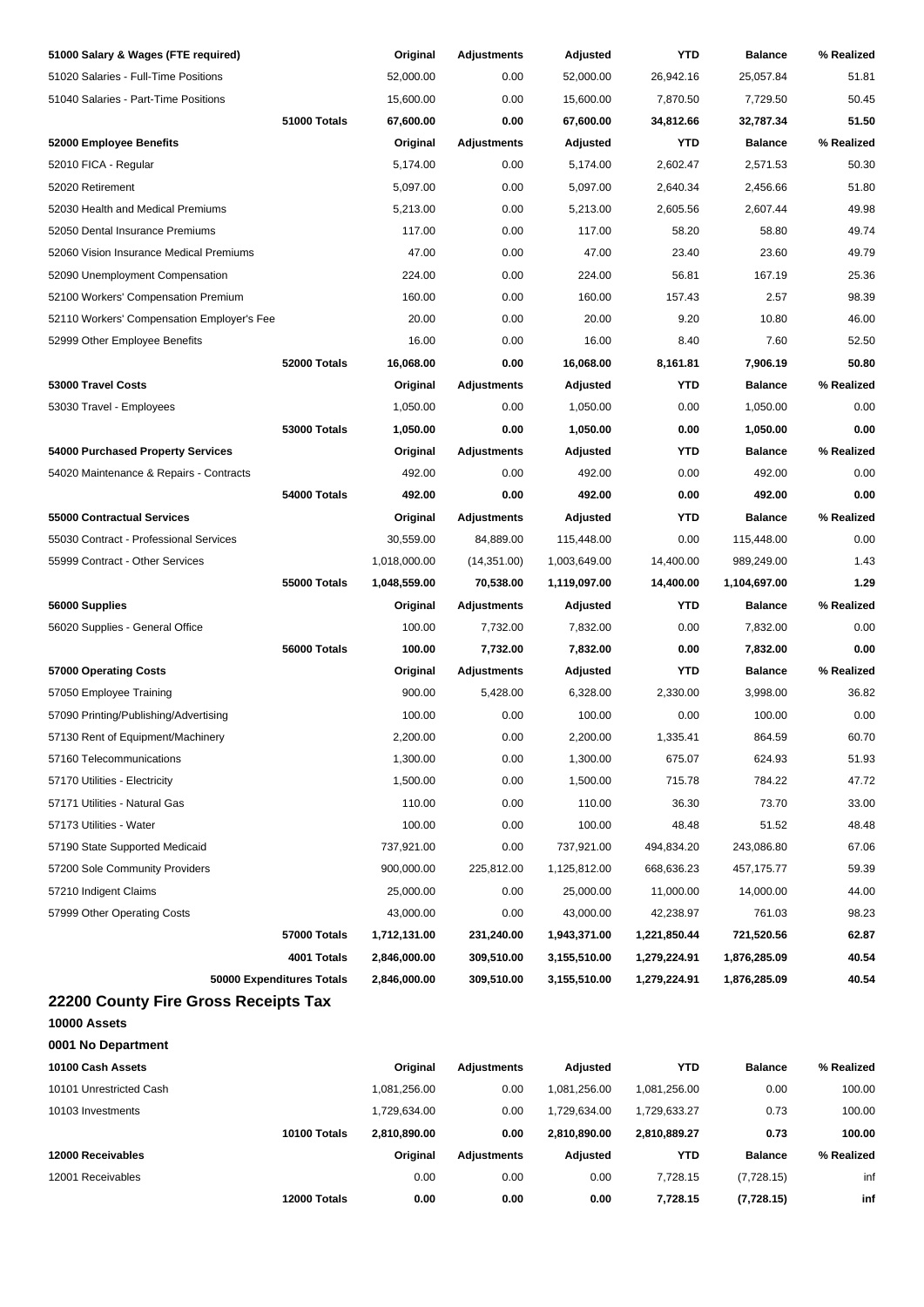| 0001 Totals                                               | 2,810,890.00          | 0.00                             | 2,810,890.00            | 2,818,617.42           | (7, 727.42)            | 100.27              |
|-----------------------------------------------------------|-----------------------|----------------------------------|-------------------------|------------------------|------------------------|---------------------|
| 10000 Assets Totals                                       | 2,810,890.00          | 0.00                             | 2,810,890.00            | 2,818,617.42           | (7, 727.42)            | 100.27              |
| 40000 Revenues                                            |                       |                                  |                         |                        |                        |                     |
| 0001 No Department                                        |                       |                                  |                         |                        |                        |                     |
| 41000 Taxes Local Effort                                  | Original              | <b>Adjustments</b>               | Adjusted                | <b>YTD</b>             | <b>Balance</b>         | % Realized          |
| 41202 Gross Receipts Tax - County Fire Excise             | 800,000.00            | 0.00                             | 800,000.00              | 810,949.57             | (10, 949.57)           | 101.37              |
| 41000 Totals                                              | 800,000.00            | 0.00                             | 800,000.00              | 810,949.57             | (10, 949.57)           | 101.37              |
| 46000 Miscellaneous Revenues                              | Original              | <b>Adjustments</b>               | Adjusted                | <b>YTD</b>             | <b>Balance</b>         | % Realized          |
| 46020 Insurance Recoveries                                | 0.00                  | 42,967.00                        | 42,967.00               | 42,967.00              | 0.00                   | 100.00              |
| 46040 Investment Income                                   | 16,000.00             | 0.00                             | 16,000.00               | 9,468.95               | 6,531.05               | 59.18               |
| 46060 Reimbursements/Refunds                              | 10,000.00             | 73,225.00                        | 83,225.00               | 73,699.91              | 9,525.09               | 88.56               |
| 46000 Totals                                              | 26,000.00             | 116,192.00                       | 142,192.00              | 126,135.86             | 16,056.14              | 88.71               |
| 47000 Intergovernmental Grants (Distributions)            | Original              | <b>Adjustments</b>               | Adjusted                | <b>YTD</b>             | <b>Balance</b>         | % Realized          |
| 47499 Other State Grants                                  | 246,265.00            | 0.00                             | 246,265.00              | 1,660,712.00           | (1,414,447.00)         | 674.36              |
| 47000 Totals                                              | 246,265.00            | 0.00                             | 246,265.00              | 1,660,712.00           | (1,414,447.00)         | 674.36              |
| 0001 Totals                                               | 1,072,265.00          | 116,192.00                       | 1,188,457.00            | 2,597,797.43           | (1,409,340.43)         | 218.59              |
| 40000 Revenues Totals                                     | 1,072,265.00          | 116,192.00                       | 1,188,457.00            | 2,597,797.43           | (1,409,340.43)         | 218.59              |
| 50000 Expenditures                                        |                       |                                  |                         |                        |                        |                     |
| <b>3002 Fire Protection</b>                               |                       |                                  |                         |                        |                        |                     |
| 54000 Purchased Property Services                         | Original              | <b>Adjustments</b>               | Adjusted                | <b>YTD</b>             | <b>Balance</b>         | % Realized          |
| 54010 Maintenance & Repairs - Building/Structure          | 0.00                  | 11,495.00                        | 11,495.00               | 5,519.91               | 5,975.09               | 48.02               |
| 54040 Maintenance & Repairs - Vehicles                    | 565,634.00            | (63, 531.00)                     | 502,103.00              | 21,141.35              | 480,961.65             | 4.21                |
| 54050 Maintenance & Repair - Furniture/Fixtures/Equipment | 0.00                  | 4,879.00                         | 4,879.00                | 544.75                 | 4,334.25               | 11.17               |
| 54999 Other Maintenance                                   | 0.00                  | 918.00                           | 918.00                  | 917.72                 | 0.28                   | 99.97               |
| 54000 Totals                                              | 565,634.00            | (46, 239.00)                     | 519,395.00              | 28,123.73              | 491,271.27             | 5.41                |
| 55000 Contractual Services                                | Original              | Adjustments                      | Adjusted                | <b>YTD</b>             | <b>Balance</b>         | % Realized          |
| 55030 Contract - Professional Services                    | 0.00                  | 2,184.00                         | 2,184.00                | 2,034.18               | 149.82                 | 93.14               |
| 55000 Totals                                              | 0.00                  | 2,184.00                         | 2,184.00                | 2,034.18               | 149.82                 | 93.14               |
| 56000 Supplies                                            | Original              | <b>Adjustments</b>               | Adjusted                | <b>YTD</b>             | <b>Balance</b>         | % Realized          |
| 56030 Supplies - Field Supplies                           | 0.00                  | 12,542.00                        | 12,542.00               | 4,389.51               | 8,152.49               | 35.00               |
| 56050 Supplies - Janitorial/Maintenance                   | 0.00                  | 1,065.00                         | 1,065.00                | 64.98                  | 1,000.02               | 6.10                |
| 56090 Supplies - Safety                                   | 0.00                  | 108,361.00                       | 108,361.00              | 38,560.76              | 69,800.24              | 35.59               |
| 56000 Totals                                              | 0.00                  | 121,968.00                       | 121,968.00              | 43,015.25              | 78,952.75              | 35.27               |
| 57000 Operating Costs                                     | Original              | <b>Adjustments</b>               | Adjusted                | <b>YTD</b>             | <b>Balance</b>         | % Realized          |
| 57030 Communication Costs                                 | 0.00                  | 16,354.00                        | 16,354.00               | 3,353.71               | 13,000.29              | 20.51               |
| 57050 Employee Training                                   | 0.00                  | 9,914.00                         | 9,914.00                | 6,371.36               | 3,542.64               | 64.27               |
| 57170 Utilities - Electricity                             | 0.00                  | 500.00                           | 500.00                  | 98.22                  | 401.78                 | 19.64               |
| 57999 Other Operating Costs                               | 638,048.00            | 0.00                             | 638,048.00              | 40,290.59              | 597,757.41             | 6.31                |
| 57000 Totals                                              | 638,048.00            | 26,768.00                        | 664,816.00              | 50,113.88              | 614,702.12             | 7.54                |
|                                                           |                       |                                  |                         |                        |                        |                     |
| 58000 Capital Purchases                                   | Original<br>33,000.00 | <b>Adjustments</b><br>104,882.00 | Adjusted                | <b>YTD</b>             | <b>Balance</b>         | % Realized<br>21.30 |
| 58010 Buildings & Structures                              | 0.00                  | 19,584.00                        | 137,882.00<br>19,584.00 | 29,362.92<br>14,552.06 | 108,519.08<br>5,031.94 | 74.31               |
| 58020 Equipment & Machinery                               |                       |                                  |                         |                        |                        | 0.00                |
| 58080 Vehicles                                            | 0.00                  | 0.00                             | 1,469.00                | 0.00                   | 1,469.00               |                     |
| 58999 Other Capital Purchases                             | 28,366.00             | 1,939,397.00                     | 1,967,763.00            | 220,583.86             | 1,747,179.14           | 11.21               |
| 58000 Totals                                              | 61,366.00             | 2,063,863.00                     | 2,126,698.00            | 264,498.84             | 1,862,199.16           | 12.44               |
| 59000 Debt Service                                        | Original              | Adjustments                      | Adjusted                | <b>YTD</b>             | <b>Balance</b>         | % Realized          |
| 59050 Commitments and Other Fees                          | 0.00                  | 0.00                             | 0.00                    | 2,363.68               | (2,363.68)             | inf                 |
| 59000 Totals                                              | 0.00                  | 0.00                             | 0.00                    | 2,363.68               | (2,363.68)             | inf                 |
| 3002 Totals                                               | 1,265,048.00          | 2,168,544.00                     | 3,435,061.00            | 390,149.56             | 3,044,911.44           | 11.36               |
| 50000 Expenditures Totals                                 | 1,265,048.00          | 2,168,544.00                     | 3,435,061.00            | 390,149.56             | 3,044,911.44           | 11.36               |
| 60000 Other Financing Sources                             |                       |                                  |                         |                        |                        |                     |
| 0001 No Department                                        |                       |                                  |                         |                        |                        |                     |
| 61000 Transfers                                           | Original              | <b>Adjustments</b>               | Adjusted                | <b>YTD</b>             | <b>Balance</b>         | % Realized          |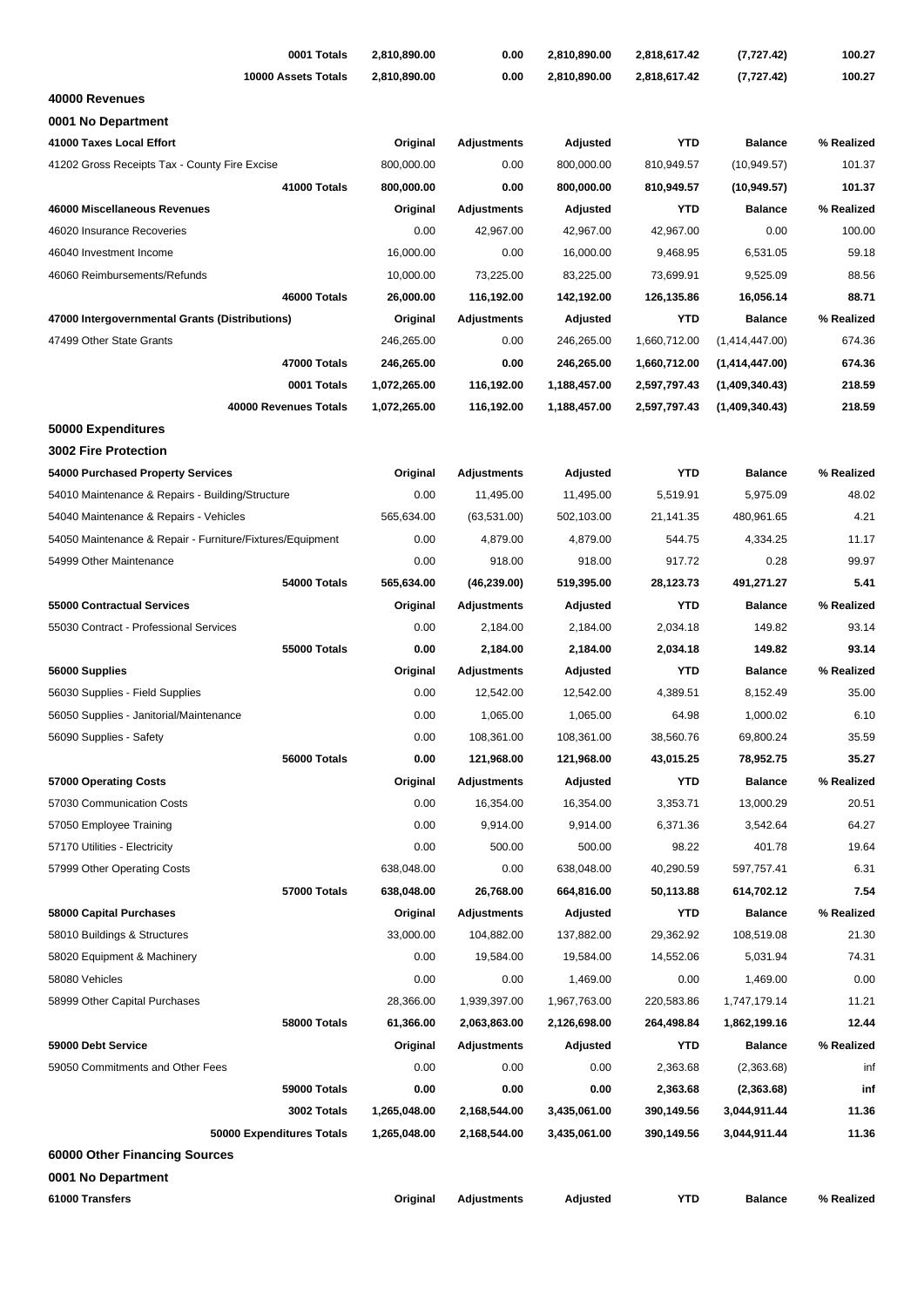| 61200 Transfers Out                                         | (71,079.00) | 0.00               | (71,079.00) | (33,000.00) | (38,079.00)    | 46.43      |
|-------------------------------------------------------------|-------------|--------------------|-------------|-------------|----------------|------------|
| 61000 Totals                                                | (71,079.00) | 0.00               | (71,079.00) | (33,000.00) | (38,079.00)    | 46.43      |
| 0001 Totals                                                 | (71,079.00) | 0.00               | (71,079.00) | (33,000.00) | (38,079.00)    | 46.43      |
| 60000 Other Financing Sources Totals                        | (71,079.00) | 0.00               | (71,079.00) | (33,000.00) | (38,079.00)    | 46.43      |
| <b>22300 DWI Fund</b>                                       |             |                    |             |             |                |            |
| 10000 Assets                                                |             |                    |             |             |                |            |
| 0001 No Department                                          |             |                    |             |             |                |            |
| 10100 Cash Assets                                           | Original    | <b>Adjustments</b> | Adjusted    | <b>YTD</b>  | <b>Balance</b> | % Realized |
| 10101 Unrestricted Cash                                     | 202,514.00  | 0.00               | 202,514.00  | 202,514.00  | 0.00           | 100.00     |
| 10100 Totals                                                | 202,514.00  | 0.00               | 202,514.00  | 202,514.00  | 0.00           | 100.00     |
| 12000 Receivables                                           | Original    | Adjustments        | Adjusted    | <b>YTD</b>  | <b>Balance</b> | % Realized |
| 12001 Receivables                                           | 0.00        | 0.00               | 0.00        | 405.73      | (405.73)       | inf        |
| 12000 Totals                                                | 0.00        | 0.00               | 0.00        | 405.73      | (405.73)       | inf        |
| 0001 Totals                                                 | 202,514.00  | 0.00               | 202,514.00  | 202,919.73  | (405.73)       | 100.20     |
| 10000 Assets Totals                                         | 202,514.00  | 0.00               | 202,514.00  | 202,919.73  | (405.73)       | 100.20     |
| 40000 Revenues                                              |             |                    |             |             |                |            |
| 0001 No Department                                          |             |                    |             |             |                |            |
| 47000 Intergovernmental Grants (Distributions)              | Original    | <b>Adjustments</b> | Adjusted    | <b>YTD</b>  | <b>Balance</b> | % Realized |
| 47070 State - DWI Formula Distribution (DFA)                | 348,185.00  | 0.00               | 348,185.00  | 192,306.00  | 155,879.00     | 55.23      |
| 47071 State - DWI Local Grant (DFA)                         | 0.00        | 0.00               | 0.00        | 9,490.75    | (9,490.75)     | inf        |
| 47899 Local - Other                                         | 48,800.00   | 0.00               | 48,800.00   | 24,525.00   | 24,275.00      | 50.26      |
| 47000 Totals                                                | 396,985.00  | 0.00               | 396,985.00  | 226,321.75  | 170,663.25     | 57.01      |
| 0001 Totals                                                 | 396,985.00  | 0.00               | 396,985.00  | 226,321.75  | 170,663.25     | 57.01      |
| 40000 Revenues Totals                                       | 396,985.00  | 0.00               | 396,985.00  | 226,321.75  | 170,663.25     | 57.01      |
| 50000 Expenditures                                          |             |                    |             |             |                |            |
| 3006 DWI Prevention                                         |             |                    |             |             |                |            |
| 51000 Salary & Wages (FTE required)                         | Original    | Adjustments        | Adjusted    | <b>YTD</b>  | <b>Balance</b> | % Realized |
| 51020 Salaries - Full-Time Positions                        | 229,990.00  | 0.00               | 229,990.00  | 109,022.88  | 120,967.12     | 47.40      |
| 51040 Salaries - Part-Time Positions                        | 15,080.00   | 0.00               | 15,080.00   | 1,356.00    | 13,724.00      | 8.99       |
| 51060 Salaries - Overtime                                   | 0.00        | 0.00               | 0.00        | 675.00      | (675.00)       | inf        |
| 51000 Totals                                                | 245,070.00  | 0.00               | 245,070.00  | 111,053.88  | 134,016.12     | 45.32      |
| 52000 Employee Benefits                                     | Original    | Adjustments        | Adjusted    | YTD         | <b>Balance</b> | % Realized |
| 52010 FICA - Regular                                        | 18,753.00   | 0.00               | 18,753.00   | 8,377.52    | 10,375.48      | 44.67      |
| 52020 Retirement                                            | 22,544.00   | 0.00               | 22,544.00   | 10,605.17   | 11,938.83      | 47.04      |
| 52030 Health and Medical Premiums                           | 23,127.00   | 0.00               | 23,127.00   | 3,003.87    | 20,123.13      | 12.99      |
| 52050 Dental Insurance Premiums                             | 816.00      | 0.00               | 816.00      | 239.60      | 576.40         | 29.36      |
| 52060 Vision Insurance Medical Premiums                     | 267.00      | 0.00               | 267.00      | 70.34       | 196.66         | 26.34      |
| 52090 Unemployment Compensation                             | 757.00      | 0.00               | 757.00      | 153.36      | 603.64         | 20.26      |
| 52100 Workers' Compensation Premium                         | 620.00      | 7.00               | 627.00      | 624.70      | 2.30           | 99.63      |
| 52110 Workers' Compensation Employer's Fee                  | 60.00       | 0.00               | 60.00       | 20.70       | 39.30          | 34.50      |
| 52999 Other Employee Benefits                               | 40.00       | 0.00               | 40.00       | 19.33       | 20.67          | 48.33      |
| 52000 Totals                                                | 66,984.00   | 7.00               | 66,991.00   | 23,114.59   | 43,876.41      | 34.50      |
| 53000 Travel Costs                                          | Original    | Adjustments        | Adjusted    | YTD         | <b>Balance</b> | % Realized |
| 53030 Travel - Employees                                    | 15,992.00   | 0.00               | 15,992.00   | 0.00        | 15,992.00      | 0.00       |
| 53000 Totals                                                | 15,992.00   | 0.00               | 15,992.00   | 0.00        | 15,992.00      | 0.00       |
| 55000 Contractual Services                                  | Original    | Adjustments        | Adjusted    | <b>YTD</b>  | <b>Balance</b> | % Realized |
| 55999 Contract - Other Services                             | 35,614.00   | 0.00               | 35,614.00   | 16,129.56   | 19,484.44      | 45.29      |
| 55000 Totals                                                | 35,614.00   | 0.00               | 35,614.00   | 16,129.56   | 19,484.44      | 45.29      |
| 56000 Supplies                                              | Original    | Adjustments        | Adjusted    | YTD         | <b>Balance</b> | % Realized |
| 56040 Supplies - Furniture/Fixtures/Equipment (Non-Capital) | 29,887.00   | 0.00               | 29,887.00   | 8,240.81    | 21,646.19      | 27.57      |
| 56000 Totals                                                | 29,887.00   | 0.00               | 29,887.00   | 8,240.81    | 21,646.19      | 27.57      |
| 57000 Operating Costs                                       | Original    | <b>Adjustments</b> | Adjusted    | YTD         | <b>Balance</b> | % Realized |
| 57050 Employee Training                                     | 3,600.00    | 0.00               | 3,600.00    | 0.00        | 3,600.00       | 0.00       |
|                                                             |             |                    |             |             |                |            |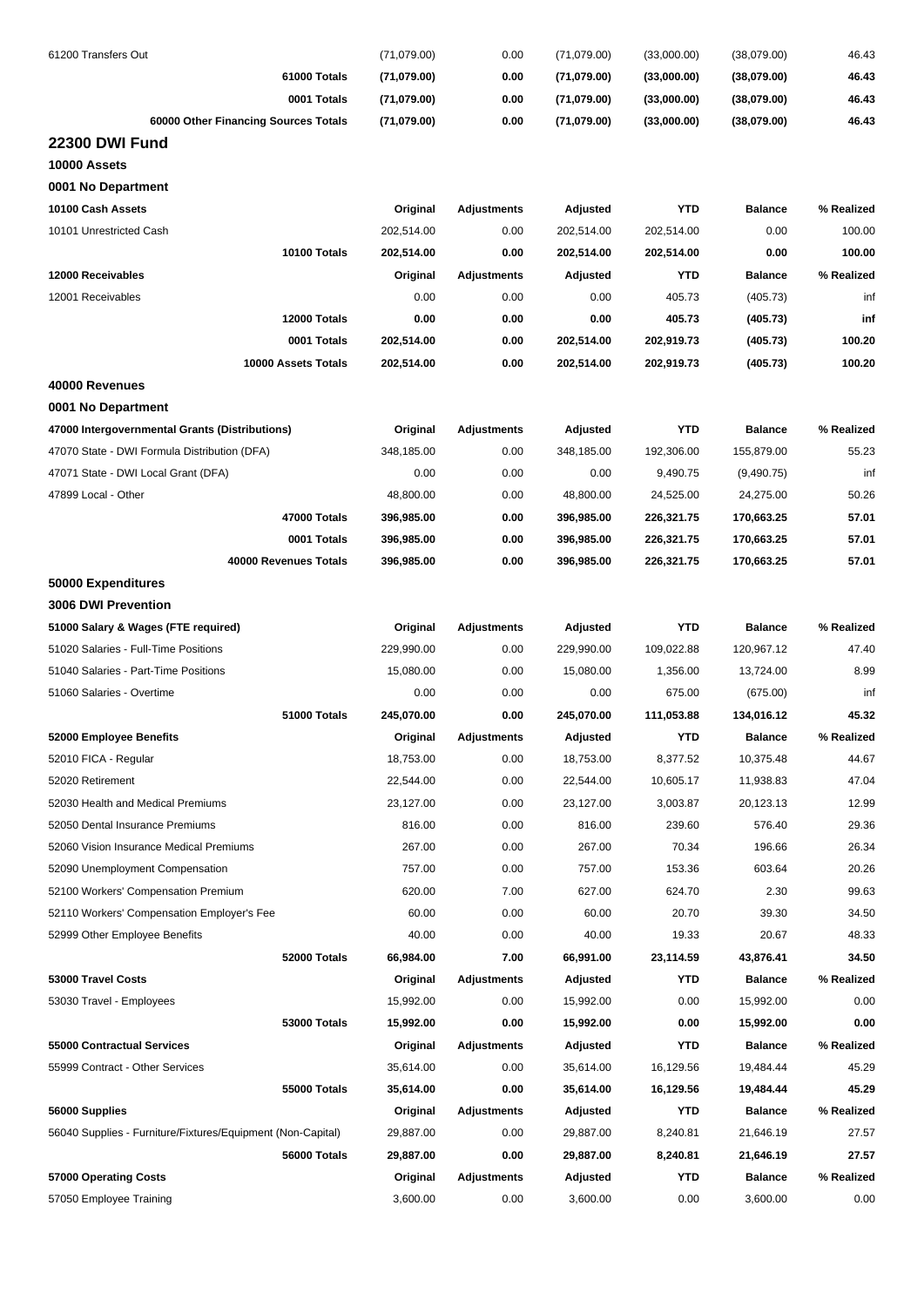| 57999 Other Operating Costs                | 21,952.00  | 68,324.00          | 90,276.00  | 81,372.79  | 8,903.21       | 90.14      |
|--------------------------------------------|------------|--------------------|------------|------------|----------------|------------|
| 57000 Totals                               | 25,552.00  | 68,324.00          | 93,876.00  | 81,372.79  | 12,503.21      | 86.68      |
| 58000 Capital Purchases                    | Original   | <b>Adjustments</b> | Adjusted   | <b>YTD</b> | <b>Balance</b> | % Realized |
| 58999 Other Capital Purchases              | 0.00       | 0.00               | 11,430.00  | 11,430.00  | 0.00           | 100.00     |
| 58000 Totals                               | 0.00       | 0.00               | 11,430.00  | 11,430.00  | 0.00           | 100.00     |
| 3006 Totals                                | 419,099.00 | 68,331.00          | 498,860.00 | 251,341.63 | 247,518.37     | 50.38      |
| 50000 Expenditures Totals                  | 419,099.00 | 68,331.00          | 498,860.00 | 251,341.63 | 247,518.37     | 50.38      |
| 22500 Clerks Recording & Filing Fund       |            |                    |            |            |                |            |
| 10000 Assets                               |            |                    |            |            |                |            |
| 0001 No Department                         |            |                    |            |            |                |            |
| 10100 Cash Assets                          | Original   | <b>Adjustments</b> | Adjusted   | <b>YTD</b> | <b>Balance</b> | % Realized |
| 10101 Unrestricted Cash                    | 247,516.00 | 0.00               | 247,516.00 | 247,516.00 | 0.00           | 100.00     |
| 10100 Totals                               | 247,516.00 | 0.00               | 247,516.00 | 247,516.00 | 0.00           | 100.00     |
| 12000 Receivables                          | Original   | <b>Adjustments</b> | Adjusted   | <b>YTD</b> | <b>Balance</b> | % Realized |
| 12001 Receivables                          | 0.00       | 0.00               | 0.00       | 121.06     | (121.06)       | inf        |
| 12000 Totals                               | 0.00       | 0.00               | 0.00       | 121.06     | (121.06)       | inf        |
| 0001 Totals                                | 247,516.00 | 0.00               | 247,516.00 | 247,637.06 | (121.06)       | 100.05     |
| 10000 Assets Totals                        | 247,516.00 | 0.00               | 247,516.00 | 247,637.06 | (121.06)       | 100.05     |
| 40000 Revenues                             |            |                    |            |            |                |            |
| 0001 No Department                         |            |                    |            |            |                |            |
| 44000 Charges for Services                 | Original   | <b>Adjustments</b> | Adjusted   | <b>YTD</b> | <b>Balance</b> | % Realized |
| 44070 County Clerk Filing & Recording Fees | 80,000.00  | 0.00               | 80,000.00  | 47,551.00  | 32,449.00      | 59.44      |
| <b>44000 Totals</b>                        | 80,000.00  | 0.00               | 80,000.00  | 47,551.00  | 32,449.00      | 59.44      |
| 46000 Miscellaneous Revenues               | Original   | <b>Adjustments</b> | Adjusted   | YTD        | <b>Balance</b> | % Realized |
| 46900 Miscellaneous - Other                | 75,000.00  | 0.00               | 75,000.00  | 0.00       | 75,000.00      | 0.00       |
| 46000 Totals                               | 75,000.00  | 0.00               | 75,000.00  | 0.00       | 75,000.00      | 0.00       |
| 0001 Totals                                | 155,000.00 | 0.00               | 155,000.00 | 47,551.00  | 107,449.00     | 30.68      |
| 40000 Revenues Totals                      | 155,000.00 | 0.00               | 155,000.00 | 47,551.00  | 107,449.00     | 30.68      |
| 50000 Expenditures                         |            |                    |            |            |                |            |
| <b>1004 County Clerk</b>                   |            |                    |            |            |                |            |
| 53000 Travel Costs                         | Original   | Adjustments        | Adjusted   | <b>YTD</b> | <b>Balance</b> | % Realized |
| 53030 Travel - Employees                   | 6,260.00   | 0.00               | 6,260.00   | 0.00       | 6,260.00       | 0.00       |
| 53000 Totals                               | 6,260.00   | 0.00               | 6,260.00   | 0.00       | 6,260.00       | 0.00       |
| 54000 Purchased Property Services          | Original   | <b>Adjustments</b> | Adjusted   | YTD        | <b>Balance</b> | % Realized |
| 54020 Maintenance & Repairs - Contracts    | 13,500.00  | 15,000.00          | 28,500.00  | 25,768.18  | 2,731.82       | 90.41      |
| 54000 Totals                               | 13,500.00  | 15,000.00          | 28,500.00  | 25,768.18  | 2,731.82       | 90.41      |
| <b>55000 Contractual Services</b>          | Original   | <b>Adjustments</b> | Adjusted   | <b>YTD</b> | <b>Balance</b> | % Realized |
| 55030 Contract - Professional Services     | 55,000.00  | 70,438.00          | 125,438.00 | 31,645.60  | 93,792.40      | 25.23      |
| 55000 Totals                               | 55,000.00  | 70,438.00          | 125,438.00 | 31,645.60  | 93,792.40      | 25.23      |
| 56000 Supplies                             | Original   | <b>Adjustments</b> | Adjusted   | YTD        | <b>Balance</b> | % Realized |
| 56020 Supplies - General Office            | 1,057.00   | 0.00               | 1,057.00   | 121.06     | 935.94         | 11.45      |
| 56000 Totals                               | 1,057.00   | 0.00               | 1,057.00   | 121.06     | 935.94         | 11.45      |
| 57000 Operating Costs                      | Original   | <b>Adjustments</b> | Adjusted   | YTD        | <b>Balance</b> | % Realized |
| 57050 Employee Training                    | 2,800.00   | 0.00               | 2,800.00   | 0.00       | 2,800.00       | 0.00       |
| 57130 Rent of Equipment/Machinery          | 7,000.00   | 0.00               | 7,000.00   | 1,097.84   | 5,902.16       | 15.68      |
| 57000 Totals                               | 9,800.00   | 0.00               | 9,800.00   | 1,097.84   | 8,702.16       | 11.20      |
| 58000 Capital Purchases                    | Original   | <b>Adjustments</b> | Adjusted   | YTD        | <b>Balance</b> | % Realized |
| 58020 Equipment & Machinery                | 0.00       | 24,545.00          | 24,545.00  | 24,544.09  | 0.91           | 100.00     |
| 58080 Vehicles                             | 35,000.00  | 0.00               | 35,000.00  | 0.00       | 35,000.00      | 0.00       |
| 58000 Totals                               | 35,000.00  | 24,545.00          | 59,545.00  | 24,544.09  | 35,000.91      | 41.22      |
| 1004 Totals                                | 120,617.00 | 109,983.00         | 230,600.00 | 83,176.77  | 147,423.23     | 36.07      |
| 50000 Expenditures Totals                  | 120,617.00 | 109,983.00         | 230,600.00 | 83,176.77  | 147,423.23     | 36.07      |
|                                            |            |                    |            |            |                |            |

**22600 Jail - Detention**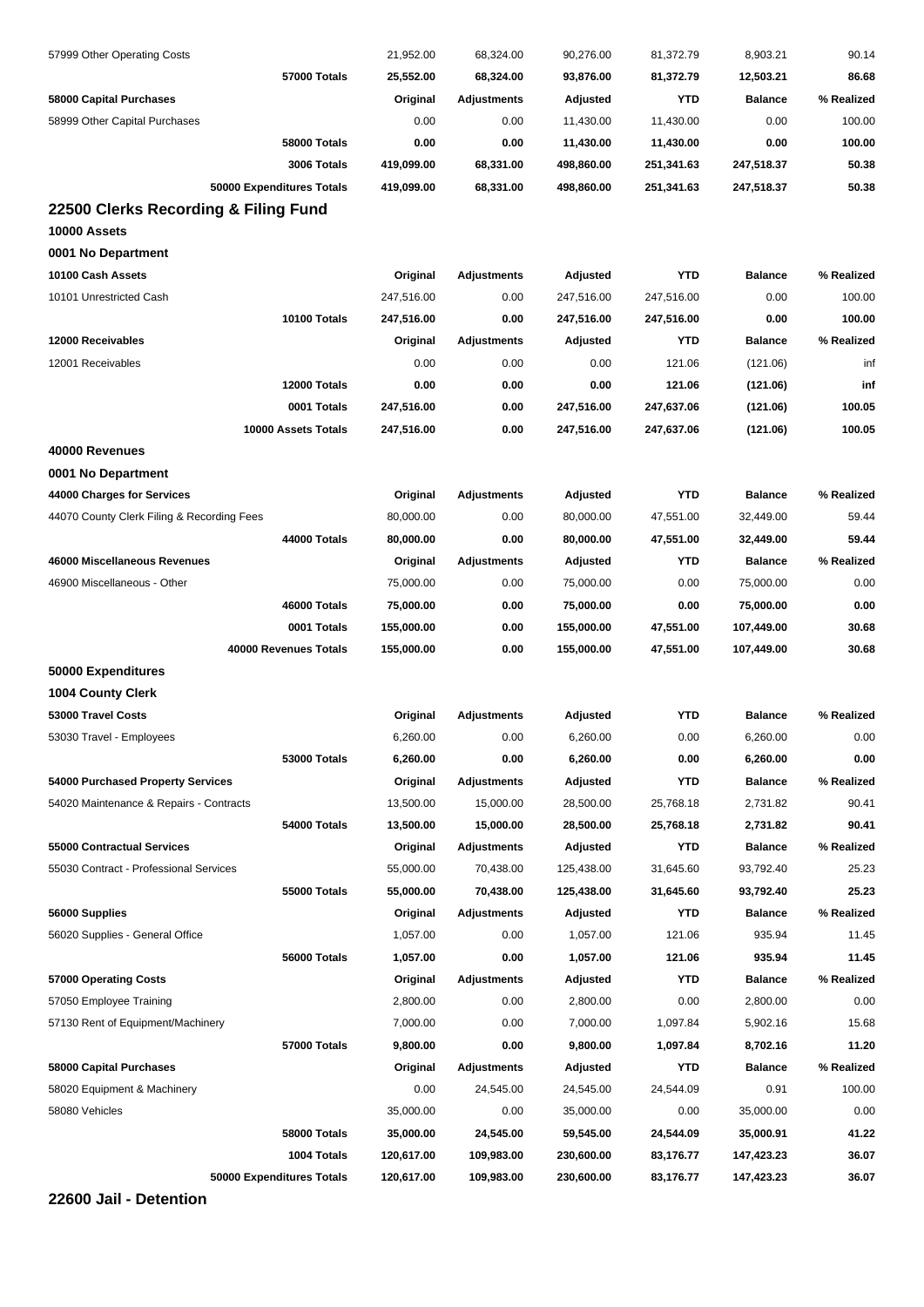#### **10000 Assets**

| 12000 Receivables                                         | Original     | <b>Adjustments</b> | Adjusted     | <b>YTD</b> | <b>Balance</b> | % Realized |
|-----------------------------------------------------------|--------------|--------------------|--------------|------------|----------------|------------|
| 12001 Receivables                                         | 0.00         | 0.00               | 0.00         | 10,457.41  | (10, 457.41)   | inf        |
| 12000 Totals                                              |              |                    |              |            |                |            |
|                                                           | 0.00         | 0.00               | 0.00         | 10,457.41  | (10, 457.41)   | inf        |
| 0001 Totals                                               | 0.00         | 0.00               | 0.00         | 10,457.41  | (10, 457.41)   | inf        |
| 10000 Assets Totals                                       | 0.00         | 0.00               | 0.00         | 10,457.41  | (10, 457.41)   | inf        |
| 40000 Revenues                                            |              |                    |              |            |                |            |
| 0001 No Department                                        |              |                    |              |            |                |            |
| 41000 Taxes Local Effort                                  | Original     | <b>Adjustments</b> | Adjusted     | <b>YTD</b> | <b>Balance</b> | % Realized |
| 41200 Gross Receipts Tax - County Local Option General    | 1,350,000.00 | 0.00               | 1,350,000.00 | 0.00       | 1,350,000.00   | 0.00       |
| 41210 Gross Receipts Tax - County Correctional            | 0.00         | 0.00               | 0.00         | 755,448.13 | (755, 448.13)  | inf        |
| 41000 Totals                                              | 1,350,000.00 | 0.00               | 1,350,000.00 | 755,448.13 | 594,551.87     | 55.96      |
| 44000 Charges for Services                                | Original     | <b>Adjustments</b> | Adjusted     | YTD        | <b>Balance</b> | % Realized |
| 44040 Care of Prisoners                                   | 100,000.00   | 0.00               | 100,000.00   | 24,189.81  | 75,810.19      | 24.19      |
| 44050 Care of Prisoners - Work Release                    | 2,700.00     | 0.00               | 2,700.00     | 0.00       | 2,700.00       | 0.00       |
| 44150 Printing & Copying                                  | 100.00       | 0.00               | 100.00       | 73.79      | 26.21          | 73.79      |
| 44990 Other Charges for Services                          | 183,000.00   | 0.00               | 183,000.00   | 66,776.86  | 116,223.14     | 36.49      |
| 44000 Totals                                              | 285,800.00   | 0.00               | 285,800.00   | 91,040.46  | 194,759.54     | 31.85      |
| 46000 Miscellaneous Revenues                              | Original     | Adjustments        | Adjusted     | YTD        | <b>Balance</b> | % Realized |
| 46060 Reimbursements/Refunds                              | 193,000.00   | 0.00               | 193,000.00   | 33,046.27  | 159,953.73     | 17.12      |
| 46900 Miscellaneous - Other                               | 18,600.00    | 0.00               | 18,600.00    | 9,461.40   | 9,138.60       | 50.87      |
| 46000 Totals                                              | 211,600.00   | 0.00               | 211,600.00   | 42,507.67  | 169,092.33     | 20.09      |
| 0001 Totals                                               | 1,847,400.00 | 0.00               | 1,847,400.00 | 888,996.26 | 958,403.74     | 48.12      |
| 40000 Revenues Totals                                     | 1,847,400.00 | 0.00               | 1,847,400.00 | 888,996.26 | 958,403.74     | 48.12      |
| 50000 Expenditures                                        |              |                    |              |            |                |            |
| 8002 Detention Center                                     |              |                    |              |            |                |            |
| 51000 Salary & Wages (FTE required)                       | Original     | <b>Adjustments</b> | Adjusted     | <b>YTD</b> | <b>Balance</b> | % Realized |
| 51020 Salaries - Full-Time Positions                      | 2,093,424.00 | 0.00               | 2,093,424.00 | 793,013.53 | 1,300,410.47   | 37.88      |
| 51040 Salaries - Part-Time Positions                      | 68,558.00    | 0.00               | 68,558.00    | 10,799.00  | 57,759.00      | 15.75      |
| 51060 Salaries - Overtime                                 | 110,000.00   | 0.00               | 110,000.00   | 93,369.97  | 16,630.03      | 84.88      |
| 51900 Salaries - Other Wages                              | 50,000.00    | 0.00               | 50,000.00    | 24,553.66  | 25,446.34      | 49.11      |
| 51000 Totals                                              | 2,321,982.00 | 0.00               | 2,321,982.00 | 921,736.16 | 1,400,245.84   | 39.70      |
| 52000 Employee Benefits                                   | Original     | Adjustments        | Adjusted     | <b>YTD</b> | <b>Balance</b> | % Realized |
| 52010 FICA - Regular                                      | 173,955.00   | 0.00               | 173,955.00   | 68,728.75  | 105,226.25     | 39.51      |
| 52020 Retirement                                          | 222,857.00   | 0.00               | 222,857.00   | 78,262.56  | 144,594.44     | 35.12      |
| 52030 Health and Medical Premiums                         | 514,350.00   | 0.00               | 514,350.00   | 97,833.33  | 416,516.67     | 19.02      |
| 52050 Dental Insurance Premiums                           | 9,934.00     | 0.00               | 9,934.00     | 1,849.74   | 8,084.26       | 18.62      |
| 52060 Vision Insurance Medical Premiums                   | 3,758.00     | 0.00               | 3,758.00     | 729.15     | 3,028.85       | 19.40      |
| 52090 Unemployment Compensation                           | 7,504.00     | 0.00               | 7,504.00     | 1,354.50   | 6,149.50       | 18.05      |
| 52100 Workers' Compensation Premium                       | 52,000.00    | 0.00               | 52,000.00    | 49,601.07  | 2,398.93       | 95.39      |
| 52110 Workers' Compensation Employer's Fee                | 570.00       | 0.00               | 570.00       | 167.90     | 402.10         | 29.46      |
| 52999 Other Employee Benefits                             | 406.00       | 0.00               | 406.00       | 145.20     | 260.80         | 35.76      |
| 52000 Totals                                              | 985,334.00   | 0.00               | 985,334.00   | 298,672.20 | 686,661.80     | 30.31      |
| 53000 Travel Costs                                        | Original     | Adjustments        | Adjusted     | YTD        | <b>Balance</b> | % Realized |
| 53030 Travel - Employees                                  | 3,300.00     | 0.00               | 3,300.00     | 13.00      | 3,287.00       | 0.39       |
| 53000 Totals                                              | 3,300.00     | 0.00               | 3,300.00     | 13.00      | 3,287.00       | 0.39       |
| 54000 Purchased Property Services                         | Original     | <b>Adjustments</b> | Adjusted     | <b>YTD</b> | <b>Balance</b> | % Realized |
| 54010 Maintenance & Repairs - Building/Structure          | 70,000.00    | 0.00               | 70,000.00    | 13,781.32  | 56,218.68      | 19.69      |
| 54020 Maintenance & Repairs - Contracts                   | 20,000.00    | 484.00             | 20,484.00    | 13,823.35  | 6,660.65       | 67.48      |
| 54040 Maintenance & Repairs - Vehicles                    | 15,000.00    | 0.00               | 15,000.00    | 2,562.55   | 12,437.45      | 17.08      |
| 54050 Maintenance & Repair - Furniture/Fixtures/Equipment | 5,000.00     | 0.00               | 5,000.00     | 2,511.49   | 2,488.51       | 50.23      |
| 54000 Totals                                              | 110,000.00   | 484.00             | 110,484.00   | 32,678.71  | 77,805.29      | 29.58      |
|                                                           |              |                    |              |            |                |            |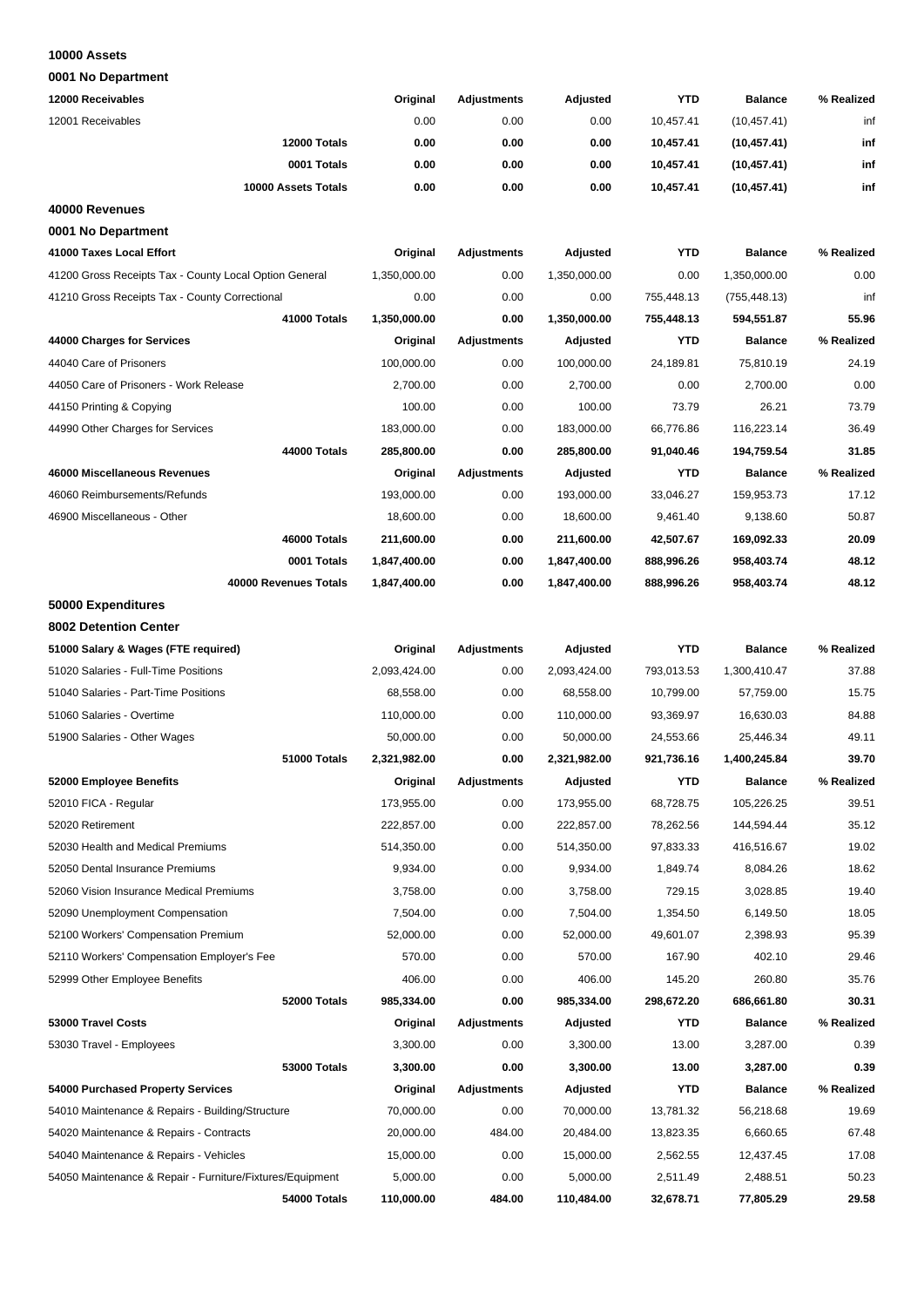| 55000 Contractual Services                     | Original     | Adjustments        | Adjusted     | YTD          | <b>Balance</b> | % Realized |
|------------------------------------------------|--------------|--------------------|--------------|--------------|----------------|------------|
| 55030 Contract - Professional Services         | 10,000.00    | 0.00               | 10,000.00    | 0.00         | 10,000.00      | 0.00       |
| 55000 Totals                                   | 10,000.00    | 0.00               | 10,000.00    | 0.00         | 10,000.00      | 0.00       |
| 56000 Supplies                                 | Original     | Adjustments        | Adjusted     | <b>YTD</b>   | <b>Balance</b> | % Realized |
| 56020 Supplies - General Office                | 8,500.00     | 0.00               | 8,500.00     | 9,216.82     | (716.82)       | 108.43     |
| 56030 Supplies - Field Supplies                | 6,000.00     | 0.00               | 6,000.00     | 269.24       | 5,730.76       | 4.49       |
| 56090 Supplies - Safety                        | 8,500.00     | 0.00               | 8,500.00     | 0.00         | 8,500.00       | 0.00       |
| 56110 Supplies - Uniforms/Linen                | 33,840.00    | 0.00               | 33,840.00    | 8,239.80     | 25,600.20      | 24.35      |
| 56120 Supplies - Vehicle Fuel                  | 40,000.00    | 0.00               | 40,000.00    | 11,678.38    | 28,321.62      | 29.20      |
| 56000 Totals                                   | 96,840.00    | 0.00               | 96,840.00    | 29,404.24    | 67,435.76      | 30.36      |
| 57000 Operating Costs                          | Original     | <b>Adjustments</b> | Adjusted     | <b>YTD</b>   | <b>Balance</b> | % Realized |
| 57010 Care of Prisoners                        | 3,043,500.00 | 964.00             | 3,044,464.00 | 1,391,508.13 | 1,652,955.87   | 45.71      |
| 57030 Communication Costs                      | 5,000.00     | 0.00               | 5,000.00     | 300.00       | 4,700.00       | 6.00       |
| 57050 Employee Training                        | 8,500.00     | 0.00               | 8,500.00     | 450.00       | 8,050.00       | 5.29       |
| 57070 Insurance - General Liability/Property   | 272,500.00   | 0.00               | 272,500.00   | 0.00         | 272,500.00     | 0.00       |
| 57090 Printing/Publishing/Advertising          | 2,500.00     | 0.00               | 2,500.00     | 0.00         | 2,500.00       | 0.00       |
| 57130 Rent of Equipment/Machinery              | 10,000.00    | 0.00               | 10,000.00    | 2,829.56     | 7,170.44       | 28.30      |
| 57160 Telecommunications                       | 18,000.00    | 0.00               | 18,000.00    | 7,824.94     | 10,175.06      | 43.47      |
| 57170 Utilities - Electricity                  | 60,000.00    | 0.00               | 60,000.00    | 40,263.54    | 19,736.46      | 67.11      |
| 57171 Utilities - Natural Gas                  | 10,000.00    | 0.00               | 10,000.00    | 5,382.01     | 4,617.99       | 53.82      |
| 57173 Utilities - Water                        | 50,000.00    | 0.00               | 50,000.00    | 21,292.96    | 28,707.04      | 42.59      |
| 57999 Other Operating Costs                    | 105,700.00   | 0.00               | 105,700.00   | 61,391.56    | 44,308.44      | 58.08      |
| 57000 Totals                                   | 3,585,700.00 | 964.00             | 3,586,664.00 | 1,531,242.70 | 2,055,421.30   | 42.69      |
| 58000 Capital Purchases                        | Original     | <b>Adjustments</b> | Adjusted     | <b>YTD</b>   | <b>Balance</b> | % Realized |
| 58999 Other Capital Purchases                  | 6,240.00     | 0.00               | 6,240.00     | 0.00         | 6,240.00       | 0.00       |
| <b>58000 Totals</b>                            | 6,240.00     | 0.00               | 6,240.00     | 0.00         | 6,240.00       | 0.00       |
| 8002 Totals                                    | 7,119,396.00 | 1,448.00           | 7,120,844.00 | 2,813,747.01 | 4,307,096.99   | 39.51      |
| 50000 Expenditures Totals                      | 7,119,396.00 | 1,448.00           | 7,120,844.00 | 2,813,747.01 | 4,307,096.99   | 39.51      |
| 60000 Other Financing Sources                  |              |                    |              |              |                |            |
| 0001 No Department                             |              |                    |              |              |                |            |
| 61000 Transfers                                | Original     | <b>Adjustments</b> | Adjusted     | <b>YTD</b>   | <b>Balance</b> | % Realized |
| 61100 Transfers In                             | 5,275,000.00 | 0.00               | 5,275,000.00 | 1,914,300.00 | 3,360,700.00   | 36.29      |
| 61000 Totals                                   | 5,275,000.00 | 0.00               | 5,275,000.00 | 1,914,300.00 | 3,360,700.00   | 36.29      |
| 0001 Totals                                    | 5,275,000.00 | 0.00               | 5,275,000.00 | 1,914,300.00 | 3,360,700.00   | 36.29      |
| 60000 Other Financing Sources Totals           | 5,275,000.00 | 0.00               | 5,275,000.00 | 1,914,300.00 | 3,360,700.00   | 36.29      |
| 25000 Forest Reserve - Title III               |              |                    |              |              |                |            |
| 10000 Assets                                   |              |                    |              |              |                |            |
| 0001 No Department                             |              |                    |              |              |                |            |
| 10100 Cash Assets                              | Original     | <b>Adjustments</b> | Adjusted     | <b>YTD</b>   | <b>Balance</b> | % Realized |
| 10101 Unrestricted Cash                        | 78,841.00    | 0.00               | 78,841.00    | 78,841.00    | 0.00           | 100.00     |
| 10100 Totals                                   | 78,841.00    | 0.00               | 78,841.00    | 78,841.00    | 0.00           | 100.00     |
| 0001 Totals                                    | 78,841.00    | 0.00               | 78,841.00    | 78,841.00    | 0.00           | 100.00     |
| 10000 Assets Totals                            | 78,841.00    | 0.00               | 78,841.00    | 78,841.00    | 0.00           | 100.00     |
| 40000 Revenues                                 |              |                    |              |              |                |            |
| 0001 No Department                             |              |                    |              |              |                |            |
| 47000 Intergovernmental Grants (Distributions) | Original     | <b>Adjustments</b> | Adjusted     | YTD          | <b>Balance</b> | % Realized |
| 47572 Federal - Forest Reserve Title III       | 40,000.00    | 0.00               | 40,000.00    | 0.00         | 40,000.00      | 0.00       |
| 47000 Totals                                   | 40,000.00    | 0.00               | 40,000.00    | 0.00         | 40,000.00      | 0.00       |
| 0001 Totals                                    | 40,000.00    | 0.00               | 40,000.00    | 0.00         | 40,000.00      | 0.00       |
| 40000 Revenues Totals                          | 40,000.00    | 0.00               | 40,000.00    | 0.00         | 40,000.00      | 0.00       |
| 50000 Expenditures                             |              |                    |              |              |                |            |
| 2002 General Administration                    |              |                    |              |              |                |            |
| 55000 Contractual Services                     | Original     | <b>Adjustments</b> | Adjusted     | <b>YTD</b>   | <b>Balance</b> | % Realized |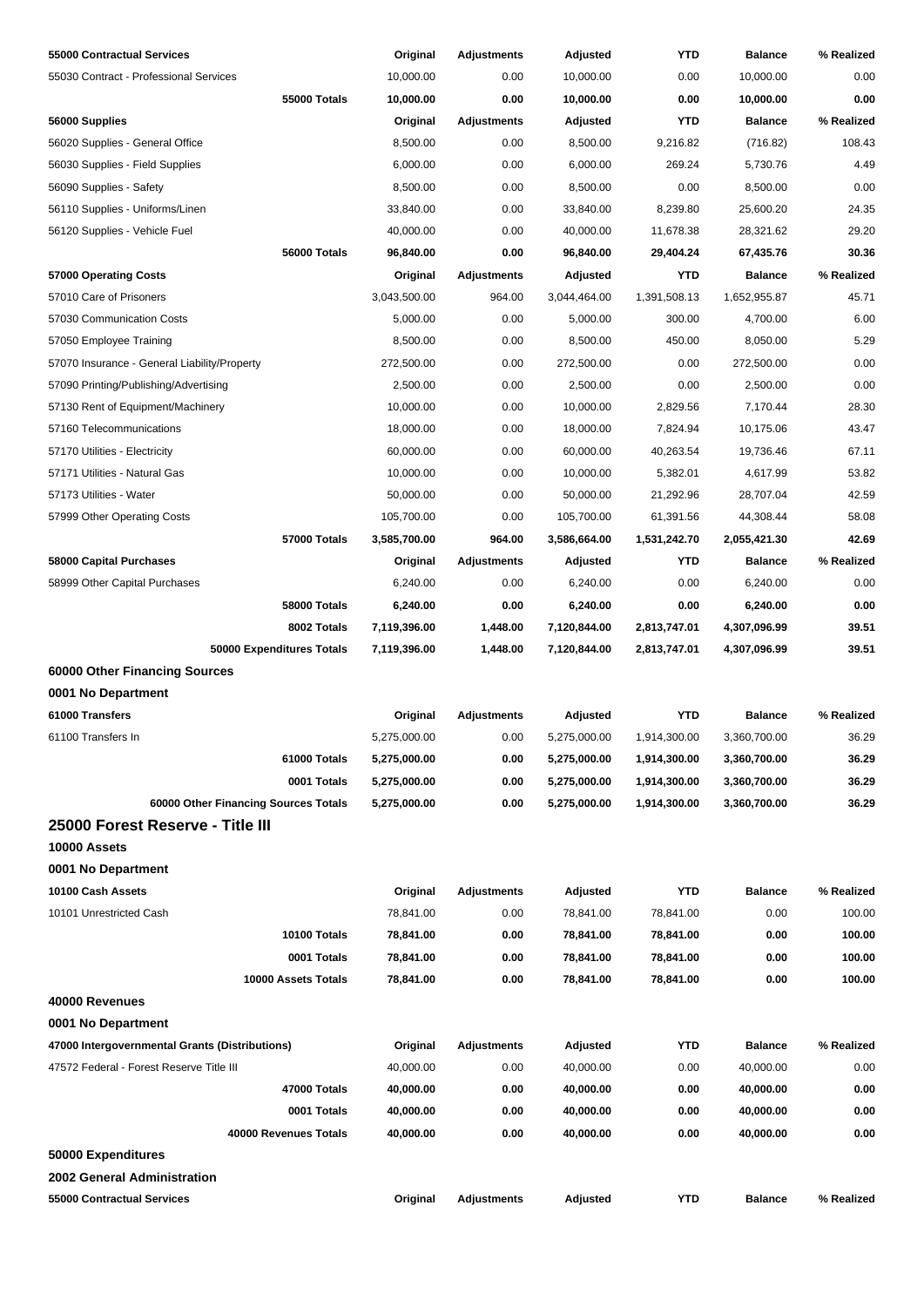| 55030 Contract - Professional Services         | 40,000.00    | 0.00               | 40,000.00      | 0.00         | 40,000.00      | 0.00       |
|------------------------------------------------|--------------|--------------------|----------------|--------------|----------------|------------|
| <b>55000 Totals</b>                            | 40,000.00    | 0.00               | 40,000.00      | 0.00         | 40,000.00      | 0.00       |
| 2002 Totals                                    | 40,000.00    | 0.00               | 40,000.00      | 0.00         | 40,000.00      | 0.00       |
| 50000 Expenditures Totals                      | 40,000.00    | 0.00               | 40,000.00      | 0.00         | 40,000.00      | 0.00       |
| 26000 American Rescue Plan Act                 |              |                    |                |              |                |            |
| 10000 Assets                                   |              |                    |                |              |                |            |
| 0001 No Department                             |              |                    |                |              |                |            |
| 10100 Cash Assets                              | Original     | Adjustments        | Adjusted       | <b>YTD</b>   | <b>Balance</b> | % Realized |
| 10101 Unrestricted Cash                        | 6,554,571.00 | 0.00               | 6,554,571.00   | 6,554,571.00 | 0.00           | 100.00     |
| 10100 Totals                                   | 6,554,571.00 | 0.00               | 6,554,571.00   | 6,554,571.00 | 0.00           | 100.00     |
| 0001 Totals                                    | 6,554,571.00 | 0.00               | 6,554,571.00   | 6,554,571.00 | 0.00           | 100.00     |
| 10000 Assets Totals                            | 6,554,571.00 | 0.00               | 6,554,571.00   | 6,554,571.00 | 0.00           | 100.00     |
| 50000 Expenditures                             |              |                    |                |              |                |            |
| <b>2002 General Administration</b>             |              |                    |                |              |                |            |
| 51000 Salary & Wages (FTE required)            | Original     | <b>Adjustments</b> | Adjusted       | <b>YTD</b>   | <b>Balance</b> | % Realized |
| 51900 Salaries - Other Wages                   | 0.00         | 0.00               | 3,554,571.00   | 0.00         | 3,554,571.00   | 0.00       |
| 51000 Totals                                   | 0.00         | 0.00               | 3,554,571.00   | 0.00         | 3,554,571.00   | 0.00       |
| 58000 Capital Purchases                        | Original     | <b>Adjustments</b> | Adjusted       | YTD          | <b>Balance</b> | % Realized |
| 58999 Other Capital Purchases                  | 0.00         | 0.00               | (3,554,571.00) | 0.00         | (3,554,571.00) | 0.00       |
| 58000 Totals                                   | 0.00         | 0.00               | (3,554,571.00) | 0.00         | (3,554,571.00) | 0.00       |
| 2002 Totals                                    | 0.00         | 0.00               | 0.00           | 0.00         | 0.00           | nan        |
| 50000 Expenditures Totals                      | 0.00         | 0.00               | 0.00           | 0.00         | 0.00           | nan        |
| 29900 Other Special Revenue                    |              |                    |                |              |                |            |
| 10000 Assets                                   |              |                    |                |              |                |            |
| 0001 No Department                             |              |                    |                |              |                |            |
| 10100 Cash Assets                              | Original     | <b>Adjustments</b> | Adjusted       | <b>YTD</b>   | <b>Balance</b> | % Realized |
| 10101 Unrestricted Cash                        | 887,921.00   | 0.00               | 887,921.00     | 887,921.00   | 0.00           | 100.00     |
| 10103 Investments                              | 1,420,366.00 | 0.00               | 1,420,366.00   | 1,420,365.10 | 0.90           | 100.00     |
| 10100 Totals                                   | 2,308,287.00 | 0.00               | 2,308,287.00   | 2,308,286.10 | 0.90           | 100.00     |
| 12000 Receivables                              | Original     | <b>Adjustments</b> | Adjusted       | <b>YTD</b>   | <b>Balance</b> | % Realized |
| 12001 Receivables                              | 0.00         | 0.00               | 0.00           | 5,719.53     | (5,719.53)     | inf        |
| 12000 Totals                                   | 0.00         | 0.00               | 0.00           | 5,719.53     | (5,719.53)     | inf        |
| 0001 Totals                                    | 2,308,287.00 | 0.00               | 2,308,287.00   | 2,314,005.63 | (5,718.63)     | 100.25     |
| 10000 Assets Totals                            | 2,308,287.00 | 0.00               | 2,308,287.00   | 2,314,005.63 |                | 100.25     |
|                                                |              |                    |                |              | (5,718.63)     |            |
| 40000 Revenues                                 |              |                    |                |              |                |            |
| 0001 No Department                             |              |                    |                |              |                |            |
| 46000 Miscellaneous Revenues                   | Original     | <b>Adjustments</b> | Adjusted       | <b>YTD</b>   | <b>Balance</b> | % Realized |
| 46040 Investment Income                        | 13,650.00    | 0.00               | 13,650.00      | 6,032.75     | 7,617.25       | 44.20      |
| 46060 Reimbursements/Refunds                   | 10,000.00    | 0.00               | 10,000.00      | 0.00         | 10,000.00      | 0.00       |
| 46000 Totals                                   | 23,650.00    | 0.00               | 23,650.00      | 6,032.75     | 17,617.25      | 25.51      |
| 47000 Intergovernmental Grants (Distributions) | Original     | Adjustments        | Adjusted       | <b>YTD</b>   | <b>Balance</b> | % Realized |
| 47899 Local - Other                            | 198,303.00   | 0.00               | 198,303.00     | 88,151.34    | 110,151.66     | 44.45      |
| 47000 Totals                                   | 198,303.00   | 0.00               | 198,303.00     | 88,151.34    | 110,151.66     | 44.45      |
| 0001 Totals                                    | 221,953.00   | 0.00               | 221,953.00     | 94,184.09    | 127,768.91     | 42.43      |
| 40000 Revenues Totals                          | 221,953.00   | 0.00               | 221,953.00     | 94,184.09    | 127,768.91     | 42.43      |
| 50000 Expenditures                             |              |                    |                |              |                |            |
| 2002 General Administration                    |              |                    |                |              |                |            |
| 55000 Contractual Services                     | Original     | <b>Adjustments</b> | Adjusted       | <b>YTD</b>   | <b>Balance</b> | % Realized |
| 55030 Contract - Professional Services         | 520,631.00   | 0.00               | 520,631.00     | 151,635.25   | 368,995.75     | 29.13      |
| 55999 Contract - Other Services                | 691,385.00   | 39,570.00          | 730,955.00     | 294,731.75   | 436,223.25     | 40.32      |
| 55000 Totals                                   | 1,212,016.00 | 39,570.00          | 1,251,586.00   | 446,367.00   | 805,219.00     | 35.66      |
| 57000 Operating Costs                          | Original     | Adjustments        | Adjusted       | YTD          | <b>Balance</b> | % Realized |
| 57030 Communication Costs                      | 108,000.00   | 0.00               | 108,000.00     | 0.00         | 108,000.00     | 0.00       |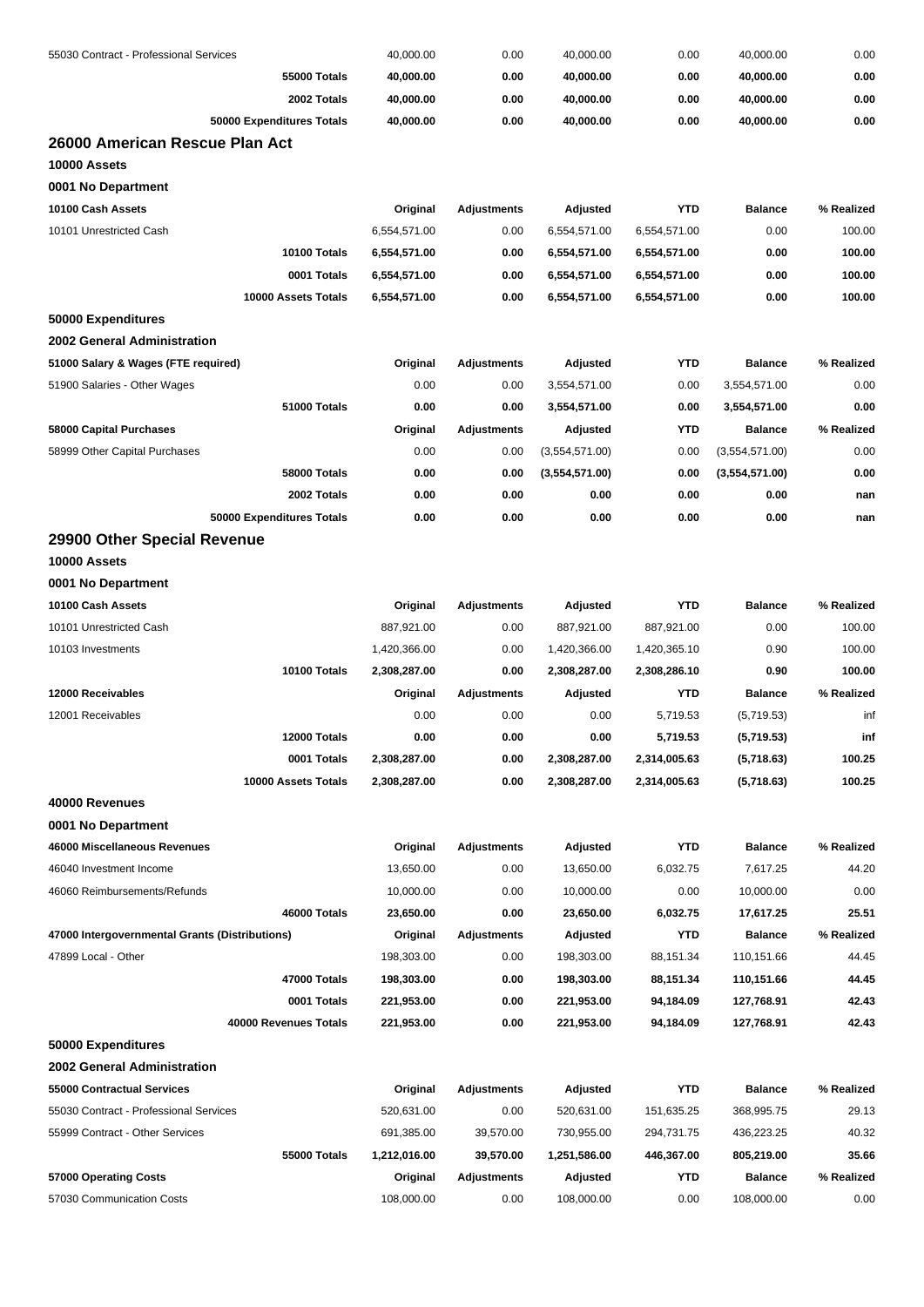| 57999 Other Operating Costs                    | 129,290.00   | 0.00               | 129,290.00   | 0.00       | 129,290.00     | 0.00       |
|------------------------------------------------|--------------|--------------------|--------------|------------|----------------|------------|
| 57000 Totals                                   | 237,290.00   | 0.00               | 237,290.00   | 0.00       | 237,290.00     | 0.00       |
| 58000 Capital Purchases                        | Original     | <b>Adjustments</b> | Adjusted     | <b>YTD</b> | <b>Balance</b> | % Realized |
| 58999 Other Capital Purchases                  | 100,000.00   | 2,678.00           | 102,678.00   | 0.00       | 102,678.00     | 0.00       |
| 58000 Totals                                   | 100,000.00   | 2,678.00           | 102,678.00   | 0.00       | 102,678.00     | 0.00       |
| 2002 Totals                                    | 1,549,306.00 | 42,248.00          | 1,591,554.00 | 446,367.00 | 1,145,187.00   | 28.05      |
| 50000 Expenditures Totals                      | 1,549,306.00 | 42,248.00          | 1,591,554.00 | 446,367.00 | 1,145,187.00   | 28.05      |
| 60000 Other Financing Sources                  |              |                    |              |            |                |            |
| 0001 No Department                             |              |                    |              |            |                |            |
| 61000 Transfers                                | Original     | <b>Adjustments</b> | Adjusted     | <b>YTD</b> | <b>Balance</b> | % Realized |
| 61100 Transfers In                             | 1,031,363.00 | 0.00               | 1,031,363.00 | 377,200.00 | 654,163.00     | 36.57      |
| 61000 Totals                                   | 1,031,363.00 | 0.00               | 1,031,363.00 | 377,200.00 | 654,163.00     | 36.57      |
| 0001 Totals                                    | 1,031,363.00 | 0.00               | 1,031,363.00 | 377,200.00 | 654,163.00     | 36.57      |
| 60000 Other Financing Sources Totals           | 1,031,363.00 | 0.00               | 1,031,363.00 | 377,200.00 | 654,163.00     | 36.57      |
| 30200 CDBG (HUD) Project                       |              |                    |              |            |                |            |
| 10000 Assets                                   |              |                    |              |            |                |            |
|                                                |              |                    |              |            |                |            |
| 0001 No Department                             |              |                    |              | <b>YTD</b> |                |            |
| 10100 Cash Assets                              | Original     | <b>Adjustments</b> | Adjusted     |            | <b>Balance</b> | % Realized |
| 10101 Unrestricted Cash                        | 112,733.00   | 0.00               | 112,733.00   | 112,733.00 | 0.00           | 100.00     |
| 10100 Totals                                   | 112,733.00   | 0.00               | 112,733.00   | 112,733.00 | 0.00           | 100.00     |
| 12000 Receivables                              | Original     | <b>Adjustments</b> | Adjusted     | <b>YTD</b> | <b>Balance</b> | % Realized |
| 12001 Receivables                              | 0.00         | 0.00               | 0.00         | 7,358.02   | (7,358.02)     | inf        |
| 12000 Totals                                   | 0.00         | 0.00               | 0.00         | 7,358.02   | (7,358.02)     | inf        |
| 0001 Totals                                    | 112,733.00   | 0.00               | 112,733.00   | 120,091.02 | (7,358.02)     | 106.53     |
| 10000 Assets Totals                            | 112,733.00   | 0.00               | 112,733.00   | 120,091.02 | (7, 358.02)    | 106.53     |
| 40000 Revenues                                 |              |                    |              |            |                |            |
| 0001 No Department                             |              |                    |              |            |                |            |
| 47000 Intergovernmental Grants (Distributions) | Original     | <b>Adjustments</b> | Adjusted     | <b>YTD</b> | <b>Balance</b> | % Realized |
| 47520 Federal - CDBG (HUD)                     | 728,347.00   | 0.00               | 728,347.00   | 0.00       | 728,347.00     | 0.00       |
| 47000 Totals                                   | 728,347.00   | 0.00               | 728,347.00   | 0.00       | 728,347.00     | 0.00       |
| 0001 Totals                                    | 728,347.00   | 0.00               | 728,347.00   | 0.00       | 728,347.00     | 0.00       |
| 40000 Revenues Totals                          | 728,347.00   | 0.00               | 728,347.00   | 0.00       | 728,347.00     | 0.00       |
| 50000 Expenditures                             |              |                    |              |            |                |            |
| 2014 Economic/Community Development            |              |                    |              |            |                |            |
| 55000 Contractual Services                     | Original     | <b>Adjustments</b> | Adjusted     | <b>YTD</b> | <b>Balance</b> | % Realized |
| 55030 Contract - Professional Services         | 46,952.00    | 0.00               | 46,952.00    | 24,176.35  | 22,775.65      | 51.49      |
| 55999 Contract - Other Services                | 659,596.00   | 0.00               | 659,596.00   | 0.00       | 659,596.00     | 0.00       |
| 55000 Totals                                   | 706,548.00   | 0.00               | 706,548.00   | 24,176.35  | 682,371.65     | 3.42       |
| 57000 Operating Costs                          | Original     | <b>Adjustments</b> | Adjusted     | <b>YTD</b> | <b>Balance</b> | % Realized |
| 57999 Other Operating Costs                    | 21,800.00    | 0.00               | 21,800.00    | 209.94     | 21,590.06      | 0.96       |
| 57000 Totals                                   | 21,800.00    | 0.00               | 21,800.00    | 209.94     | 21,590.06      | 0.96       |
| 2014 Totals                                    | 728,348.00   | 0.00               | 728,348.00   | 24,386.29  | 703,961.71     | 3.35       |
| 50000 Expenditures Totals                      | 728,348.00   | 0.00               | 728,348.00   | 24,386.29  | 703,961.71     | 3.35       |
| 40100 General Obligation Bond Debt Service     |              |                    |              |            |                |            |
| 10000 Assets                                   |              |                    |              |            |                |            |
| 0001 No Department                             |              |                    |              |            |                |            |
| 10100 Cash Assets                              | Original     | <b>Adjustments</b> | Adjusted     | <b>YTD</b> | <b>Balance</b> | % Realized |
| 10101 Unrestricted Cash                        | 1,557.00     | 0.00               | 1,557.00     | 1,557.00   | 0.00           | 100.00     |
| 10100 Totals                                   | 1,557.00     | 0.00               | 1,557.00     | 1,557.00   | 0.00           | 100.00     |
| 0001 Totals                                    | 1,557.00     | 0.00               | 1,557.00     | 1,557.00   | 0.00           | 100.00     |
| 10000 Assets Totals                            | 1,557.00     | 0.00               | 1,557.00     | 1,557.00   | 0.00           | 100.00     |
| 40000 Revenues                                 |              |                    |              |            |                |            |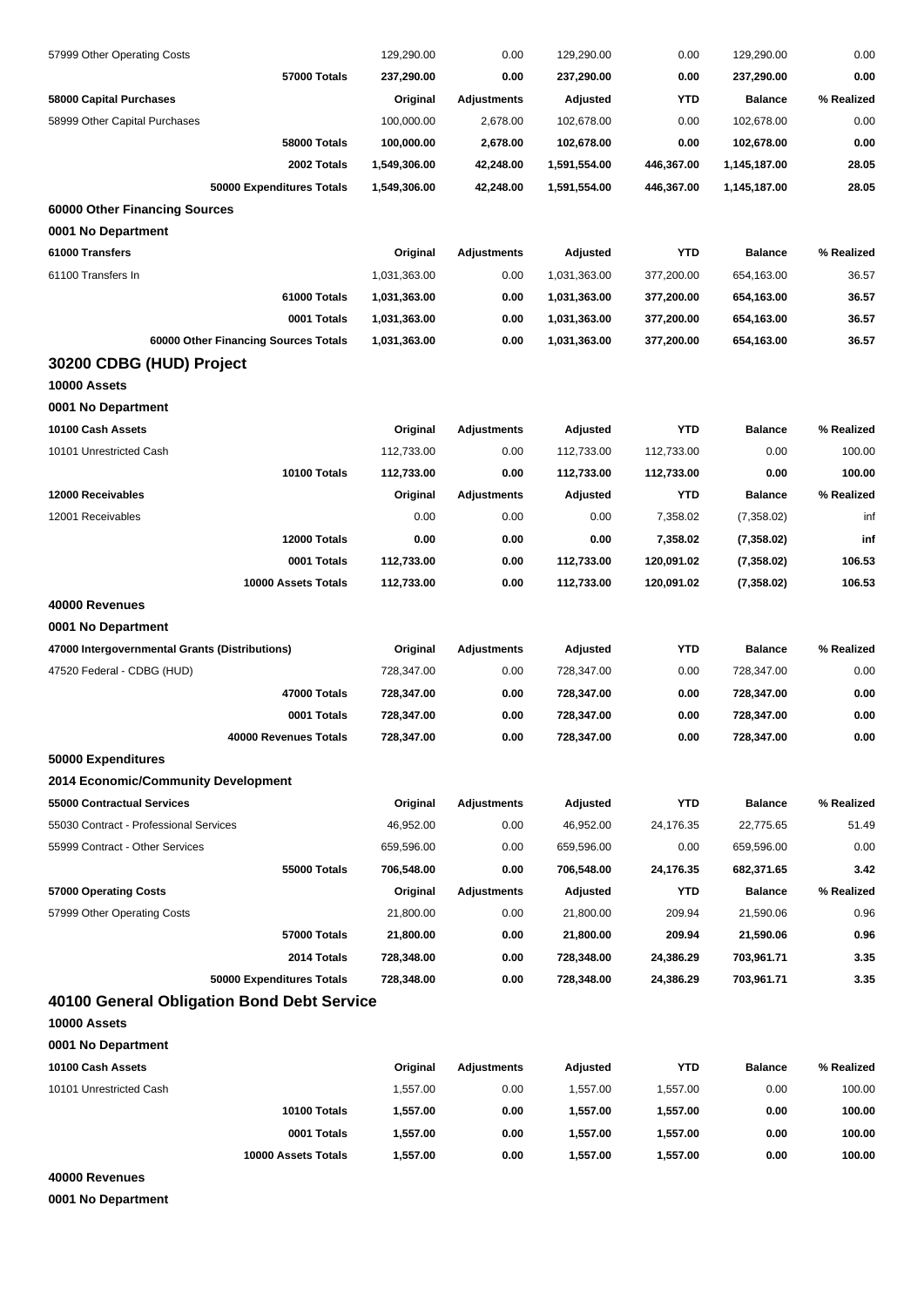| 46000 Miscellaneous Revenues                    | Original       | <b>Adjustments</b> | Adjusted       | <b>YTD</b>    | <b>Balance</b> | % Realized |
|-------------------------------------------------|----------------|--------------------|----------------|---------------|----------------|------------|
| 46040 Investment Income                         | 0.00           | 0.00               | 0.00           | 4.39          | (4.39)         | inf        |
| 46000 Totals                                    | 0.00           | 0.00               | 0.00           | 4.39          | (4.39)         | inf        |
| 0001 Totals                                     | 0.00           | 0.00               | 0.00           | 4.39          | (4.39)         | inf        |
| 40000 Revenues Totals                           | 0.00           | 0.00               | 0.00           | 4.39          | (4.39)         | inf        |
| 40200 GRT Revenue Bond Debt Service             |                |                    |                |               |                |            |
| 10000 Assets                                    |                |                    |                |               |                |            |
| 0001 No Department                              |                |                    |                |               |                |            |
| 10100 Cash Assets                               | Original       | <b>Adjustments</b> | Adjusted       | <b>YTD</b>    | <b>Balance</b> | % Realized |
| 10101 Unrestricted Cash                         | 6,282,787.00   | 0.00               | 6,282,787.00   | 6,282,787.00  | 0.00           | 100.00     |
| 10103 Investments                               | 10,050,278.00  | 0.00               | 10,050,278.00  | 10,050,277.71 | 0.29           | 100.00     |
| 10100 Totals                                    | 16,333,065.00  | 0.00               | 16,333,065.00  | 16,333,064.71 | 0.29           | 100.00     |
| 12000 Receivables                               | Original       | Adjustments        | Adjusted       | <b>YTD</b>    | <b>Balance</b> | % Realized |
| 12001 Receivables                               | 0.00           | 0.00               | 0.00           | 48,259.51     | (48, 259.51)   | inf        |
| 12000 Totals                                    | 0.00           | 0.00               | 0.00           | 48,259.51     | (48, 259.51)   | inf        |
| 0001 Totals                                     | 16,333,065.00  | 0.00               | 16,333,065.00  | 16,381,324.22 | (48, 259.22)   | 100.30     |
| 10000 Assets Totals                             | 16,333,065.00  | 0.00               | 16,333,065.00  | 16,381,324.22 | (48,259.22)    | 100.30     |
| 40000 Revenues                                  |                |                    |                |               |                |            |
| 0001 No Department                              |                |                    |                |               |                |            |
| 41000 Taxes Local Effort                        | Original       | <b>Adjustments</b> | Adjusted       | <b>YTD</b>    | <b>Balance</b> | % Realized |
| 41214 Gross Receipts Tax - County Hold Harmless | 3,750,000.00   | 0.00               | 3,750,000.00   | 2,111,971.81  | 1,638,028.19   | 56.32      |
| 41000 Totals                                    | 3,750,000.00   | 0.00               | 3,750,000.00   | 2,111,971.81  | 1,638,028.19   | 56.32      |
| 46000 Miscellaneous Revenues                    | Original       | <b>Adjustments</b> | Adjusted       | <b>YTD</b>    | <b>Balance</b> | % Realized |
| 46040 Investment Income                         | 66,000.00      | 0.00               | 66,000.00      | 21,704.95     | 44,295.05      | 32.89      |
| 46000 Totals                                    | 66,000.00      | 0.00               | 66,000.00      | 21,704.95     | 44,295.05      | 32.89      |
| 0001 Totals                                     | 3,816,000.00   | 0.00               | 3,816,000.00   | 2,133,676.76  | 1,682,323.24   | 55.91      |
| 40000 Revenues Totals                           | 3,816,000.00   | 0.00               | 3,816,000.00   | 2,133,676.76  | 1,682,323.24   | 55.91      |
| 50000 Expenditures                              |                |                    |                |               |                |            |
| 2004 Finance/Budget/Accounting                  |                |                    |                |               |                |            |
| 59000 Debt Service                              | Original       | Adjustments        | Adjusted       | <b>YTD</b>    | <b>Balance</b> | % Realized |
| 59010 Debt Service - Principal Payments         | 1,050,000.00   | 0.00               | 1,050,000.00   | 1,050,000.00  | 0.00           | 100.00     |
| 59020 Debt Service - Interest Payments          | 563,019.00     | 0.00               | 563,019.00     | 291,103.62    | 271,915.38     | 51.70      |
| 59050 Commitments and Other Fees                | 759,243.00     | 7,379,590.00       | 8,138,833.00   | 5,048,235.54  | 3,090,597.46   | 62.03      |
| 59000 Totals                                    | 2,372,262.00   | 7,379,590.00       | 9,751,852.00   | 6,389,339.16  | 3,362,512.84   | 65.52      |
| 2004 Totals                                     | 2,372,262.00   | 7,379,590.00       | 9,751,852.00   | 6,389,339.16  | 3,362,512.84   | 65.52      |
| 50000 Expenditures Totals                       | 2,372,262.00   | 7,379,590.00       | 9,751,852.00   | 6,389,339.16  | 3,362,512.84   | 65.52      |
| 60000 Other Financing Sources                   |                |                    |                |               |                |            |
| 0001 No Department                              |                |                    |                |               |                |            |
| 61000 Transfers                                 | Original       | <b>Adjustments</b> | Adjusted       | <b>YTD</b>    | <b>Balance</b> | % Realized |
| 61100 Transfers In                              | 0.00           | 0.00               | 520.00         | 0.00          | 520.00         | 0.00       |
| 61200 Transfers Out                             | (4,000,000.00) | (520.00)           | (4,000,520.00) | 0.00          | (4,000,520.00) | 0.00       |
| 61000 Totals                                    | (4,000,000.00) | (520.00)           | (4,000,000.00) | 0.00          | (4,000,000.00) | 0.00       |
| 0001 Totals                                     | (4,000,000.00) | (520.00)           | (4,000,000.00) | 0.00          | (4,000,000.00) | 0.00       |
| 60000 Other Financing Sources Totals            | (4,000,000.00) | (520.00)           | (4,000,000.00) | 0.00          | (4,000,000.00) | 0.00       |
| 40400 NMFA Loan Debt Service                    |                |                    |                |               |                |            |
| 10000 Assets                                    |                |                    |                |               |                |            |
| 0001 No Department                              |                |                    |                |               |                |            |
| 10100 Cash Assets                               | Original       | Adjustments        | Adjusted       | <b>YTD</b>    | <b>Balance</b> | % Realized |
| 10103 Investments                               | 845,354.00     | 0.00               | 845,354.00     | 845,353.56    | 0.44           | 100.00     |
| 10100 Totals                                    | 845,354.00     | 0.00               | 845,354.00     | 845,353.56    | 0.44           | 100.00     |
| 0001 Totals                                     | 845,354.00     | 0.00               | 845,354.00     | 845,353.56    | 0.44           | 100.00     |
| 10000 Assets Totals                             | 845,354.00     | 0.00               | 845,354.00     | 845,353.56    | 0.44           | 100.00     |

**20000 Liabilities**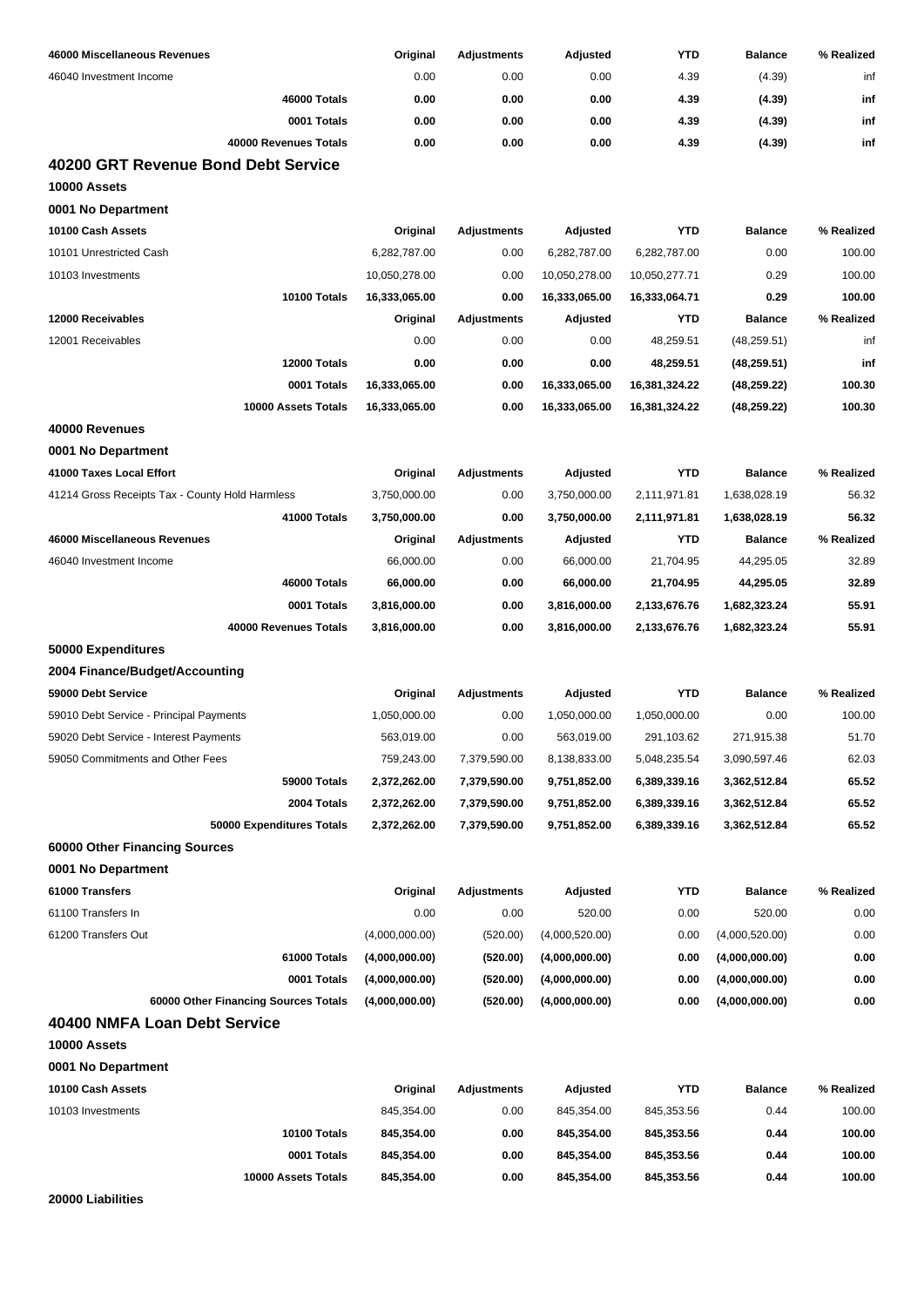| 21000 Payables                           | Original      | <b>Adjustments</b> | Adjusted      | <b>YTD</b>    | <b>Balance</b> | % Realized |
|------------------------------------------|---------------|--------------------|---------------|---------------|----------------|------------|
| 21001 Payables                           | 0.00          | 0.00               | 0.00          | 468,329.93    | (468, 329.93)  | inf        |
| 21000 Totals                             | 0.00          | 0.00               | 0.00          | 468,329.93    | (468, 329.93)  | inf        |
| 0001 Totals                              | 0.00          | 0.00               | 0.00          | 468,329.93    | (468, 329.93)  | inf        |
| 20000 Liabilities Totals                 | 0.00          | 0.00               | 0.00          | 468,329.93    | (468, 329.93)  | inf        |
| 40000 Revenues                           |               |                    |               |               |                |            |
| 0001 No Department                       |               |                    |               |               |                |            |
| 46000 Miscellaneous Revenues             | Original      | <b>Adjustments</b> | Adjusted      | <b>YTD</b>    | <b>Balance</b> | % Realized |
| 46030 Interest Income                    | 11,500.00     | 0.00               | 11,500.00     | 453.87        | 11,046.13      | 3.95       |
| 46900 Miscellaneous - Other              | 1,250,000.00  | 0.00               | 1,250,000.00  | 476,882.08    | 773,117.92     | 38.15      |
| 46000 Totals                             | 1,261,500.00  | 0.00               | 1,261,500.00  | 477,335.95    | 784,164.05     | 37.84      |
| 0001 Totals                              | 1,261,500.00  | 0.00               | 1,261,500.00  | 477,335.95    | 784,164.05     | 37.84      |
| 40000 Revenues Totals                    | 1,261,500.00  | 0.00               | 1,261,500.00  | 477,335.95    | 784,164.05     | 37.84      |
| 50000 Expenditures                       |               |                    |               |               |                |            |
| 2004 Finance/Budget/Accounting           |               |                    |               |               |                |            |
| 59000 Debt Service                       | Original      | <b>Adjustments</b> | Adjusted      | <b>YTD</b>    | <b>Balance</b> | % Realized |
| 59010 Debt Service - Principal Payments  | 411,230.00    | 0.00               | 411,230.00    | 0.00          | 411,230.00     | 0.00       |
| 59020 Debt Service - Interest Payments   | 76,551.00     | 0.00               | 76,551.00     | 38,560.55     | 37,990.45      | 50.37      |
| 59050 Commitments and Other Fees         | 765,000.00    | 0.00               | 765,000.00    | 1,788.62      | 763,211.38     | 0.23       |
| 59000 Totals                             | 1,252,781.00  | 0.00               | 1,252,781.00  | 40,349.17     | 1,212,431.83   | 3.22       |
| 2004 Totals                              | 1,252,781.00  | 0.00               | 1,252,781.00  | 40,349.17     | 1,212,431.83   | 3.22       |
| 50000 Expenditures Totals                | 1,252,781.00  | 0.00               | 1,252,781.00  | 40,349.17     | 1,212,431.83   | 3.22       |
| 52000 Jail/Detention Facility Enterprise |               |                    |               |               |                |            |
| 10000 Assets                             |               |                    |               |               |                |            |
| 0001 No Department                       |               |                    |               |               |                |            |
| 10100 Cash Assets                        | Original      | <b>Adjustments</b> | Adjusted      | <b>YTD</b>    | <b>Balance</b> | % Realized |
| 10103 Investments                        | 26,305,409.00 | 0.00               | 26,305,409.00 | 26,305,408.96 | 0.04           | 100.00     |
| 10100 Totals                             | 26,305,409.00 | 0.00               | 26,305,409.00 | 26,305,408.96 | 0.04           | 100.00     |
| 0001 Totals                              | 26,305,409.00 | 0.00               | 26,305,409.00 | 26,305,408.96 | 0.04           | 100.00     |
| 10000 Assets Totals                      | 26,305,409.00 | 0.00               | 26,305,409.00 | 26,305,408.96 | 0.04           | 100.00     |
| 20000 Liabilities                        |               |                    |               |               |                |            |
| 0001 No Department                       |               |                    |               |               |                |            |
| 21000 Payables                           | Original      | <b>Adjustments</b> | Adjusted      | <b>YTD</b>    | <b>Balance</b> | % Realized |
| 21001 Payables                           | 0.00          | 0.00               | 0.00          | 837,917.92    | (837, 917.92)  | inf        |
| 21000 Totals                             | 0.00          | 0.00               | 0.00          | 837,917.92    | (837,917.92)   | inf        |
| 0001 Totals                              | 0.00          | 0.00               | 0.00          | 837,917.92    | (837, 917.92)  | inf        |
| 20000 Liabilities Totals                 | 0.00          | 0.00               | 0.00          | 837,917.92    | (837, 917.92)  | inf        |
| 40000 Revenues                           |               |                    |               |               |                |            |
| 0001 No Department                       |               |                    |               |               |                |            |
| 44000 Charges for Services               | Original      | <b>Adjustments</b> | Adjusted      | <b>YTD</b>    | <b>Balance</b> | % Realized |
| 44990 Other Charges for Services         | 55,000,000.00 | 0.00               | 55,000,000.00 | 36,240,887.66 | 18,759,112.34  | 65.89      |
| <b>44000 Totals</b>                      | 55,000,000.00 | 0.00               | 55,000,000.00 | 36,240,887.66 | 18,759,112.34  | 65.89      |
| 46000 Miscellaneous Revenues             | Original      | Adjustments        | Adjusted      | <b>YTD</b>    | <b>Balance</b> | % Realized |
| 46040 Investment Income                  | 87,000.00     | 0.00               | 87,000.00     | 1,009.37      | 85,990.63      | 1.16       |
| 46000 Totals                             | 87,000.00     | 0.00               | 87,000.00     | 1,009.37      | 85,990.63      | 1.16       |
| 0001 Totals                              | 55,087,000.00 | 0.00               | 55,087,000.00 | 36,241,897.03 | 18,845,102.97  | 65.79      |
| 40000 Revenues Totals                    | 55,087,000.00 | 0.00               | 55,087,000.00 | 36,241,897.03 | 18,845,102.97  | 65.79      |
| 50000 Expenditures                       |               |                    |               |               |                |            |
| 8001 Jail Enterprise                     |               |                    |               |               |                |            |
| 57000 Operating Costs                    | Original      | <b>Adjustments</b> | Adjusted      | <b>YTD</b>    | <b>Balance</b> | % Realized |
| 57999 Other Operating Costs              | 48,032,000.00 | 15,000,000.00      | 63,032,000.00 | 33,976,359.49 | 29,055,640.51  | 53.90      |
| 57000 Totals                             | 48,032,000.00 | 15,000,000.00      | 63,032,000.00 | 33,976,359.49 | 29,055,640.51  | 53.90      |